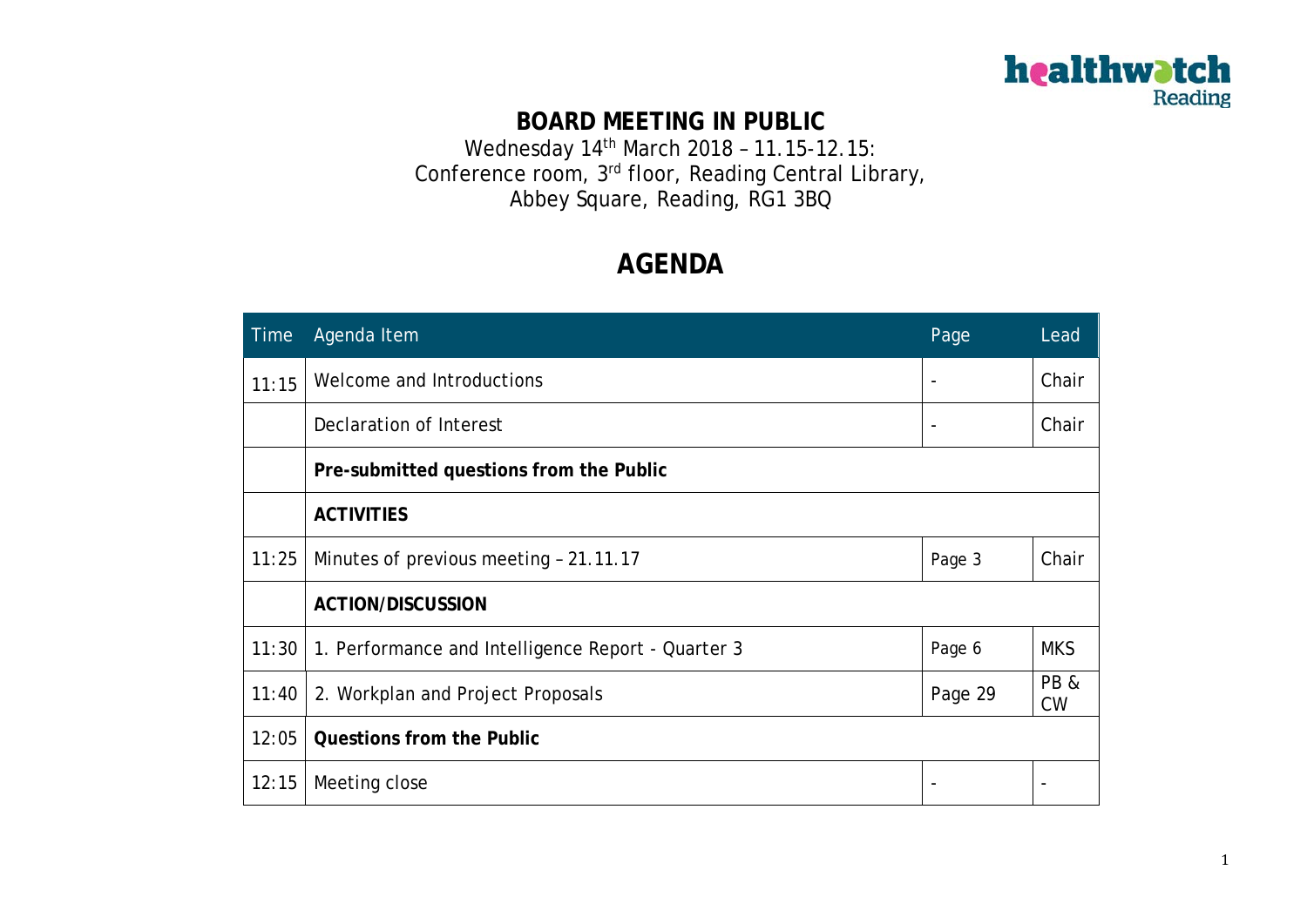

### **Glossary of Terms**

| <b>ACS</b>   |                          | Accountable Care System                                  | <b>NWRPV</b>    |                          | North and West Reading Patient Voice                                |
|--------------|--------------------------|----------------------------------------------------------|-----------------|--------------------------|---------------------------------------------------------------------|
| <b>BHFT</b>  | $\blacksquare$           | <b>Berkshire Healthcare Foundation Trust</b>             | <b>PALS</b>     | $\sim$                   | <b>Patient Advice and Liaison Services</b>                          |
| <b>BME</b>   |                          | <b>Black and Ethnic Minorities</b>                       | <b>PCCC</b>     | $\overline{a}$           | <b>Primary Care Commissioning Committee</b>                         |
| <b>BOBW</b>  | $\overline{\phantom{a}}$ | Buckinghamshire, Oxfordshire and Berkshire<br>West       | <b>PDSN</b>     | $\overline{a}$           | Physical Disability and Sensory Needs                               |
| <b>BSL</b>   | $\blacksquare$           | British Sign Language                                    | <b>PESG</b>     | $\overline{\phantom{a}}$ | Patient Engagement Steering Group                                   |
| <b>CAMHS</b> |                          | Child and Adolescent Mental Health<br>Services           | <b>PPG</b>      | $\overline{\phantom{a}}$ | <b>Patient Participation Group</b>                                  |
| CCG          |                          | <b>Clinical Commissioning Group</b>                      | <b>RBC</b>      |                          | <b>Reading Borough Council</b>                                      |
| <b>CIC</b>   | $\overline{\phantom{a}}$ | <b>Community Interest Company</b>                        | <b>RBH/RBFT</b> |                          | Royal Berkshire Hospital/Royal Berkshire<br><b>Foundation Trust</b> |
| CQC          | $\overline{\phantom{a}}$ | <b>Care Quality Commission</b>                           | <b>SCAS</b>     | $\overline{\phantom{a}}$ | South Central Ambulance Service                                     |
| CSU          | $\overline{\phantom{a}}$ | <b>Commissioning Support Unit</b>                        | <b>SEAP</b>     | $\overline{\phantom{a}}$ | Support Empower Advocate Promote                                    |
| <b>CVS</b>   | $\blacksquare$           | <b>Council for Voluntary Services</b>                    | <b>SRPV</b>     | $\overline{\phantom{a}}$ | South Reading Patient Voice                                         |
| DoH/DH       | $\blacksquare$           | Department of Health                                     | <b>STP</b>      | $\blacksquare$           | Sustainability and Transformation Plan                              |
| <b>DTOC</b>  | $\blacksquare$           | Delayed Transfers of Care                                | <b>ToR</b>      | $\sim$                   | <b>Terms of Reference</b>                                           |
| <b>EPS</b>   | $\overline{\phantom{a}}$ | <b>Electronic Prescribing Service</b>                    | <b>UCPB</b>     | $\sim$                   | Urgent Care Programme Board                                         |
| F&F          | $\overline{\phantom{a}}$ | Friends and Family                                       | <b>ACE</b>      | $\blacksquare$           | Adults, Children's and Education                                    |
| <b>HWBB</b>  | $\overline{\phantom{a}}$ | Health and Wellbeing Board                               |                 |                          |                                                                     |
| <b>HWR</b>   | $\overline{\phantom{a}}$ | <b>Healthwatch Reading</b>                               |                 |                          |                                                                     |
| LA           | $\overline{\phantom{a}}$ | Local Authority                                          |                 |                          |                                                                     |
| <b>LES</b>   | $\overline{\phantom{a}}$ | <b>Locally Enhanced Service</b>                          |                 |                          |                                                                     |
| MotP         | $\overline{\phantom{a}}$ | Member of the Public                                     |                 |                          |                                                                     |
| <b>NAG</b>   | $\blacksquare$           | Neighborhood Action group                                |                 |                          |                                                                     |
| <b>NICE</b>  | $\blacksquare$           | National Institute for Health and Clinical<br>Excellence |                 |                          |                                                                     |
| <b>NHSE</b>  | $\blacksquare$           | National Health Service England                          |                 |                          |                                                                     |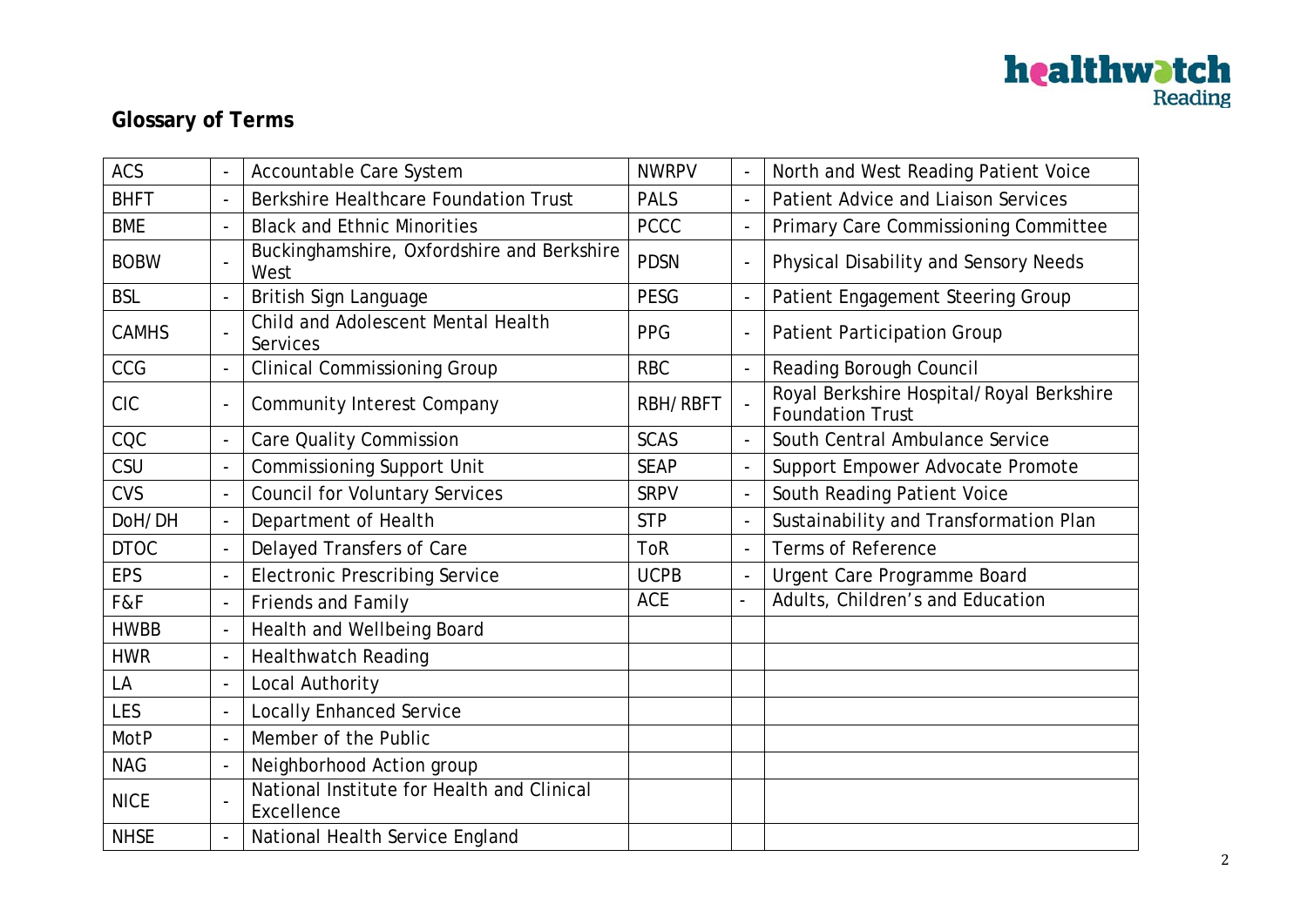

### **Healthwatch Reading Board Meeting in Public Minutes: Tuesday 21st November 2017**

### **Present:**

**Board: David Shepherd (DS) - Chairman**, Francis Brown (FB), Monica Collings (MC), Tony Hall (TH), Douglas Findlay (DF), James Penn (JP), Sue Pigott (SP), Helena Turner (HT).

**Staff**: Carl Borges (CB), Pat Bunch (PB), Phil Healy (PH) and Mandeep Kaur Sira (MKS).

| No.            | <b>Item</b>                                                                                            | Action |
|----------------|--------------------------------------------------------------------------------------------------------|--------|
|                | <b>Welcome &amp; Apologies</b>                                                                         |        |
|                | The Board welcomed Douglas Dean, a member of the public.                                               |        |
|                | Apologies received from Sheila Booth and Catherine Williams.                                           |        |
|                | Declarations of Interest                                                                               |        |
|                | No declarations of interest.                                                                           |        |
|                | Pre-submitted questions from the Public                                                                |        |
|                | None submitted.                                                                                        |        |
| 1              | <b>Minutes 20.3.2017</b>                                                                               |        |
|                | The minutes of the previous meeting were approved as an accurate record of the meeting.                |        |
|                | All Actions completed.                                                                                 |        |
|                | Report from the Annual General Meeting 21.7.2017                                                       |        |
|                | Accepted as an accurate record of the meeting                                                          |        |
| $\mathbf{1}$   | Performance and Intelligence Report- Quarter 1+2                                                       |        |
|                | The Board accepted the report and supported the good progress being made.                              |        |
| $\overline{2}$ | <b>Workplan and Project Updates</b>                                                                    |        |
|                | Suggested projects were presented and considered by the Board for the workplan for quarter 4, January  |        |
|                | 2018-March 2018.                                                                                       |        |
|                |                                                                                                        |        |
|                | Project 1: Care Homes - This will be an Enter and View project looking at the integration of services. |        |
|                | DS suggested we should include the impact of delayed transfers of care and their relation to Care      |        |
|                | Homes.                                                                                                 |        |
|                | TH emphasised the importance of looking at range of care homes and their quality and to research these |        |
|                | before choosing homes to visit.                                                                        |        |
|                | TH also enquired about the inclusion of people's experiences of domiciliary care?                      |        |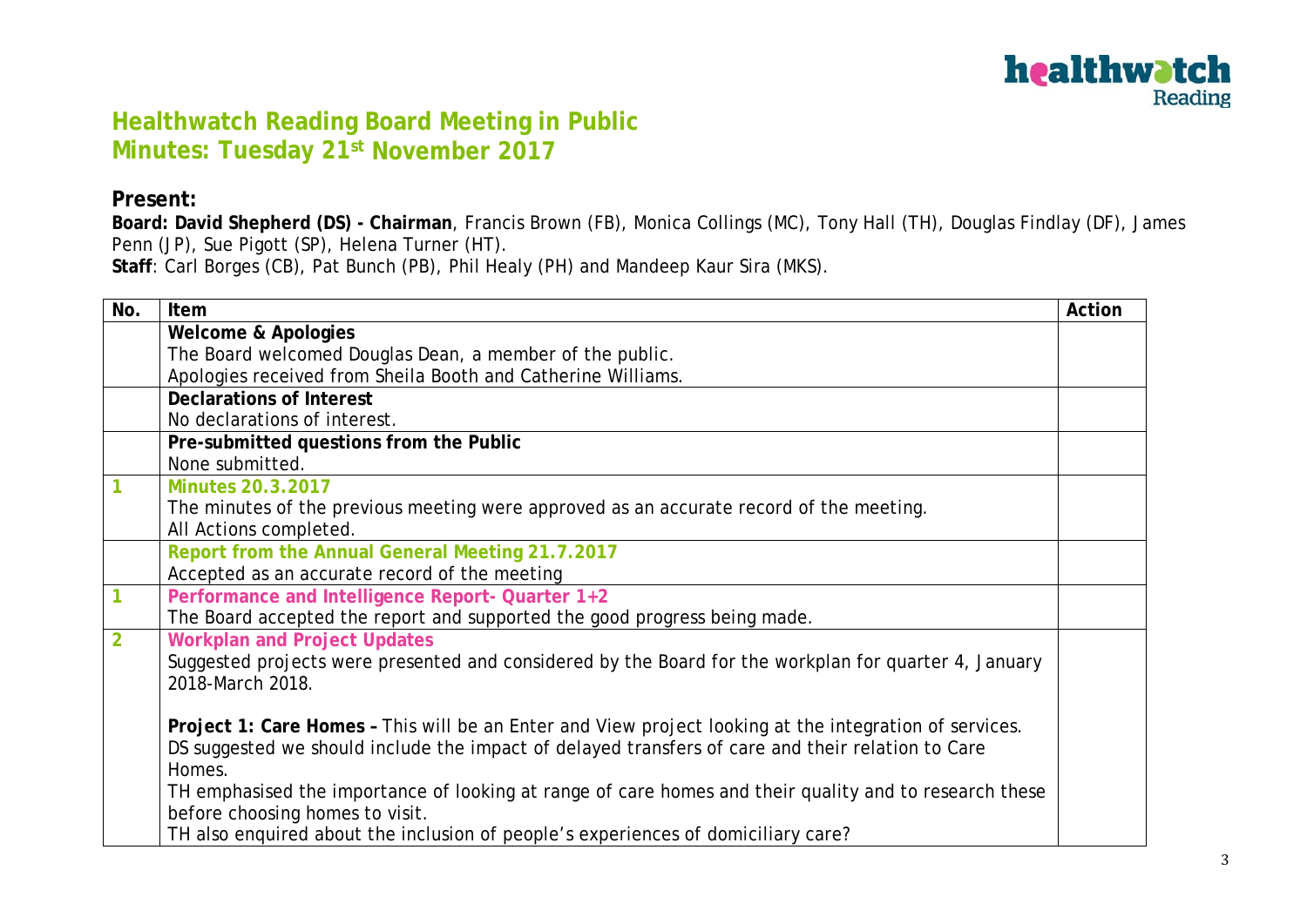|                                                                                                                                                                                                                                                                                                                                                                                                                                                                                                                                                                                                                                                                                                                                                                                                                                                                                                                                                                                                                                                                                                                                                                                                                                                                | healthwatch<br>Reading |
|----------------------------------------------------------------------------------------------------------------------------------------------------------------------------------------------------------------------------------------------------------------------------------------------------------------------------------------------------------------------------------------------------------------------------------------------------------------------------------------------------------------------------------------------------------------------------------------------------------------------------------------------------------------------------------------------------------------------------------------------------------------------------------------------------------------------------------------------------------------------------------------------------------------------------------------------------------------------------------------------------------------------------------------------------------------------------------------------------------------------------------------------------------------------------------------------------------------------------------------------------------------|------------------------|
| ACTION 1: PB to re-engage with the SLASSL to find out how we can feedback people's experiences<br>of domiciliary care.                                                                                                                                                                                                                                                                                                                                                                                                                                                                                                                                                                                                                                                                                                                                                                                                                                                                                                                                                                                                                                                                                                                                         |                        |
| Project 2: ACS - This project will now be overtaken by the new post but will be used to get a baseline.<br>FB suggested because the CCG is an exemplar we need to do this as it is important.                                                                                                                                                                                                                                                                                                                                                                                                                                                                                                                                                                                                                                                                                                                                                                                                                                                                                                                                                                                                                                                                  |                        |
| Project 3: Voices Forum - Low level interventions working with key voluntary sector groups working<br>with vulnerable people to gather their experiences of services.                                                                                                                                                                                                                                                                                                                                                                                                                                                                                                                                                                                                                                                                                                                                                                                                                                                                                                                                                                                                                                                                                          |                        |
| Project 4: Drug and Alcohol Users - Will use this quarter to start scope out the project and develop it<br>fully in the next quarter.<br>TH what are the numbers on this? We don't know but news articles seem to suggest it is a big killer in<br>Reading.<br>ACTION 2: PB and CW to gather data on numbers affected in Reading.                                                                                                                                                                                                                                                                                                                                                                                                                                                                                                                                                                                                                                                                                                                                                                                                                                                                                                                              |                        |
| All project approved by the Board.                                                                                                                                                                                                                                                                                                                                                                                                                                                                                                                                                                                                                                                                                                                                                                                                                                                                                                                                                                                                                                                                                                                                                                                                                             |                        |
| DS asked the Board what other project areas could be considered for future project work?<br>FB suggested encouraging people to use services other than doctors and use other staff in the surgeries.<br>TH enquired because Physician Associates are just coming in to surgeries, is it to early? Can the CCG tell<br>us what general reaction their getting to people going to nurse practitioner ahead of the GP? - what is<br>the feedback on this?<br>ACTION 3: PB and CW to research any data available on this.<br>MC suggested that this is a good project to work on with PPGs at this is part of their role.<br>ACTION 4: CW to propose to the PPGs as a project at next NWRPV and Healthwatch Reading to<br>support with communication.<br>DF suggested a good report to read titled, 'Multifunctional framework for Advanced Clinical Practise'<br>ACTION 5: DF to send to MKS to send out with minutes.<br>JP enquired whether it would be possible to provide pictorial representation of surgeries across Reading<br>as new models are being developed and alliance structures being formed.<br>FB concurred a map showing where all the surgeries are in Reading would be in the public interest.<br>ACTION 6: PH to produce draft for website. |                        |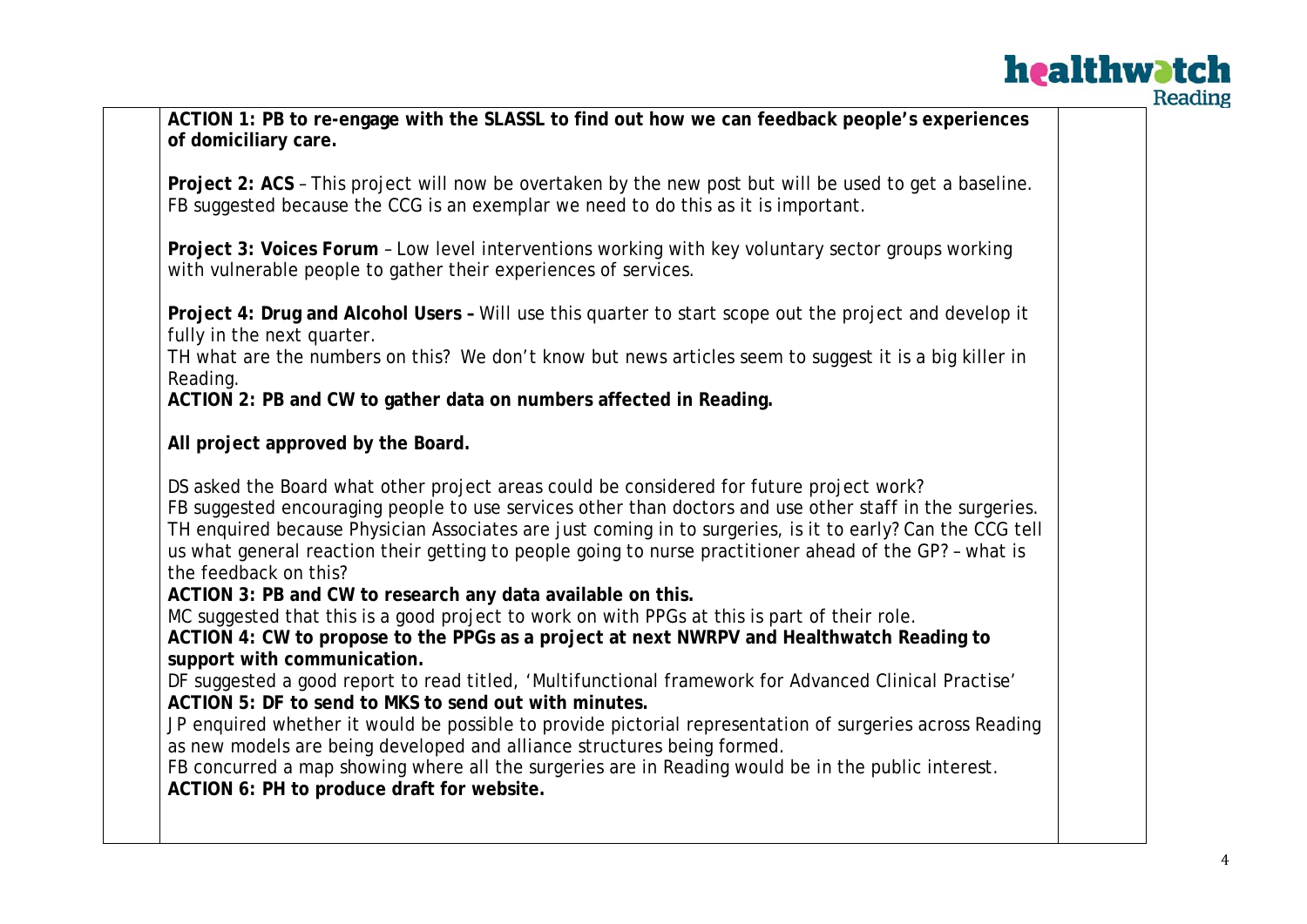|   | <b>Other matters:</b><br>DF suggested that on every questionnaire we should be asking whether people have heard about<br>Healthwatch Reading? To keep a good measure of our reach.<br>ACTION 7: Team to action. |  |
|---|-----------------------------------------------------------------------------------------------------------------------------------------------------------------------------------------------------------------|--|
|   | TH suggested that we should be presenting our reports to the Older Peoples Working Party to keep them<br>up-to-date with our work.<br>ACTION 8: Team to explore actioning this.                                 |  |
|   | JP suggested that we should consider approaching the local press again to enquire about having a<br>regular column.<br>ACTION 9: MKS to contact the editor.                                                     |  |
| 3 | Questions from the Public<br>No further questions from the public and meeting closed.                                                                                                                           |  |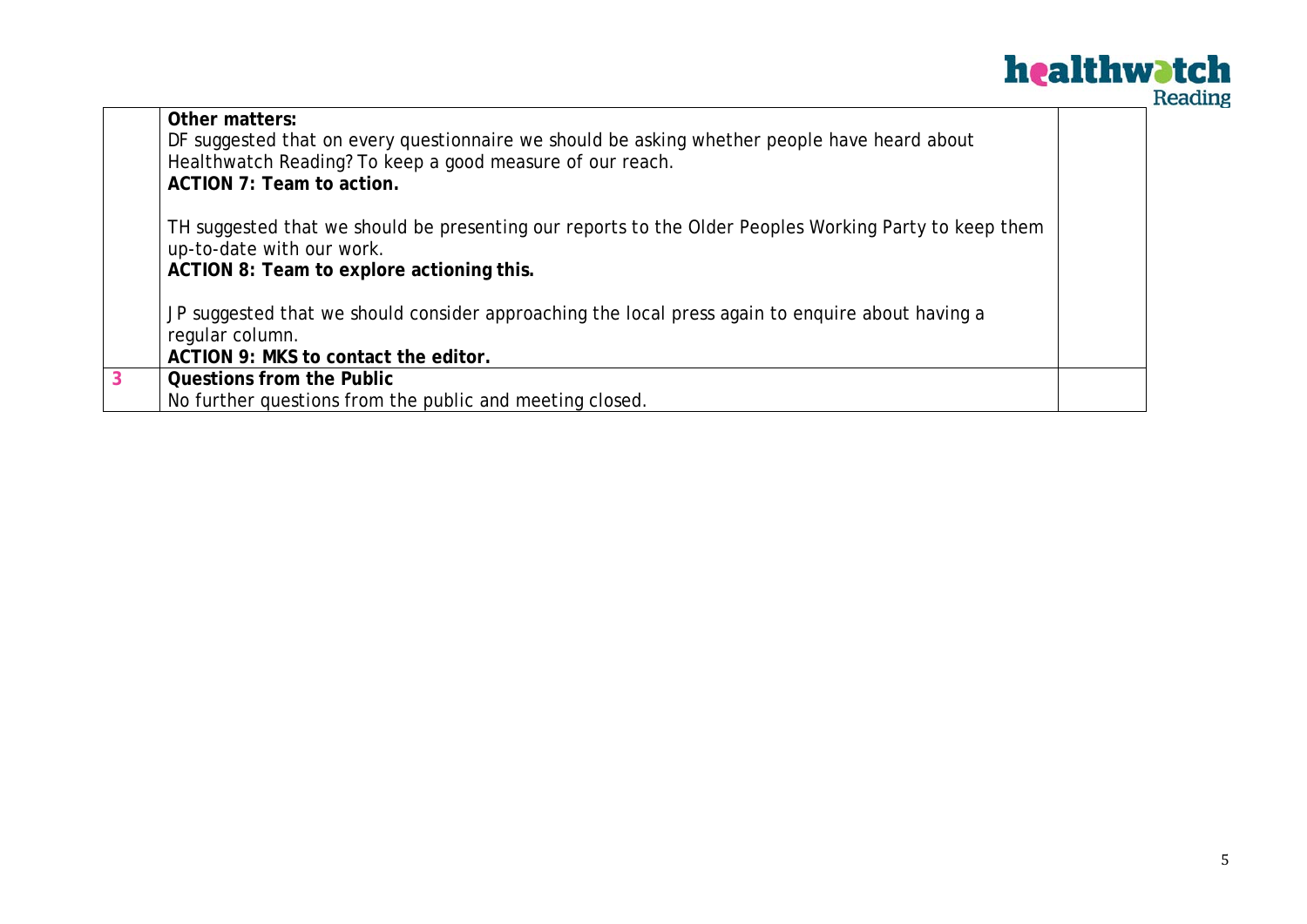

### **Performance Monitoring Report: Q3 October – December 2017**

### **Introduction**

This report presents the activities of Healthwatch Reading in this quarter. The indicators used to measure performance are driven from the Quality Statements produced by Healthwatch England for measuring impact and effectiveness of local Healthwatch.

There are five Quality Statements:

- 1. **Strategic Context and Relationships**  Having a strong understanding of the strengths and weaknesses of the local health and social care system is critical to the success of local Healthwatch.
- 2. **Community Voice and Influence** Local Healthwatch enable local people to have their views, ideas and concerns represented as part of the commissioning, delivery, re-design and scrutiny of health and social care services.
- 3. **Making a difference locally** A local Healthwatch needs to formulate views on the standard of health and social care provision and identify where services need to be improved by formally or informally collecting the views and experiences of the members of the public who use them.
- 4. **Informing People** A core part of the role of local Healthwatch is to provide advice about local health and social care services to the public.
- 5. **Relationship with Healthwatch England** Local Healthwatch work with Healthwatch England to enable people's experiences to influence national commissioning, delivery, and the re-design of health and social care services.

This report outlines each Quality Statement including the statutory duties that relate to that statement, the Key Performance indicators that measure performance against that statement and the performance in this quarter against those measures.

### **Summary of performance for quarter 3**

We continue to experience high numbers of individuals contacting us for information and advice and we are maintaining high numbers of contacts overall. We completed our work with South-Central Ambulance Service, supporting them to increase the diversity of their volunteers and our survey on behalf of Public Health Berkshire looking at public awareness of Tuberculosis, received a very high response. The findings from the survey were presented at a special workshop looking at tackling TB locally. We also completed our partnership Enter and View project with the other 5 Healthwatch across Berkshire, looking at patient experience of mental health in-patient wards at Prospect Park Hospital.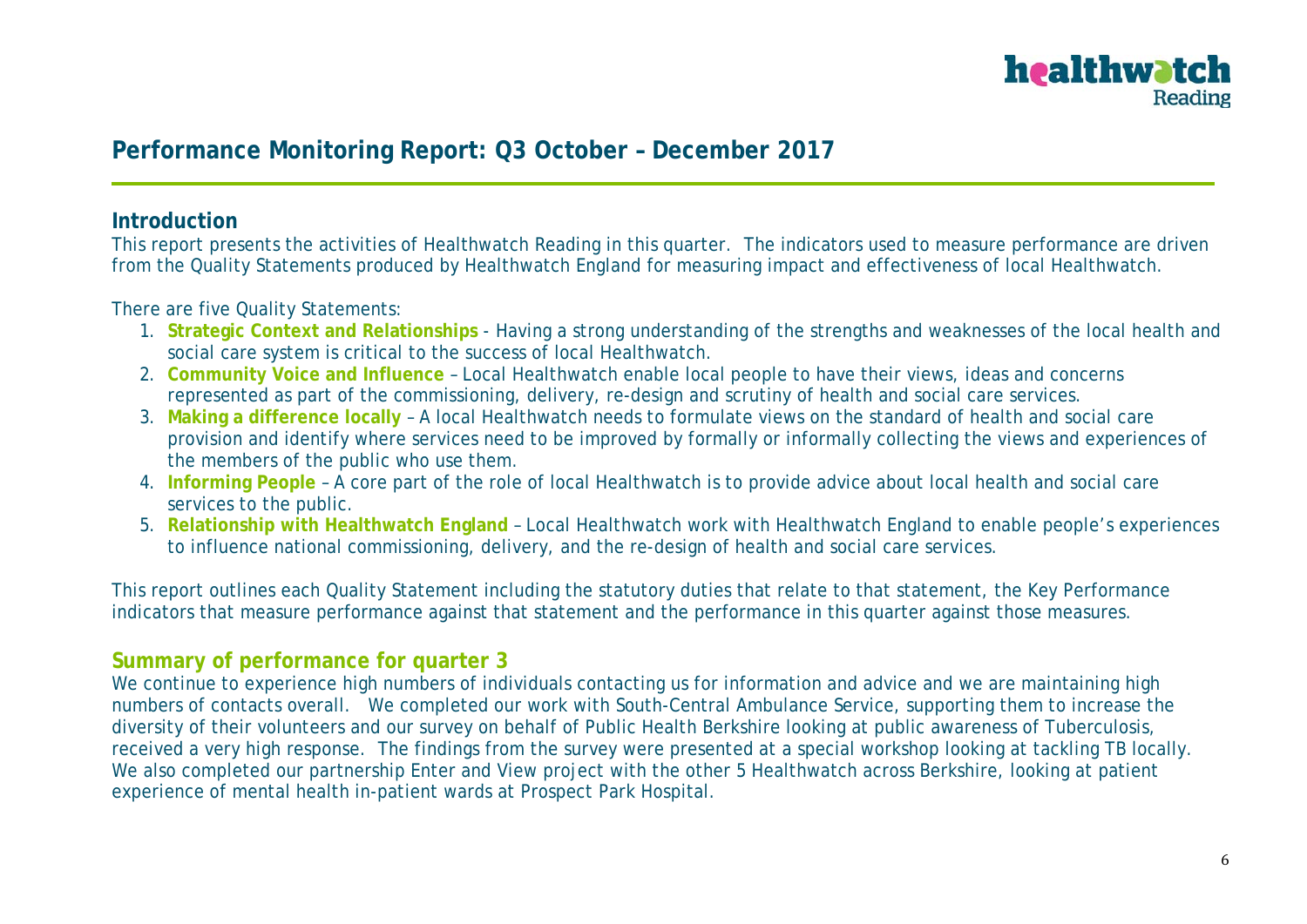

### **Quality Statement 1: Strategic Context and Relationships**

Having a strong understanding of the strengths and weaknesses of the local health and social care system is critical to the success of local Healthwatch.

**Key Performance Indicators for Quality Statement 1:**

**1.1** Number of Board members and a breakdown of their skills and knowledge

**1.2** Updates on Board developments

**1.3** Number and list of strategic meetings attended this quarter by local Healthwatch staff and Board members with health and social care providers and commissioners

|                        | THE CUITENT DOALD CONSISTS OF 8 HIEHIDELS AS DI OKEN QOWNT DEIOW. |
|------------------------|-------------------------------------------------------------------|
| <b>Name</b>            | Representation                                                    |
| <b>David Shepherd</b>  | Commissioning of services and emergency care                      |
| <b>Douglas Findlay</b> | Pharmacy and drugs and integration                                |
| <b>Helena Turner</b>   | Community engagement, young people and mental health              |
| Sheila Booth           | Physical disabilities and GP services                             |
| <b>John Rogers</b>     | Engagement with the faith community, social care and integration  |
| <b>Tony Hall</b>       | Care for the elderly and GP services                              |
| Sue Pigott             | Learning disabilities                                             |
| <b>Francis Brown</b>   | Patient Voice representative from North and West Reading          |
| James Penn             | Patient Voice representative from South Reading                   |

**1.1 Number of Board members and a breakdown of their skills and knowledge The current Board consists of 8 members as broken down below:**

#### **1.2 Updates on Board developments**

We have recruited a new Board member this quarter, David Cooper who was former lead Governor for the Royal Berkshire Hospital. We held our annual strategy day and reviewed our governance and branding moving forward. The Board also approved projects for the first quarter of 2018.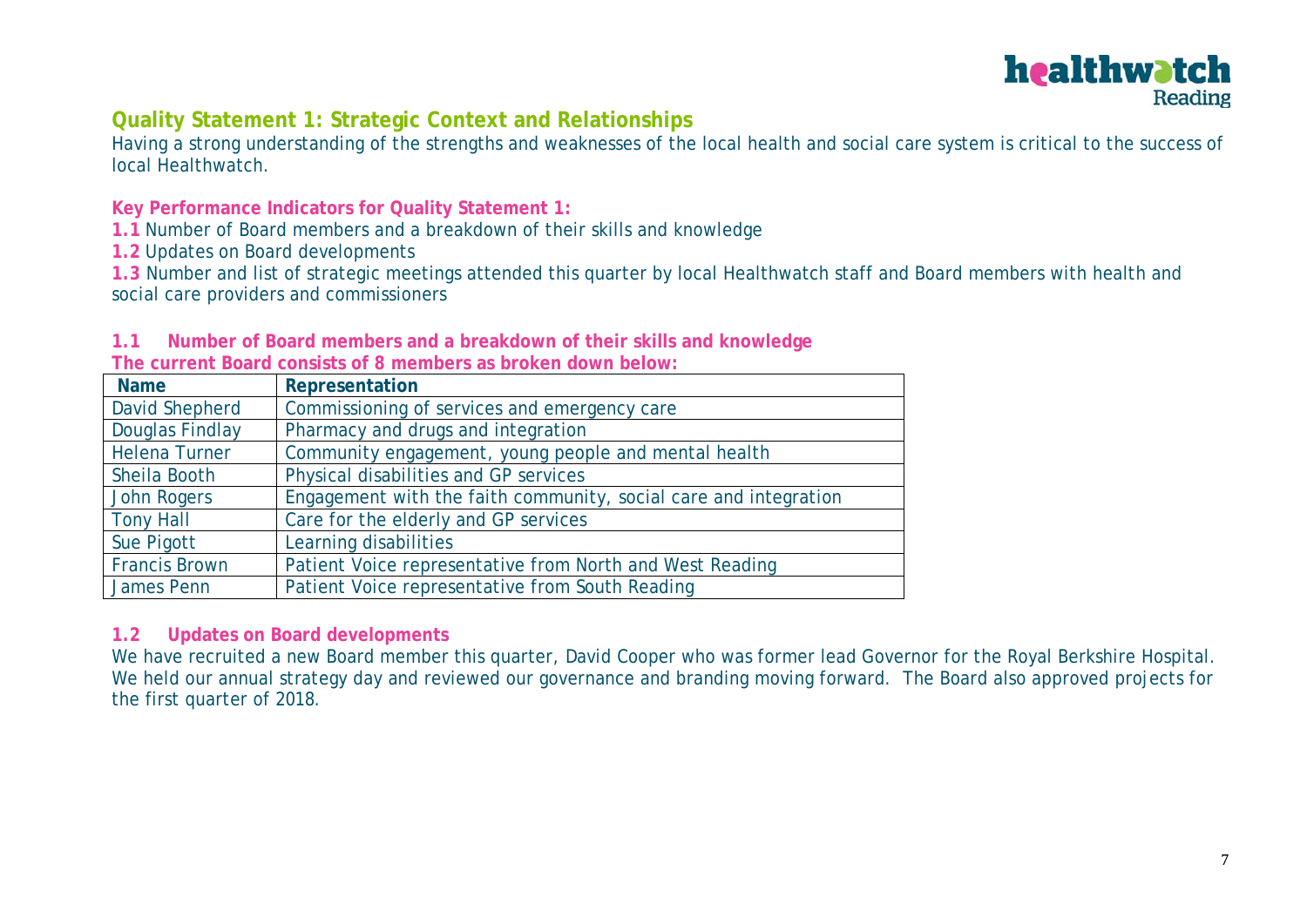**1.3 Number and list of strategic meetings attended by local Healthwatch staff and Board members with health and social care providers and commissioners**

| <b>Meeting/Board</b>                                                          | Frequency         | Q <sub>1</sub> | Q2           | <b>Q3</b>    | <b>Q4</b> | <b>Total</b>   |
|-------------------------------------------------------------------------------|-------------------|----------------|--------------|--------------|-----------|----------------|
| <b>Ongoing Regular Meetings</b>                                               |                   |                |              |              |           |                |
| A&E delivery Board: Review attendances at A&E and urgent care access          | Monthly           | X X            | $\mathsf{X}$ | <b>XXX</b>   |           | 6              |
| across the system.                                                            |                   |                |              |              |           |                |
| Adult social care managers meeting: oversee social care delivery              | Quarterly         |                | $\mathsf{X}$ | $\mathsf{X}$ |           | $\overline{2}$ |
| BHFT SMT meeting: To discuss patient experience with senior management        | Quarterly         | $\mathsf{X}$   |              | X            |           | $\overline{2}$ |
| team for Reading                                                              |                   |                |              |              |           |                |
| Berkshire West HW engagement meeting: Meeting with CCGs to look at            | Quarterly         |                | $\mathsf{X}$ |              |           | $\mathbf{1}$   |
| engagement of communities                                                     |                   |                |              |              |           |                |
| BW Quality Committee: Review quality of health services commissioned by       | Bi-monthly        | <b>X</b>       | X            | $\mathsf{x}$ |           | $\overline{3}$ |
| the CCG across Berkshire West.                                                |                   |                |              |              |           |                |
| <b>BOB STP Communications and Engagement Group</b>                            | <b>Bi-monthly</b> |                | $\mathsf{X}$ | $\mathsf{X}$ |           | $\overline{2}$ |
| CCG Care Homes Project: Delivery of CCG Care Homes work                       | Monthly           | X              | $\mathsf{X}$ | X X          |           | $\overline{4}$ |
| CCG Children's, Maternity, Mental Health and Voluntary Sector Board           | Monthly           |                |              |              |           |                |
| (CMMV): Reviewing commissioning of Children's, Maternity, Mental Health and   |                   | X              | $\mathsf{X}$ | <b>XXX</b>   |           | 5              |
| <b>Voluntary Sector services</b>                                              |                   |                |              |              |           |                |
| CQC & HW teleconference: To update on local issues and collect feedback on    | Weekly            | <b>X</b>       | $\mathbf{x}$ | XX           |           | 4              |
| service issues                                                                |                   |                |              |              |           |                |
| Health and Wellbeing Board Agenda setting meeting: To set the agenda for      | Quarterly         | X              |              |              |           | $\mathbf{1}$   |
| the Health and Wellbeing Board meetings                                       |                   |                |              |              |           |                |
| Health and Wellbeing Board: Oversee the commissioning of health and social    | Quarterly         |                | $\mathsf{X}$ | $\mathsf{X}$ |           | 2              |
| care services                                                                 |                   |                |              |              |           |                |
| High Impact Group: Overseeing High Impact Integration projects                | Monthly           |                | $\mathsf{X}$ | X            |           | $\overline{2}$ |
| Improving patient engagement in South Reading: Meeting South Reading CCG      | Bi-monthly        | X              | <b>XX</b>    | $\mathsf{X}$ |           | $\overline{4}$ |
| lead to look at patient engagement                                            |                   |                |              |              |           |                |
| Integrated NHS 111/Urgent Care Delivery Board: To oversee delivery of the     | Monthly           | <b>X</b>       | <b>XX</b>    |              |           | 3              |
| 111 service at a Thames Valley level                                          |                   |                |              |              |           |                |
| Learning Disability Partnership Board: Reviewing the needs & issues affecting | Quarterly         | X.             | X            |              |           | $\overline{2}$ |
| those with learning disabilities                                              |                   |                |              |              |           |                |
| Mental Health Strategy group: To develop joint ways of working on mental      | Quarterly         | <b>X</b>       |              |              |           | 1              |
| health                                                                        |                   |                |              |              |           |                |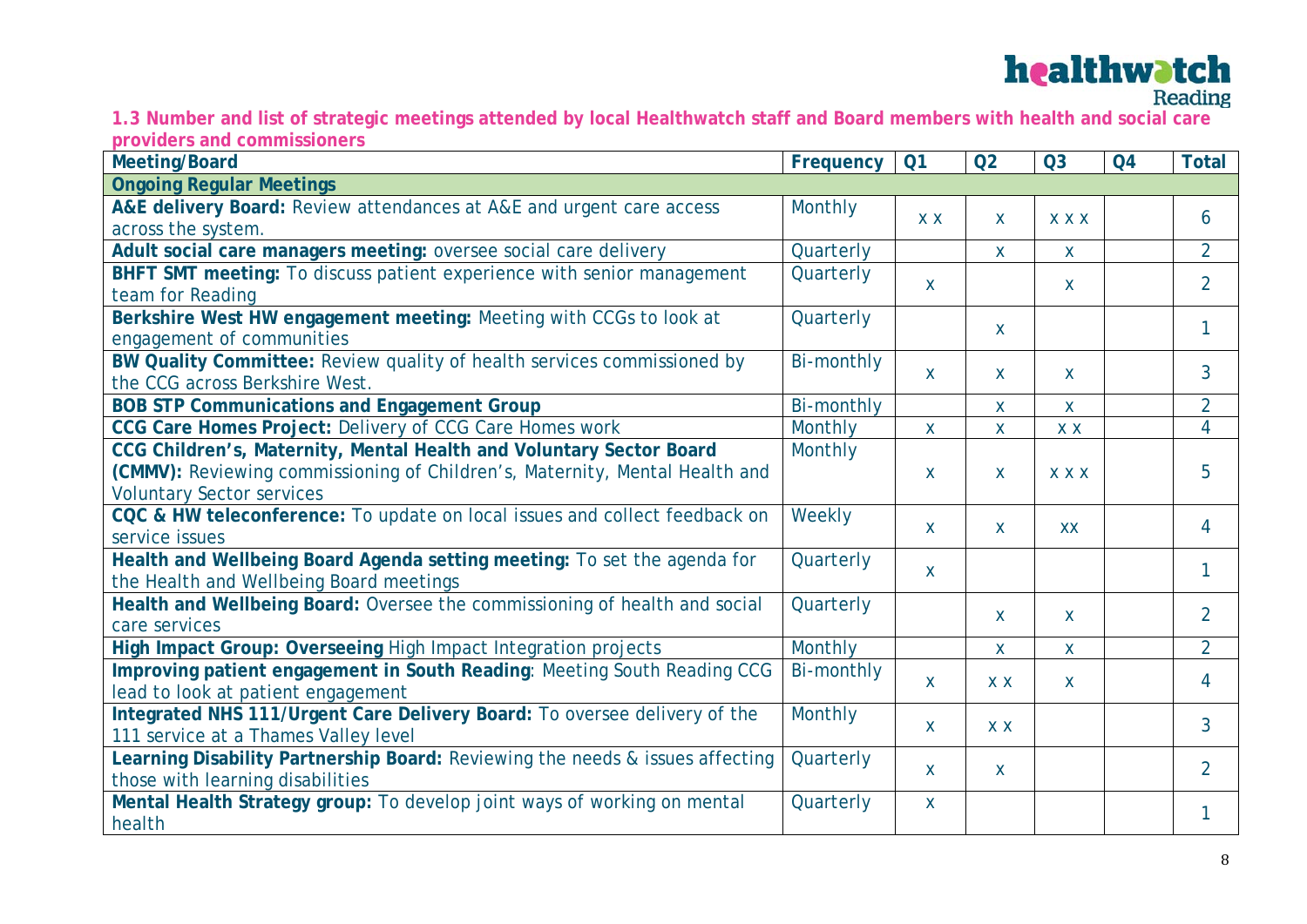| North and West Reading CCG Patient Voice: Meeting of all PPG chairs looking<br>Bi-monthly<br>5<br><b>XX</b><br>X X<br>$\mathsf{X}$<br>at local engagement<br>PALLCALL patient experience: Developing and measuring patient experience<br>Quarterly<br>$\mathsf{X}$<br>1<br>of PALLCALL<br>Primary Care Commissioning Committee: Manage commissioning of GP<br>Quarterly<br>3<br>X<br>X<br>$\mathsf{X}$<br>services<br>Reading Integration Programme Board: Oversight of integration projects<br>Monthly<br>8<br><b>XXX</b><br><b>XXX</b><br>X X<br>3<br>Reading Voice Steering Group: To oversee the delivery of Care Act Advocacy<br>Quarterly<br>$\mathsf{X}$<br>$\mathsf{X}$<br>X<br>Reading Voice Advocates Meeting: Peer meeting focused on reflective<br>Quarterly<br>3<br>$\mathsf{X}$<br>X<br>$\mathsf{X}$<br>learning of Care Act Advocacy and mentoring and training.<br><b>RBC Policy Committee</b><br>Quarterly<br>1<br>X<br>Safeguarding Adults Partnership Board: Oversee safeguarding across<br>Quarterly<br>$\mathsf{X}$<br>$\overline{2}$<br>$\mathsf{X}$<br><b>Berkshire West</b><br>South Central Ambulance Service Equality and Diversity Committee: To<br>Quarterly<br>monitor SCAS performance against meeting their duties under the Equality<br>X<br>Act.<br>South Reading CCG governing body meeting: Board meeting in public<br>Quarterly<br>3<br>$\mathsf{X}$<br>X<br>$\mathsf{X}$<br>South Reading Patient Voice: Meeting of patient representatives from the<br>Monthly<br>4<br>X X<br><b>X</b><br>X<br>South Reading area<br>Thames Valley Patient Experience and Oversight group: Meeting overseeing<br>Quarterly<br>$\mathsf{X}$<br>$\overline{2}$<br>X<br>the involvement and engagement of patients<br>VCS Together: Meeting of local voluntary sector infrastructure organisations<br>Bi-monthly<br>$\mathsf{X}$<br>1<br>to look at current issues affecting the voluntary sector.<br>Whitley Villa patients group: Meeting Whitley Villa patients to discuss<br><b>TBD</b><br>$\overline{2}$<br>X<br>X<br>changes to services<br>28<br><b>Total</b><br>27<br>28<br>83<br><b>Workshops, Conferences and Events</b><br>Advocacy Services Provider Event: Event to develop Advocacy Services<br>Consultatio<br>1<br>$\mathsf{X}$<br>contract with potential providers<br>n<br>CCG Primary Care: Regarding the development of Primary Care dashboard<br>workshop<br>$\mathsf{X}$<br><b>Circuit Lane: Public Meeting with patients</b><br><b>Meeting</b><br>1<br>$\mathsf{X}$ |                                                     |            |              |  | neaulig |  |
|--------------------------------------------------------------------------------------------------------------------------------------------------------------------------------------------------------------------------------------------------------------------------------------------------------------------------------------------------------------------------------------------------------------------------------------------------------------------------------------------------------------------------------------------------------------------------------------------------------------------------------------------------------------------------------------------------------------------------------------------------------------------------------------------------------------------------------------------------------------------------------------------------------------------------------------------------------------------------------------------------------------------------------------------------------------------------------------------------------------------------------------------------------------------------------------------------------------------------------------------------------------------------------------------------------------------------------------------------------------------------------------------------------------------------------------------------------------------------------------------------------------------------------------------------------------------------------------------------------------------------------------------------------------------------------------------------------------------------------------------------------------------------------------------------------------------------------------------------------------------------------------------------------------------------------------------------------------------------------------------------------------------------------------------------------------------------------------------------------------------------------------------------------------------------------------------------------------------------------------------------------------------------------------------------------------------------------------------------------------------------------------------------------------------------------------------------------------------------------------------------------------|-----------------------------------------------------|------------|--------------|--|---------|--|
|                                                                                                                                                                                                                                                                                                                                                                                                                                                                                                                                                                                                                                                                                                                                                                                                                                                                                                                                                                                                                                                                                                                                                                                                                                                                                                                                                                                                                                                                                                                                                                                                                                                                                                                                                                                                                                                                                                                                                                                                                                                                                                                                                                                                                                                                                                                                                                                                                                                                                                              |                                                     |            |              |  |         |  |
|                                                                                                                                                                                                                                                                                                                                                                                                                                                                                                                                                                                                                                                                                                                                                                                                                                                                                                                                                                                                                                                                                                                                                                                                                                                                                                                                                                                                                                                                                                                                                                                                                                                                                                                                                                                                                                                                                                                                                                                                                                                                                                                                                                                                                                                                                                                                                                                                                                                                                                              |                                                     |            |              |  |         |  |
|                                                                                                                                                                                                                                                                                                                                                                                                                                                                                                                                                                                                                                                                                                                                                                                                                                                                                                                                                                                                                                                                                                                                                                                                                                                                                                                                                                                                                                                                                                                                                                                                                                                                                                                                                                                                                                                                                                                                                                                                                                                                                                                                                                                                                                                                                                                                                                                                                                                                                                              |                                                     |            |              |  |         |  |
|                                                                                                                                                                                                                                                                                                                                                                                                                                                                                                                                                                                                                                                                                                                                                                                                                                                                                                                                                                                                                                                                                                                                                                                                                                                                                                                                                                                                                                                                                                                                                                                                                                                                                                                                                                                                                                                                                                                                                                                                                                                                                                                                                                                                                                                                                                                                                                                                                                                                                                              |                                                     |            |              |  |         |  |
|                                                                                                                                                                                                                                                                                                                                                                                                                                                                                                                                                                                                                                                                                                                                                                                                                                                                                                                                                                                                                                                                                                                                                                                                                                                                                                                                                                                                                                                                                                                                                                                                                                                                                                                                                                                                                                                                                                                                                                                                                                                                                                                                                                                                                                                                                                                                                                                                                                                                                                              |                                                     |            |              |  |         |  |
|                                                                                                                                                                                                                                                                                                                                                                                                                                                                                                                                                                                                                                                                                                                                                                                                                                                                                                                                                                                                                                                                                                                                                                                                                                                                                                                                                                                                                                                                                                                                                                                                                                                                                                                                                                                                                                                                                                                                                                                                                                                                                                                                                                                                                                                                                                                                                                                                                                                                                                              |                                                     |            |              |  |         |  |
|                                                                                                                                                                                                                                                                                                                                                                                                                                                                                                                                                                                                                                                                                                                                                                                                                                                                                                                                                                                                                                                                                                                                                                                                                                                                                                                                                                                                                                                                                                                                                                                                                                                                                                                                                                                                                                                                                                                                                                                                                                                                                                                                                                                                                                                                                                                                                                                                                                                                                                              |                                                     |            |              |  |         |  |
|                                                                                                                                                                                                                                                                                                                                                                                                                                                                                                                                                                                                                                                                                                                                                                                                                                                                                                                                                                                                                                                                                                                                                                                                                                                                                                                                                                                                                                                                                                                                                                                                                                                                                                                                                                                                                                                                                                                                                                                                                                                                                                                                                                                                                                                                                                                                                                                                                                                                                                              |                                                     |            |              |  |         |  |
|                                                                                                                                                                                                                                                                                                                                                                                                                                                                                                                                                                                                                                                                                                                                                                                                                                                                                                                                                                                                                                                                                                                                                                                                                                                                                                                                                                                                                                                                                                                                                                                                                                                                                                                                                                                                                                                                                                                                                                                                                                                                                                                                                                                                                                                                                                                                                                                                                                                                                                              |                                                     |            |              |  |         |  |
|                                                                                                                                                                                                                                                                                                                                                                                                                                                                                                                                                                                                                                                                                                                                                                                                                                                                                                                                                                                                                                                                                                                                                                                                                                                                                                                                                                                                                                                                                                                                                                                                                                                                                                                                                                                                                                                                                                                                                                                                                                                                                                                                                                                                                                                                                                                                                                                                                                                                                                              |                                                     |            |              |  |         |  |
|                                                                                                                                                                                                                                                                                                                                                                                                                                                                                                                                                                                                                                                                                                                                                                                                                                                                                                                                                                                                                                                                                                                                                                                                                                                                                                                                                                                                                                                                                                                                                                                                                                                                                                                                                                                                                                                                                                                                                                                                                                                                                                                                                                                                                                                                                                                                                                                                                                                                                                              |                                                     |            |              |  |         |  |
|                                                                                                                                                                                                                                                                                                                                                                                                                                                                                                                                                                                                                                                                                                                                                                                                                                                                                                                                                                                                                                                                                                                                                                                                                                                                                                                                                                                                                                                                                                                                                                                                                                                                                                                                                                                                                                                                                                                                                                                                                                                                                                                                                                                                                                                                                                                                                                                                                                                                                                              |                                                     |            |              |  |         |  |
|                                                                                                                                                                                                                                                                                                                                                                                                                                                                                                                                                                                                                                                                                                                                                                                                                                                                                                                                                                                                                                                                                                                                                                                                                                                                                                                                                                                                                                                                                                                                                                                                                                                                                                                                                                                                                                                                                                                                                                                                                                                                                                                                                                                                                                                                                                                                                                                                                                                                                                              |                                                     |            |              |  |         |  |
|                                                                                                                                                                                                                                                                                                                                                                                                                                                                                                                                                                                                                                                                                                                                                                                                                                                                                                                                                                                                                                                                                                                                                                                                                                                                                                                                                                                                                                                                                                                                                                                                                                                                                                                                                                                                                                                                                                                                                                                                                                                                                                                                                                                                                                                                                                                                                                                                                                                                                                              |                                                     |            |              |  |         |  |
|                                                                                                                                                                                                                                                                                                                                                                                                                                                                                                                                                                                                                                                                                                                                                                                                                                                                                                                                                                                                                                                                                                                                                                                                                                                                                                                                                                                                                                                                                                                                                                                                                                                                                                                                                                                                                                                                                                                                                                                                                                                                                                                                                                                                                                                                                                                                                                                                                                                                                                              |                                                     |            |              |  |         |  |
|                                                                                                                                                                                                                                                                                                                                                                                                                                                                                                                                                                                                                                                                                                                                                                                                                                                                                                                                                                                                                                                                                                                                                                                                                                                                                                                                                                                                                                                                                                                                                                                                                                                                                                                                                                                                                                                                                                                                                                                                                                                                                                                                                                                                                                                                                                                                                                                                                                                                                                              |                                                     |            |              |  |         |  |
|                                                                                                                                                                                                                                                                                                                                                                                                                                                                                                                                                                                                                                                                                                                                                                                                                                                                                                                                                                                                                                                                                                                                                                                                                                                                                                                                                                                                                                                                                                                                                                                                                                                                                                                                                                                                                                                                                                                                                                                                                                                                                                                                                                                                                                                                                                                                                                                                                                                                                                              |                                                     |            |              |  |         |  |
|                                                                                                                                                                                                                                                                                                                                                                                                                                                                                                                                                                                                                                                                                                                                                                                                                                                                                                                                                                                                                                                                                                                                                                                                                                                                                                                                                                                                                                                                                                                                                                                                                                                                                                                                                                                                                                                                                                                                                                                                                                                                                                                                                                                                                                                                                                                                                                                                                                                                                                              |                                                     |            |              |  |         |  |
|                                                                                                                                                                                                                                                                                                                                                                                                                                                                                                                                                                                                                                                                                                                                                                                                                                                                                                                                                                                                                                                                                                                                                                                                                                                                                                                                                                                                                                                                                                                                                                                                                                                                                                                                                                                                                                                                                                                                                                                                                                                                                                                                                                                                                                                                                                                                                                                                                                                                                                              |                                                     |            |              |  |         |  |
|                                                                                                                                                                                                                                                                                                                                                                                                                                                                                                                                                                                                                                                                                                                                                                                                                                                                                                                                                                                                                                                                                                                                                                                                                                                                                                                                                                                                                                                                                                                                                                                                                                                                                                                                                                                                                                                                                                                                                                                                                                                                                                                                                                                                                                                                                                                                                                                                                                                                                                              |                                                     |            |              |  |         |  |
|                                                                                                                                                                                                                                                                                                                                                                                                                                                                                                                                                                                                                                                                                                                                                                                                                                                                                                                                                                                                                                                                                                                                                                                                                                                                                                                                                                                                                                                                                                                                                                                                                                                                                                                                                                                                                                                                                                                                                                                                                                                                                                                                                                                                                                                                                                                                                                                                                                                                                                              |                                                     |            |              |  |         |  |
|                                                                                                                                                                                                                                                                                                                                                                                                                                                                                                                                                                                                                                                                                                                                                                                                                                                                                                                                                                                                                                                                                                                                                                                                                                                                                                                                                                                                                                                                                                                                                                                                                                                                                                                                                                                                                                                                                                                                                                                                                                                                                                                                                                                                                                                                                                                                                                                                                                                                                                              |                                                     |            |              |  |         |  |
|                                                                                                                                                                                                                                                                                                                                                                                                                                                                                                                                                                                                                                                                                                                                                                                                                                                                                                                                                                                                                                                                                                                                                                                                                                                                                                                                                                                                                                                                                                                                                                                                                                                                                                                                                                                                                                                                                                                                                                                                                                                                                                                                                                                                                                                                                                                                                                                                                                                                                                              |                                                     |            |              |  |         |  |
|                                                                                                                                                                                                                                                                                                                                                                                                                                                                                                                                                                                                                                                                                                                                                                                                                                                                                                                                                                                                                                                                                                                                                                                                                                                                                                                                                                                                                                                                                                                                                                                                                                                                                                                                                                                                                                                                                                                                                                                                                                                                                                                                                                                                                                                                                                                                                                                                                                                                                                              |                                                     |            |              |  |         |  |
|                                                                                                                                                                                                                                                                                                                                                                                                                                                                                                                                                                                                                                                                                                                                                                                                                                                                                                                                                                                                                                                                                                                                                                                                                                                                                                                                                                                                                                                                                                                                                                                                                                                                                                                                                                                                                                                                                                                                                                                                                                                                                                                                                                                                                                                                                                                                                                                                                                                                                                              |                                                     |            |              |  |         |  |
|                                                                                                                                                                                                                                                                                                                                                                                                                                                                                                                                                                                                                                                                                                                                                                                                                                                                                                                                                                                                                                                                                                                                                                                                                                                                                                                                                                                                                                                                                                                                                                                                                                                                                                                                                                                                                                                                                                                                                                                                                                                                                                                                                                                                                                                                                                                                                                                                                                                                                                              |                                                     |            |              |  |         |  |
|                                                                                                                                                                                                                                                                                                                                                                                                                                                                                                                                                                                                                                                                                                                                                                                                                                                                                                                                                                                                                                                                                                                                                                                                                                                                                                                                                                                                                                                                                                                                                                                                                                                                                                                                                                                                                                                                                                                                                                                                                                                                                                                                                                                                                                                                                                                                                                                                                                                                                                              |                                                     |            |              |  |         |  |
|                                                                                                                                                                                                                                                                                                                                                                                                                                                                                                                                                                                                                                                                                                                                                                                                                                                                                                                                                                                                                                                                                                                                                                                                                                                                                                                                                                                                                                                                                                                                                                                                                                                                                                                                                                                                                                                                                                                                                                                                                                                                                                                                                                                                                                                                                                                                                                                                                                                                                                              |                                                     |            |              |  |         |  |
|                                                                                                                                                                                                                                                                                                                                                                                                                                                                                                                                                                                                                                                                                                                                                                                                                                                                                                                                                                                                                                                                                                                                                                                                                                                                                                                                                                                                                                                                                                                                                                                                                                                                                                                                                                                                                                                                                                                                                                                                                                                                                                                                                                                                                                                                                                                                                                                                                                                                                                              |                                                     |            |              |  |         |  |
|                                                                                                                                                                                                                                                                                                                                                                                                                                                                                                                                                                                                                                                                                                                                                                                                                                                                                                                                                                                                                                                                                                                                                                                                                                                                                                                                                                                                                                                                                                                                                                                                                                                                                                                                                                                                                                                                                                                                                                                                                                                                                                                                                                                                                                                                                                                                                                                                                                                                                                              |                                                     |            |              |  |         |  |
|                                                                                                                                                                                                                                                                                                                                                                                                                                                                                                                                                                                                                                                                                                                                                                                                                                                                                                                                                                                                                                                                                                                                                                                                                                                                                                                                                                                                                                                                                                                                                                                                                                                                                                                                                                                                                                                                                                                                                                                                                                                                                                                                                                                                                                                                                                                                                                                                                                                                                                              |                                                     |            |              |  |         |  |
|                                                                                                                                                                                                                                                                                                                                                                                                                                                                                                                                                                                                                                                                                                                                                                                                                                                                                                                                                                                                                                                                                                                                                                                                                                                                                                                                                                                                                                                                                                                                                                                                                                                                                                                                                                                                                                                                                                                                                                                                                                                                                                                                                                                                                                                                                                                                                                                                                                                                                                              |                                                     |            |              |  |         |  |
|                                                                                                                                                                                                                                                                                                                                                                                                                                                                                                                                                                                                                                                                                                                                                                                                                                                                                                                                                                                                                                                                                                                                                                                                                                                                                                                                                                                                                                                                                                                                                                                                                                                                                                                                                                                                                                                                                                                                                                                                                                                                                                                                                                                                                                                                                                                                                                                                                                                                                                              |                                                     |            |              |  |         |  |
|                                                                                                                                                                                                                                                                                                                                                                                                                                                                                                                                                                                                                                                                                                                                                                                                                                                                                                                                                                                                                                                                                                                                                                                                                                                                                                                                                                                                                                                                                                                                                                                                                                                                                                                                                                                                                                                                                                                                                                                                                                                                                                                                                                                                                                                                                                                                                                                                                                                                                                              |                                                     |            |              |  |         |  |
|                                                                                                                                                                                                                                                                                                                                                                                                                                                                                                                                                                                                                                                                                                                                                                                                                                                                                                                                                                                                                                                                                                                                                                                                                                                                                                                                                                                                                                                                                                                                                                                                                                                                                                                                                                                                                                                                                                                                                                                                                                                                                                                                                                                                                                                                                                                                                                                                                                                                                                              |                                                     |            |              |  |         |  |
|                                                                                                                                                                                                                                                                                                                                                                                                                                                                                                                                                                                                                                                                                                                                                                                                                                                                                                                                                                                                                                                                                                                                                                                                                                                                                                                                                                                                                                                                                                                                                                                                                                                                                                                                                                                                                                                                                                                                                                                                                                                                                                                                                                                                                                                                                                                                                                                                                                                                                                              | Dementia Conference: To raise awareness of Dementia | Conference | $\mathsf{X}$ |  |         |  |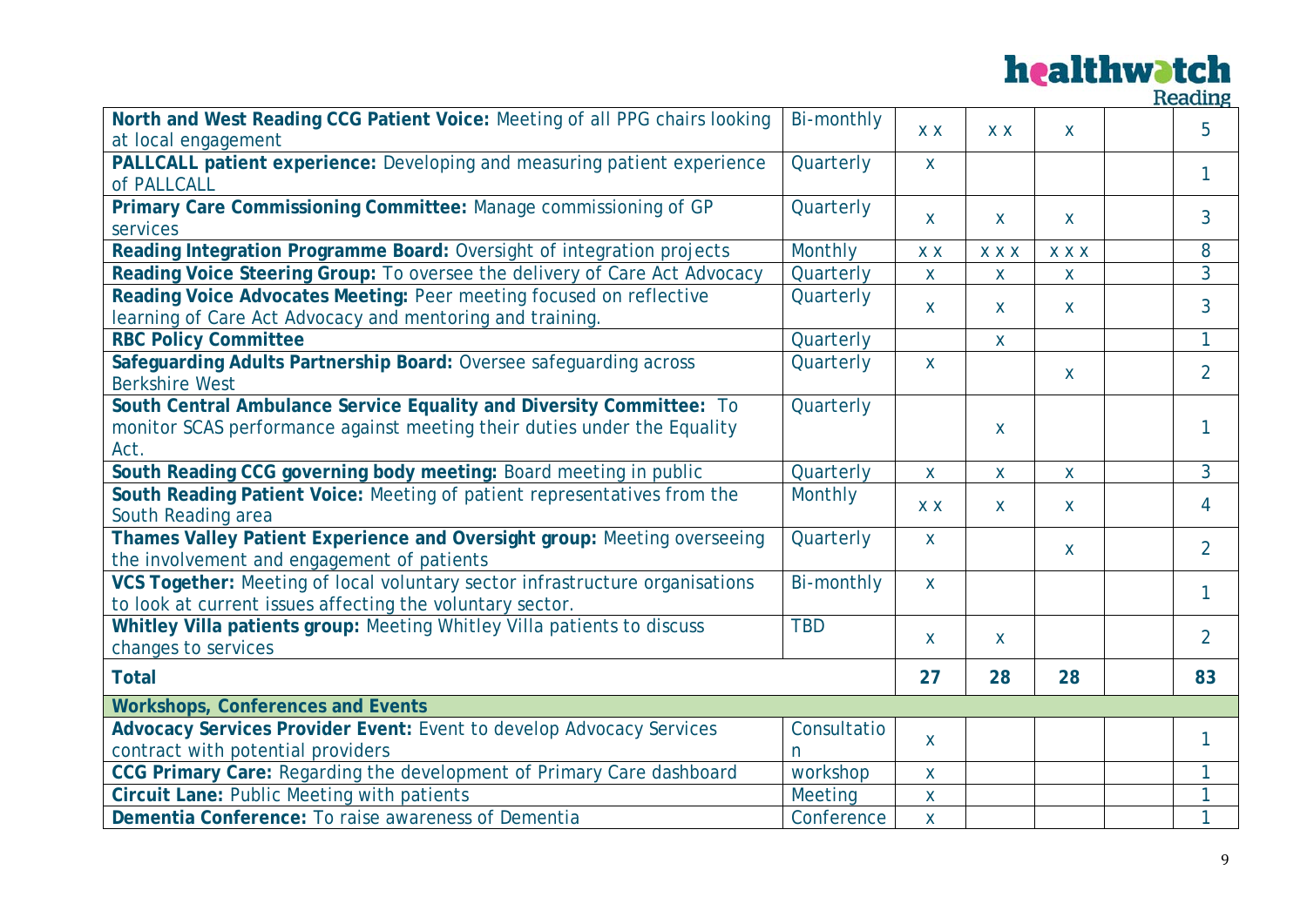### healthwatch Reading

|                                                                             |                |    |              |                         | neaulig        |
|-----------------------------------------------------------------------------|----------------|----|--------------|-------------------------|----------------|
| DTOC Action plan: Develop action plan to tackle delayed transfers of care   | Workshop       | X  |              |                         |                |
| Homelessness Health need Audit group: How to better support the homeless    | Bi-monthly     | X  |              |                         |                |
| Pharmacy Needs Assessment: Initial meeting to discuss support for Public    | <b>TBD</b>     | X  |              |                         |                |
| <b>Health duty</b>                                                          |                |    |              |                         |                |
| RBH Maternity event: Looking at new developments to support women giving    | Conference     | X  |              |                         |                |
| birth at RBH                                                                |                |    |              |                         |                |
| RBH Patient Experience strategy and engagement: To develop patient          | workshop       | X  |              |                         |                |
| experience strategy for RBH                                                 |                |    |              |                         |                |
| Reading Your Way Open Day: Open day outlining service changes and           | Open           | X  |              |                         |                |
| developments                                                                | event          |    |              |                         |                |
| Reducing loneliness and social isolation: Workshop to look at how to tackle | Workshop       | X  |              |                         |                |
| issue cross sectors                                                         |                |    |              |                         |                |
| <b>Healthwatch England committee meeting</b>                                |                |    | X            |                         |                |
| <b>Healthwatch England National Conference</b>                              | Annual         |    | X            |                         |                |
| Narrowing the Gap consultation                                              |                |    | <b>XX</b>    |                         | $\overline{2}$ |
| <b>Focus House - Consultation Meeting</b>                                   |                |    | $\mathsf{X}$ | $\mathsf{X}$            |                |
| A&E -Workshop *                                                             | Workshop       |    |              | X                       |                |
| <b>Carers Right Day</b>                                                     | Meeting        |    |              | X                       |                |
| <b>Cancer Care Experience</b>                                               | Workshop       |    |              | X                       |                |
| RBH & A&E Monday Surge Workshop                                             | Workshop       |    |              | X                       |                |
| <b>Reduce TB</b>                                                            | Workshop       |    |              | X                       |                |
| <b>LGBT</b>                                                                 | Meeting        |    |              | X                       |                |
| <b>Oxford Academic Health Science Network</b>                               | <b>Meeting</b> |    |              | $\overline{\mathsf{X}}$ |                |
| <b>Mental Health Deep Dive</b>                                              | <b>Meeting</b> |    |              | X                       |                |
| <b>Total</b>                                                                |                | 11 | 4            | 9                       | 24             |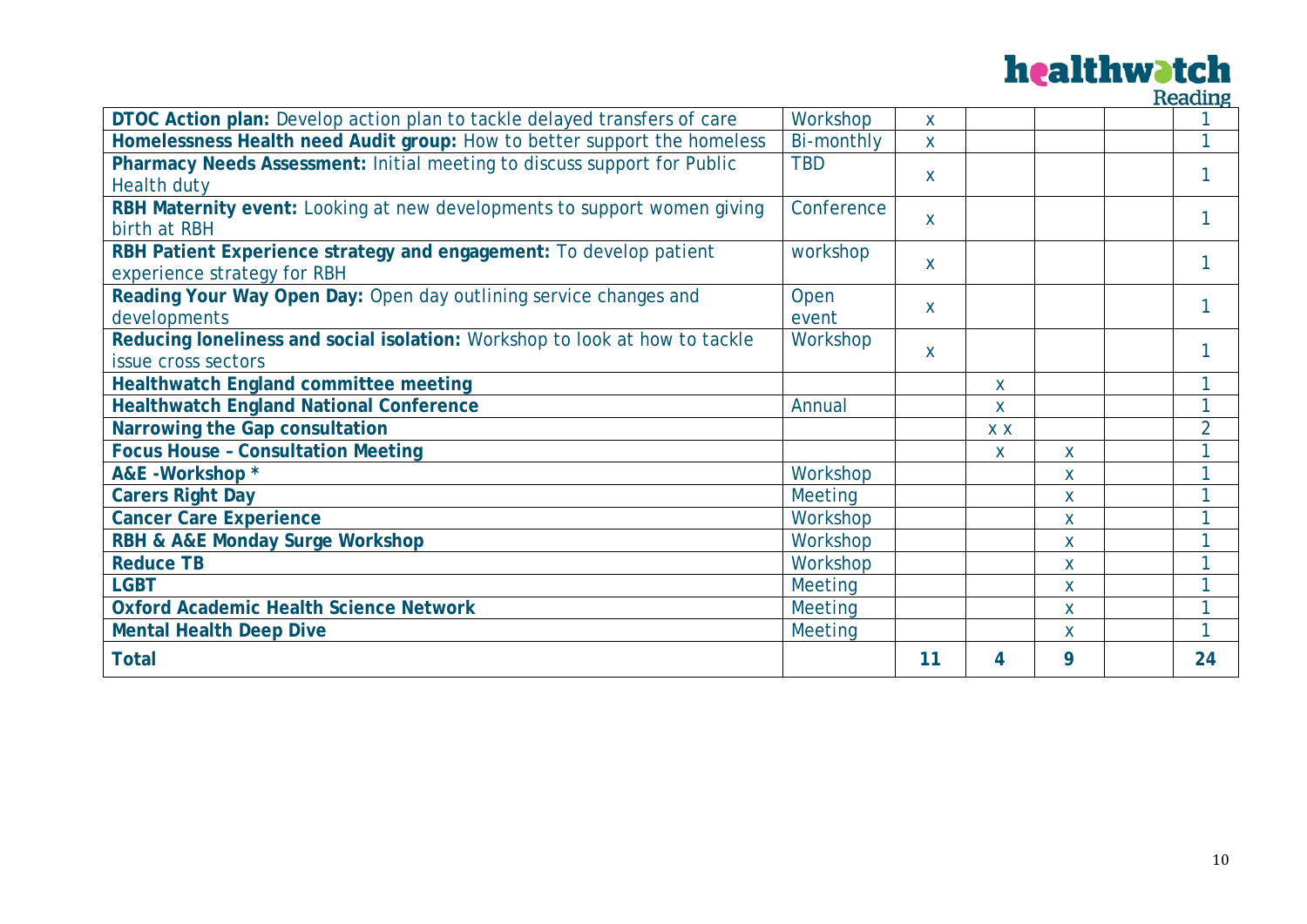

### **Quality Statement 2: Community Voice and Influence**

### **Local Healthwatch have statutory duties to:**

- Promote and support the involvement of local people in the commissioning, the provision and scrutiny of local care services;
- Enable local people to monitor the standard provision of local care services and whether and how local care services could and ought to be improved;
- Getting the views of local people regarding their needs for, and experience of, local care services and importantly to make these views known.
- **Key Performance Indicators for Quality Statement 2:**
- **2.1** A breakdown of how people become aware of Healthwatch Reading
- **2.2** A breakdown of the method of contact used to get in touch with Healthwatch Reading
- **2.3** Number of visits to the website
- **2.4** Number of people receiving our monthly newsletter
- **2.5** Number of followers on facebook and twitter
- **2.6** Number of engagement activities undertaken with local people
- **2.7** A thematic breakdown of the views that local people are contacting us about
- **2.8** A list and breakdown of the services that relate to peoples reason for contacting us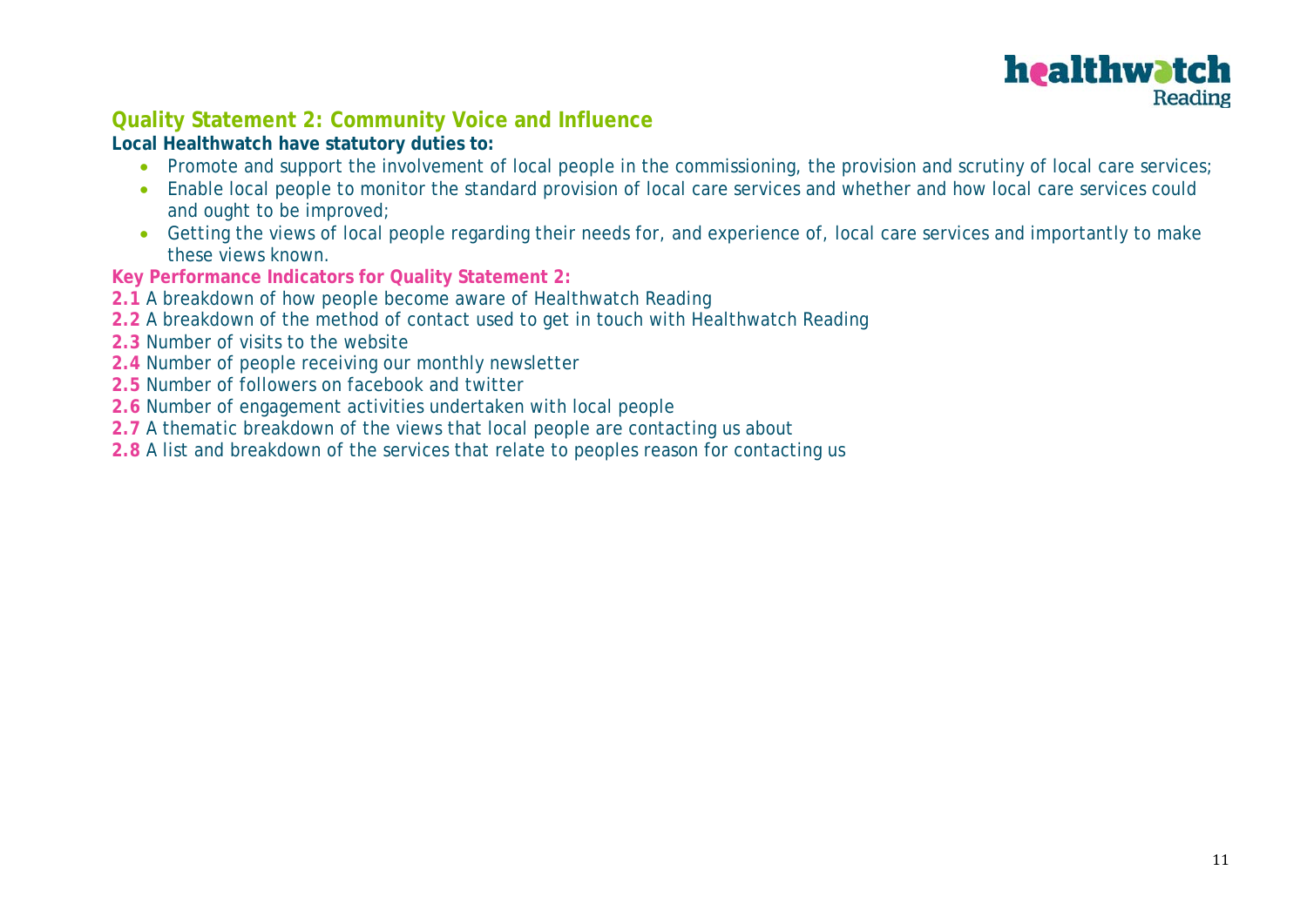### **2.1 A breakdown of how people become aware of Healthwatch Reading**

|                                 | 2017-2018      |                |                    |             |                |                |                |                    | 2016-2017      |                 |  |
|---------------------------------|----------------|----------------|--------------------|-------------|----------------|----------------|----------------|--------------------|----------------|-----------------|--|
| Category                        | Apr-<br>Jun    | Jul-<br>Sep    | Oct-<br><b>Dec</b> | Jan-<br>Mar | total          | Apr-<br>Jun    | Jul-<br>Sep    | Oct-<br><b>Dec</b> | Jan-<br>Mar    | total           |  |
| Care Act Advocacy referral      | 17             | 17             | 13                 |             | 47             | 11             | 11             | 17                 | 24             | 63              |  |
| Drop in                         | $\mathbf{0}$   | $\overline{0}$ | $\mathbf{1}$       |             | $\mathbf{1}$   | $\overline{4}$ | $\overline{0}$ | $\overline{2}$     | 1              | $\overline{7}$  |  |
| <b>Friend or Relative</b>       | $\overline{3}$ | 3              | 1                  |             | $\overline{7}$ | $\overline{2}$ | $\mathbf{1}$   | $\overline{2}$     | $\overline{0}$ | 5               |  |
| <b>GP</b> surgery               | 1              | $\mathbf{1}$   | $\overline{0}$     |             | $\overline{2}$ | $\overline{0}$ | $\overline{0}$ | $\overline{0}$     | $\overline{2}$ | $\overline{2}$  |  |
| <b>Healthwatch England</b>      | 1              | $\overline{0}$ | $\overline{0}$     |             | 1              | $\overline{0}$ | $\overline{2}$ | $\overline{0}$     | $\overline{0}$ | $\overline{2}$  |  |
| <b>HWR Flyer/Poster</b>         | $\mathbf{0}$   | $\mathbf 0$    | $\mathbf 0$        |             | $\overline{0}$ | $\overline{2}$ | 1              | $\overline{0}$     | $\overline{0}$ | $\overline{3}$  |  |
| <b>HWR</b> newsletter           | $\mathbf{0}$   | $\overline{0}$ | $\overline{0}$     |             | $\overline{0}$ | $\mathbf{1}$   | 1              | 1                  | 9              | $\overline{12}$ |  |
| <b>HWR Outreach</b>             | $\overline{3}$ | $\overline{3}$ | $\overline{3}$     |             | 9              | $\overline{3}$ | $\mathbf{1}$   | $\overline{2}$     | 51             | 57              |  |
| <b>HWR</b> project              | $\mathbf{1}$   | $\overline{0}$ | $\overline{0}$     |             | 1              | $\mathbf{1}$   | $\mathbf{1}$   | 3                  | $\overline{0}$ | 5               |  |
| <b>HWR</b> website              | $\overline{7}$ | $\overline{2}$ | 5                  |             | 14             | $\overline{7}$ | 3              | 5                  | 6              | 21              |  |
| Internet search engine          | 28             | 33             | 26                 |             | 87             | 6              | 12             | 28                 | 23             | 69              |  |
| Local councillor/politician     | $\mathbf{0}$   | $\overline{0}$ | $\overline{0}$     |             | $\overline{0}$ | $\overline{0}$ | $\overline{0}$ | $\overline{0}$     | 11             | 11              |  |
| NHS service provider            | $\mathbf{0}$   | $\overline{2}$ | $\overline{2}$     |             | $\overline{4}$ | $\overline{0}$ | $\mathbf{1}$   | $\overline{0}$     | $\overline{3}$ | $\overline{4}$  |  |
| Not supplied                    | $\overline{2}$ | $\mathbf 0$    | $\overline{2}$     |             | $\overline{4}$ | $\mathbf 0$    | $\overline{4}$ | $\mathbf 0$        | $\overline{0}$ | 4               |  |
| Other local Healthwatch         | $\overline{0}$ | $\overline{0}$ | $\overline{0}$     |             | $\overline{0}$ | $\mathbf{1}$   | 1              | $\overline{2}$     | $\overline{0}$ | $\overline{4}$  |  |
| PALS/Complaints office at BHFT  | 1              | $\overline{0}$ | $\overline{0}$     |             | $\mathbf{1}$   | $\overline{2}$ | $\overline{0}$ | $\mathbf{1}$       | $\overline{2}$ | 5               |  |
| PALS/Complaints office at CCG   | $\mathbf{1}$   | $\mathbf 0$    | $\mathbf{1}$       |             | $\overline{2}$ | $\overline{0}$ | 1              | $\overline{0}$     | $\overline{0}$ | $\mathbf{1}$    |  |
| PALS/Complaints office at RBH   | $\overline{2}$ | 1              | 6                  |             | 9              | $\overline{2}$ | $\mathbf 0$    | 3                  | 5              | 10              |  |
| <b>Press</b>                    | $\overline{0}$ | $\overline{0}$ | $\overline{0}$     |             | $\overline{0}$ | $\overline{0}$ | $\overline{0}$ | $\overline{0}$     | 1              | $\mathbf{1}$    |  |
| Previous contact or complainant | 14             | 12             | 12                 |             | 38             | $\overline{4}$ | $\overline{7}$ | 9                  | 13             | 33              |  |
| <b>Reference Group Member</b>   | $\mathbf{0}$   | $\mathbf{1}$   | $\overline{0}$     |             | 1              | $\overline{3}$ | $\overline{0}$ | $\overline{2}$     | $\mathbf{1}$   | 5               |  |
| Referred from a Board member    | $\overline{0}$ | $\overline{0}$ | $\overline{0}$     |             | $\overline{0}$ | $\mathbf{1}$   | $\overline{0}$ | 1                  | $\overline{0}$ | $\overline{2}$  |  |
| <b>Referred from CCG</b>        | $\overline{2}$ | $\overline{0}$ | $\overline{0}$     |             | $\overline{2}$ | $\overline{0}$ | 1              | $\overline{0}$     | $\overline{2}$ | $\overline{3}$  |  |
| Referred from NHS England       | $\mathbf 0$    | $\mathbf 0$    | $\mathbf 0$        |             | $\overline{0}$ | $\mathbf{1}$   | $\overline{0}$ | $\overline{0}$     | $\overline{0}$ | $\mathbf{1}$    |  |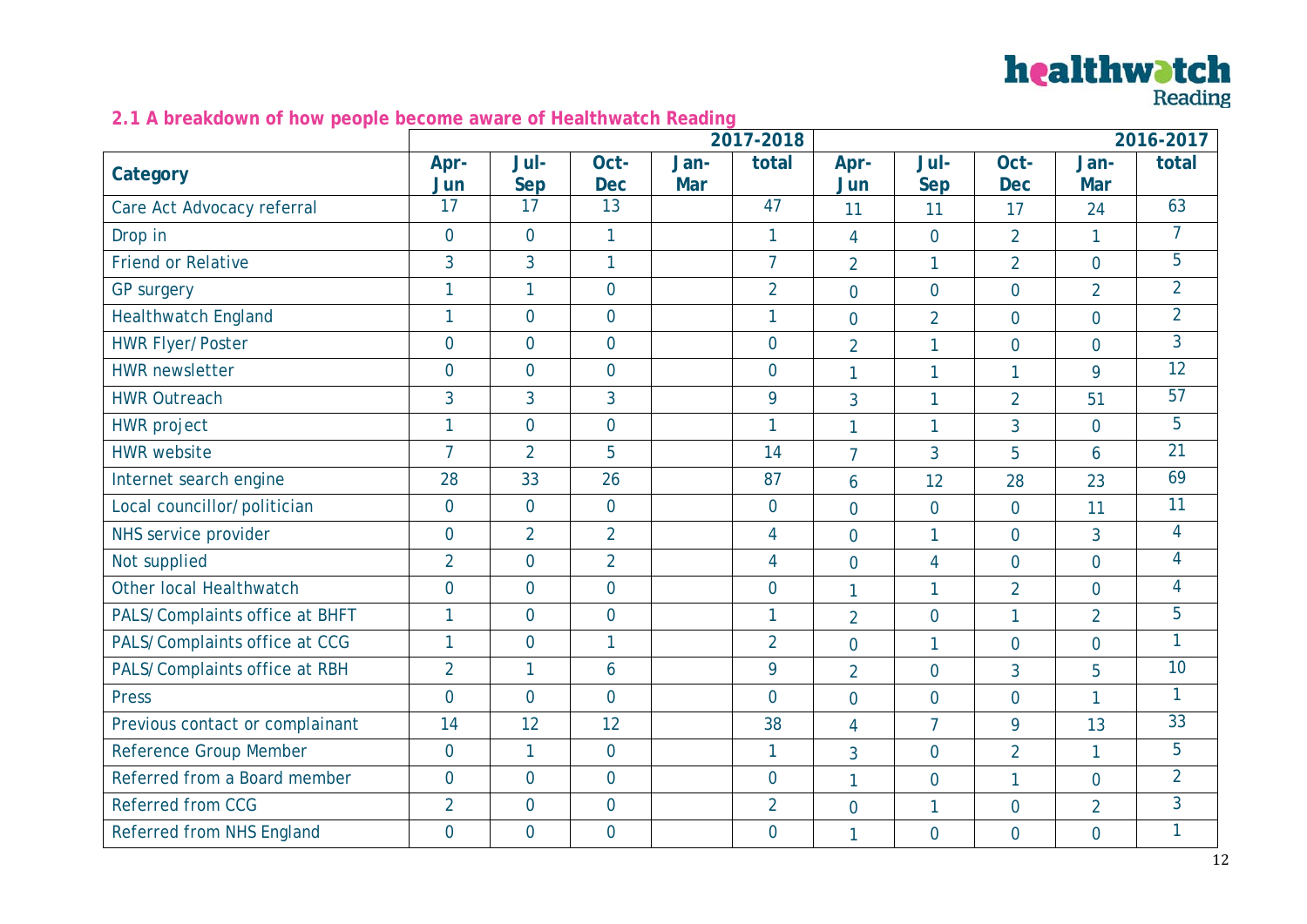|                                   |    |    |    |     |          |          |    |     | <b>Deadill</b> |
|-----------------------------------|----|----|----|-----|----------|----------|----|-----|----------------|
| Referred from other advice agency |    |    |    |     |          |          |    |     | 10             |
| Referred from RBC                 |    |    |    |     |          | ി        |    |     |                |
| <b>Referred from SEAP</b>         |    |    |    | 10  |          |          |    |     |                |
| Referred from voluntary sector    |    | 8  |    | 11  |          |          |    |     | 22             |
| Social Care provider              |    |    |    |     | $\Omega$ |          |    |     |                |
| Via a staff member                |    |    |    |     |          | $\Omega$ |    |     |                |
| Word of Mouth                     |    |    |    |     |          |          |    |     |                |
| You are a Staff or Board member   |    |    |    |     | ົ        |          |    |     |                |
| <b>Total</b>                      | 95 | 98 | 79 | 272 | 61       | 60       | 92 | 178 | 391            |

### **2.2 A breakdown of the method of contact used to get in touch with Healthwatch Reading**

|                  |                |                |                    |                    | 2017-2018    |                |                |                    |                    | 2016-2017      |
|------------------|----------------|----------------|--------------------|--------------------|--------------|----------------|----------------|--------------------|--------------------|----------------|
| <b>Method</b>    | Apr-<br>Jun    | <b>Jul-Sep</b> | Oct-<br><b>Dec</b> | Jan-<br><b>Mar</b> | <b>Total</b> | Apr-<br>Jun    | <b>Jul-Sep</b> | Oct-<br><b>Dec</b> | Jan-<br><b>Mar</b> | total          |
| <b>Telephone</b> | 56             | 70             | 50                 |                    | 176          | 39             | 37             | 51                 | 80                 | 207            |
| Drop-in          | 4              | $\overline{3}$ | 4                  |                    | 11           | 11             | $\overline{2}$ | 4                  | 3                  | 20             |
| Email            | 24             | 22             | 19                 |                    | 62           | 8              | 14             | 33                 | 34                 | 89             |
| Website form     | $\overline{2}$ | 3              | $\overline{2}$     |                    |              | $\overline{2}$ |                | $\overline{0}$     |                    | $\mathbf{3}$   |
| Outreach         | 5              |                |                    |                    | 6            |                | 3              | 4                  | 56                 | 64             |
| Not supplied     | $\overline{2}$ |                | $\mathcal{D}$      |                    | 4            | $\Omega$       | 4              | $\overline{0}$     | $\overline{0}$     | 4              |
| Letter           | $\overline{2}$ | $\overline{0}$ | и                  |                    | 3            | $\overline{0}$ |                | $\overline{0}$     | $\overline{0}$     | $\overline{0}$ |
| <b>Total</b>     | 95             | 98             | 79                 |                    | 272          | 61             | 60             | 92                 | 178                | 391            |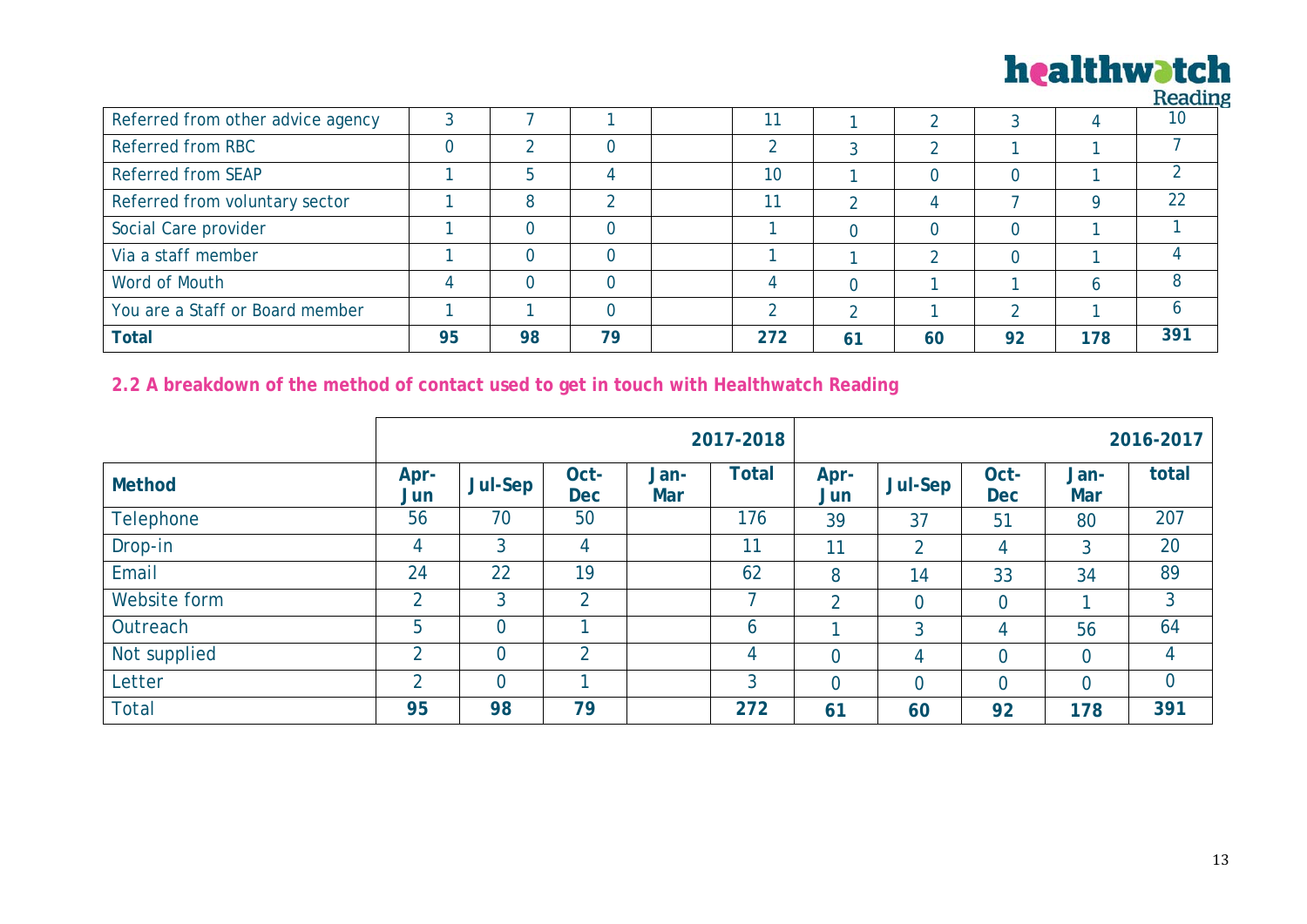

- **2.3 Number of visits to the website**
- **2.4 Number of people receiving our monthly newsletter**

**2.5 Number of followers on facebook and twitter**

|                                       |      |      |            |            | 2017-2018 |      |      |            |            | 2016-2017 |
|---------------------------------------|------|------|------------|------------|-----------|------|------|------------|------------|-----------|
| <b>Communications and Engagement</b>  | Apr- | Jul- | Oct-       | Jan-       | total     | Apr- | Jul- | Oct-       | Jan-       | total     |
| method                                | Jun  | Sep  | <b>Dec</b> | <b>Mar</b> |           | Jun  | Sep  | <b>Dec</b> | <b>Mar</b> |           |
| Visits to website                     | 4344 | 4916 | 3879       |            | 9260      | 3380 | 3222 | 3056       | 4792       | 14,450    |
| Number of people receiving newsletter | 623  | 628  | 618        |            |           | 755  | 697  | $597*$     | 611        |           |
| Followers on twitter                  | 1789 | 1820 | 1878       |            |           | 2596 | 2706 | $1664*$    | 1726       |           |
| Likes on Facebook page                | 87   | 91   | 93         |            |           | 68   | 73   | 78         | 80         |           |

\* We undertook a cleansing exercise of people receiving our newsletter and cancelled two twitter accounts which had become redundant.

**2.6 Number of engagement activities undertaken with local people and commissioners and providers**

|                              |             |             |                    |                    | 2017-2018 |             |             |                    |                    | 2016-2017 |
|------------------------------|-------------|-------------|--------------------|--------------------|-----------|-------------|-------------|--------------------|--------------------|-----------|
| <b>Engagement activities</b> | Apr-<br>Jun | Jul-<br>Sep | Oct-<br><b>Dec</b> | Jan-<br><b>Mar</b> | total     | Apr-<br>Jun | Jul-<br>Sep | Oct-<br><b>Dec</b> | Jan-<br><b>Mar</b> | total     |
| Number of activities         | 15          | 12          |                    |                    | 33        |             |             | 10                 |                    | 41        |
| Number of participants       | 204         | 360         | 160                |                    | 719       | 236         | 189         | 491                | 688                | 1604      |

The engagement activities undertaken in this quarter were:

- 1. TB Survey Pakistani Community Centre
- 2. Mental Health Deep Dive
- 3. TB Survey Salvation Army
- 4. CMMV Meeting Report Presentation
- 5. TB Suvery OPWG
- 6. TB Survey Utiluvu
- 7. South Reading Patient Voice
- 8. Public Health TB Workshop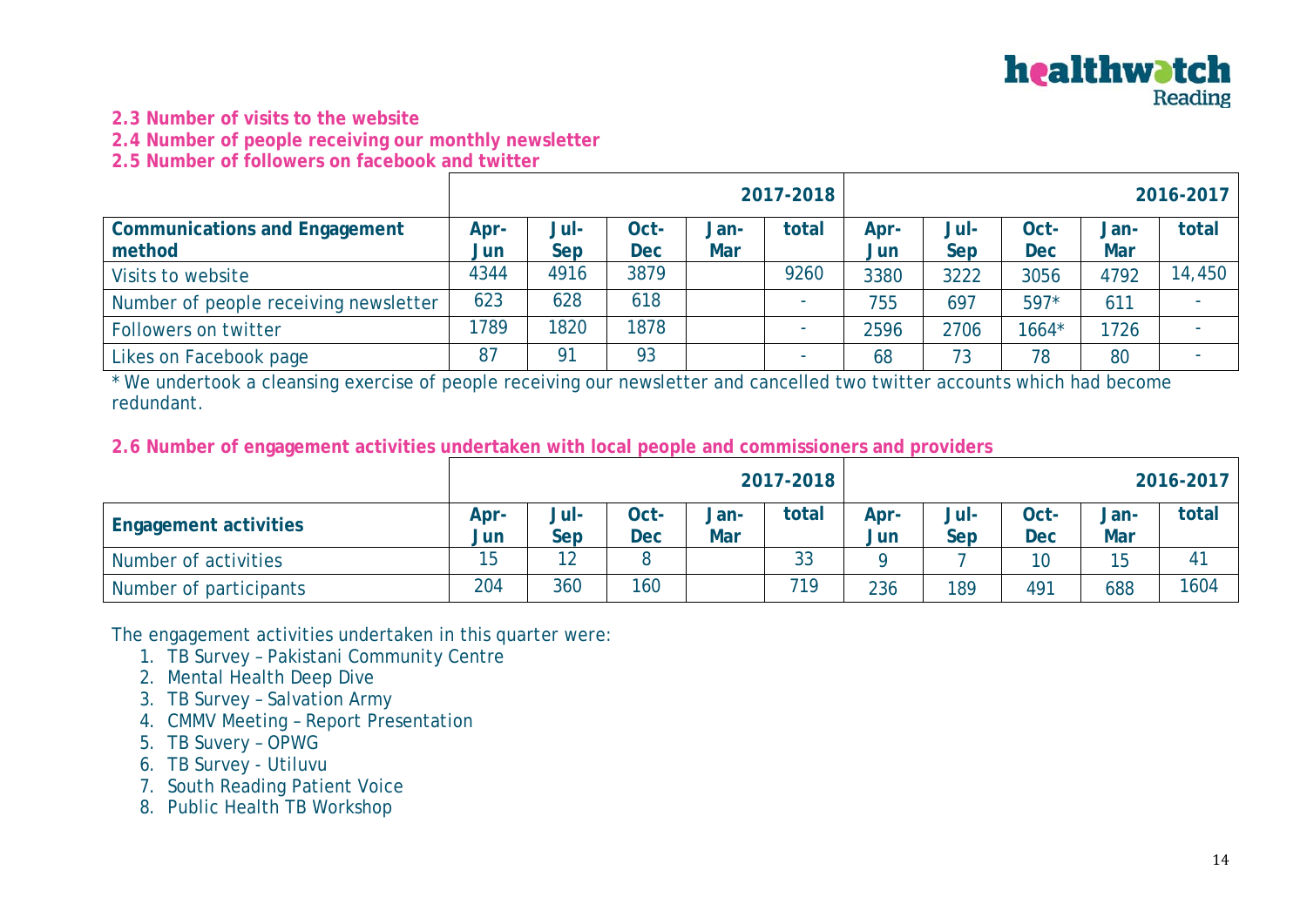

### **2.7 A thematic breakdown of the views that local people are contacting us about**

|                                                                |                |                    |                    |                    | 2017-2018      |                |                |                    |                    | 2016-2017      |
|----------------------------------------------------------------|----------------|--------------------|--------------------|--------------------|----------------|----------------|----------------|--------------------|--------------------|----------------|
| <b>Method</b>                                                  | Apr-<br>Jun    | Jul-<br><b>Sep</b> | Oct-<br><b>Dec</b> | Jan-<br><b>Mar</b> | total          | Apr-<br>Jun    | Jul-<br>Sep    | Oct-<br><b>Dec</b> | Jan-<br><b>Mar</b> | total          |
| <b>Administration/Communication issues</b>                     | 5              | 8                  | $\overline{7}$     |                    | 20             | 6              | $\overline{7}$ | 5                  | 31                 | 49             |
| Attitude of staff                                              | 6              | $\overline{3}$     | $\overline{4}$     |                    | 13             | $\overline{3}$ | $\overline{4}$ | 6                  | 1                  | 14             |
| Advice on service user<br>involvement/engagement               | $\overline{1}$ | $\overline{0}$     | $\overline{1}$     |                    | 1              | $\overline{2}$ | 1              | $\overline{2}$     | $\overline{2}$     | $\overline{7}$ |
| Care Act Advocacy requests                                     | 14             | 11                 | $\Omega$           |                    | 25             | 12             | 11             | 14                 | 16                 | 53             |
| Commissioning of services query                                | 1              | $\overline{0}$     | $\overline{0}$     |                    | 1              | 4              | 3              | $\overline{2}$     | 1                  | 10             |
| Data protection breach                                         | 1              | $\mathbf{1}$       | $\overline{0}$     |                    | $\overline{2}$ | $\mathbf{1}$   | $\overline{0}$ | $\overline{0}$     | 1                  | $\overline{2}$ |
| Delay in referral to treatment                                 | $\overline{7}$ | $\overline{2}$     | 3                  |                    | 12             | $\overline{2}$ | $\overline{0}$ | 1                  | 5                  | 8              |
| Delay in treatment                                             | 6              | $\overline{3}$     | $\overline{2}$     |                    | 11             | 4              | 4              | $\overline{3}$     | 4                  | 15             |
| Failed discharge from hospital                                 | $\overline{0}$ | $\mathbf{1}$       | $\overline{0}$     |                    | 1              | $\overline{2}$ | 1              | 1                  | $\overline{0}$     | 4              |
| <b>Healthcare Costs</b>                                        | 1              | 5                  | $\overline{0}$     |                    | 6              | $\overline{0}$ | $\overline{0}$ | $\overline{2}$     | 3                  | 5              |
| Involvement/Volunteering                                       | 4              | $\mathbf{1}$       | $\overline{0}$     |                    | 5              | $\overline{0}$ | $\overline{0}$ | 1                  | $\overline{0}$     | 1              |
| <b>Missed Diagnosis</b>                                        | $\overline{2}$ | $\overline{2}$     | $\overline{0}$     |                    | 4              | $\overline{0}$ | $\overline{0}$ | 1                  | $\overline{2}$     | 3              |
| <b>Negative Feedback</b>                                       | $\overline{0}$ | $\overline{3}$     | 3                  |                    | 6              | $\overline{0}$ | $\overline{0}$ | $\overline{0}$     | $\overline{0}$     | $\overline{0}$ |
| Patient safety                                                 | 1              | $\mathbf{1}$       | $\overline{0}$     |                    | $\overline{2}$ | $\overline{0}$ | $\overline{0}$ | $\overline{0}$     | 12                 | 12             |
| Poor quality clinical care                                     | 13             | 18                 | 13                 |                    | 44             | 14             | 6              | 19                 | 20                 | 59             |
| Positive feedback                                              | 1              | $\mathbf{1}$       | $\overline{0}$     |                    | $\overline{2}$ | $\overline{2}$ | $\overline{0}$ | $\overline{0}$     | 6                  | 8              |
| Poor integration of services                                   | $\overline{0}$ | $\mathbf{1}$       | $\overline{0}$     |                    | 1              | $\overline{0}$ | $\overline{0}$ | $\overline{0}$     | 4                  | $\overline{4}$ |
| Problems with medication or<br>prescriptions                   | $\overline{4}$ | 3                  | $\overline{1}$     |                    | 8              | 3              | $\overline{0}$ | $\overline{2}$     | 17                 | 22             |
| Problems accessing services                                    | $\overline{7}$ | 14                 | 12                 |                    | 33             | $\overline{2}$ | 6              | 5                  | 12                 | 25             |
| Request for advocacy out of scope of CAA<br>and NHS complaints | $\overline{4}$ | 12                 | $\mathbf{1}$       |                    | 17             | $\overline{0}$ | 3              | 8                  | 14                 | 25             |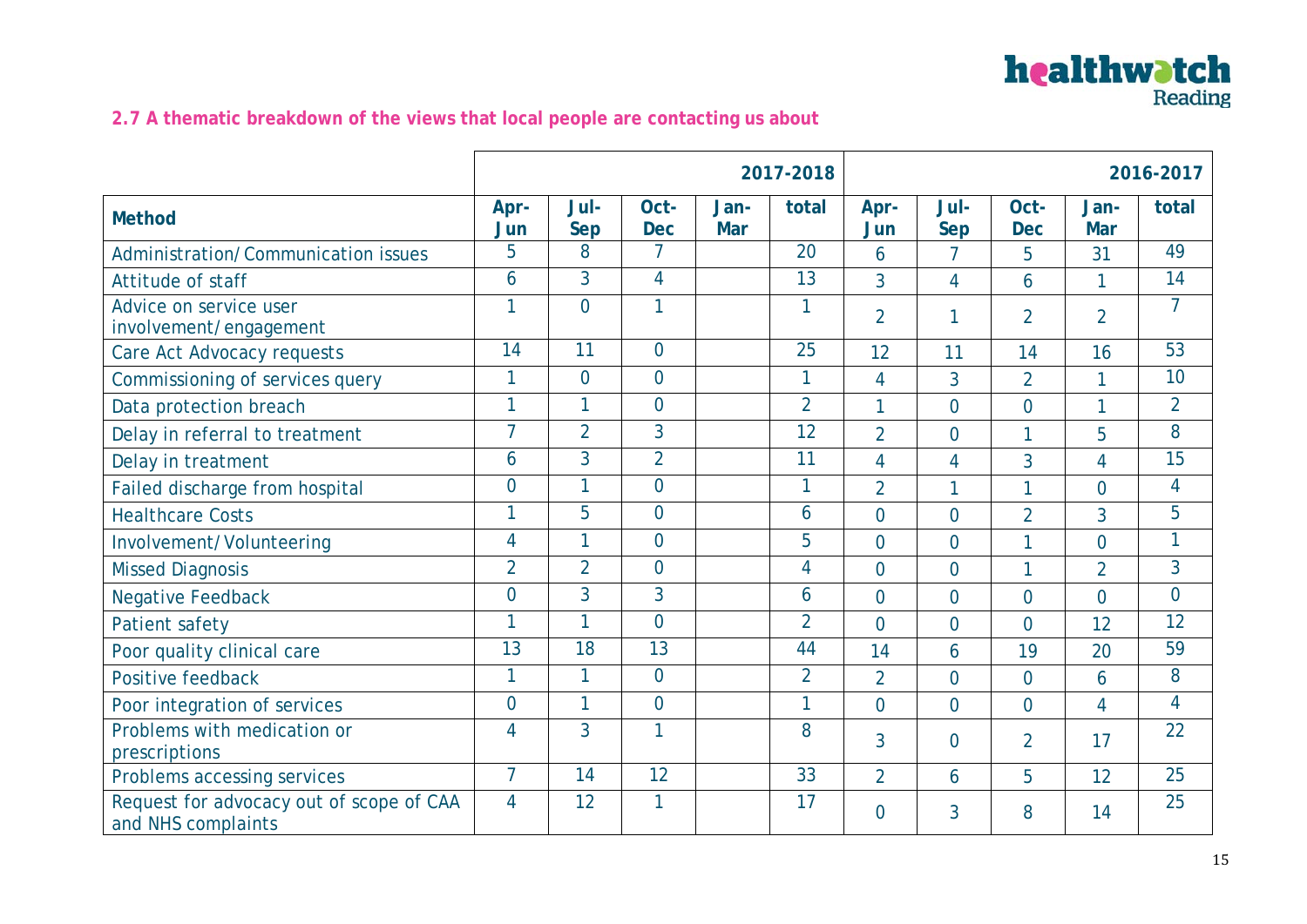# **healthwatch**

|                                  |    |    |    |     |    |    |    |     | neduil. |
|----------------------------------|----|----|----|-----|----|----|----|-----|---------|
| Safeguarding                     |    |    |    |     |    |    |    |     |         |
| Signposting to a service         |    |    |    | 16  |    |    | 12 |     | 27      |
| Transport service delays/Parking |    |    |    |     |    |    |    |     |         |
| Not Supplied/Other               |    |    |    |     |    |    |    |     |         |
| Unable to get a GP appointment   |    |    |    |     |    |    |    |     | 22      |
| Total                            | 95 | 98 | 60 | 253 | 61 | 60 | 92 | 178 | 391     |

### **2.8 A list of services that relate to people's reason for contacting us**

|                             |                |                |                    |                    | 2017-2018      | 2016-2017      |                |                    |                    |                |  |
|-----------------------------|----------------|----------------|--------------------|--------------------|----------------|----------------|----------------|--------------------|--------------------|----------------|--|
| <b>Method</b>               | Apr-<br>Jun    | Jul-Sep        | Oct-<br><b>Dec</b> | Jan-<br><b>Mar</b> | total          | Apr-<br>Jun    | Jul-Sep        | Oct-<br><b>Dec</b> | Jan-<br><b>Mar</b> | total          |  |
| <b>BHFT</b>                 | 5              | 7              | 8                  |                    | 20             | $5\phantom{.}$ | 9              |                    | 5                  | 20             |  |
| <b>CCG</b>                  | $\overline{3}$ | 4              | $\overline{1}$     |                    | 8              | $\overline{2}$ | $\overline{3}$ | $\overline{2}$     | 1                  | 8              |  |
| <b>Dentists</b>             | 3              | 4              | $\overline{2}$     |                    | 9              | 1              |                |                    | 1                  | 4              |  |
| <b>GP</b>                   | 22             | 18             | 18                 |                    | 58             | 15             |                | 24                 | 96                 | 142            |  |
| <b>Healthwatch services</b> | 3              | $\mathbf{3}$   | и                  |                    | $\overline{7}$ | 1              | $\overline{0}$ | 5                  | 3                  | 9              |  |
| Out of area provider        | 3              | 5              | $\overline{7}$     |                    | 15             | 5              | 6              | 6                  | 5                  | 22             |  |
| Pharmacy                    | $\overline{0}$ | и              | и                  |                    | $\overline{2}$ | 1              | $\overline{0}$ | $\overline{0}$     | $\overline{0}$     | 1              |  |
| Private provider            | 1              | $\overline{0}$ | и                  |                    | $\overline{2}$ | 1              | $\overline{0}$ | 3                  | $\overline{2}$     | 6              |  |
| <b>RBC</b>                  | 19             | 25             | 19                 |                    | 63             | 13             | 15             | 27                 | 36                 | 91             |  |
| <b>RBH</b>                  | 28             | 32             | 21                 |                    | 81             | 12             | 15             | 22                 | 29                 | 78             |  |
| <b>SCAS</b>                 | $\mathbf 0$    | $\overline{0}$ | $\overline{2}$     |                    | $\overline{2}$ | $\overline{2}$ | 1              | $\overline{0}$     | $\overline{0}$     | $\overline{3}$ |  |
| <b>Social Care Provider</b> | 4              |                | $\mathbf 0$        |                    | 5              | $\overline{2}$ | $\overline{3}$ | $\overline{0}$     | 1                  | 6              |  |
| <b>Voluntary Sector</b>     | $\overline{2}$ | $\overline{2}$ | $\mathbf 0$        |                    | 4              | $\overline{2}$ | и              | $\overline{4}$     | $\overline{2}$     | 9              |  |
| Not supplied                | $\overline{2}$ | $\Omega$       | $\overline{2}$     |                    | 4              | $\overline{0}$ | 4              | $\overline{0}$     | $\overline{0}$     | $\overline{4}$ |  |
| <b>Total</b>                | 95             | 102            | 83                 |                    | 280            | 61             | 65             | 95                 | 181                | 405            |  |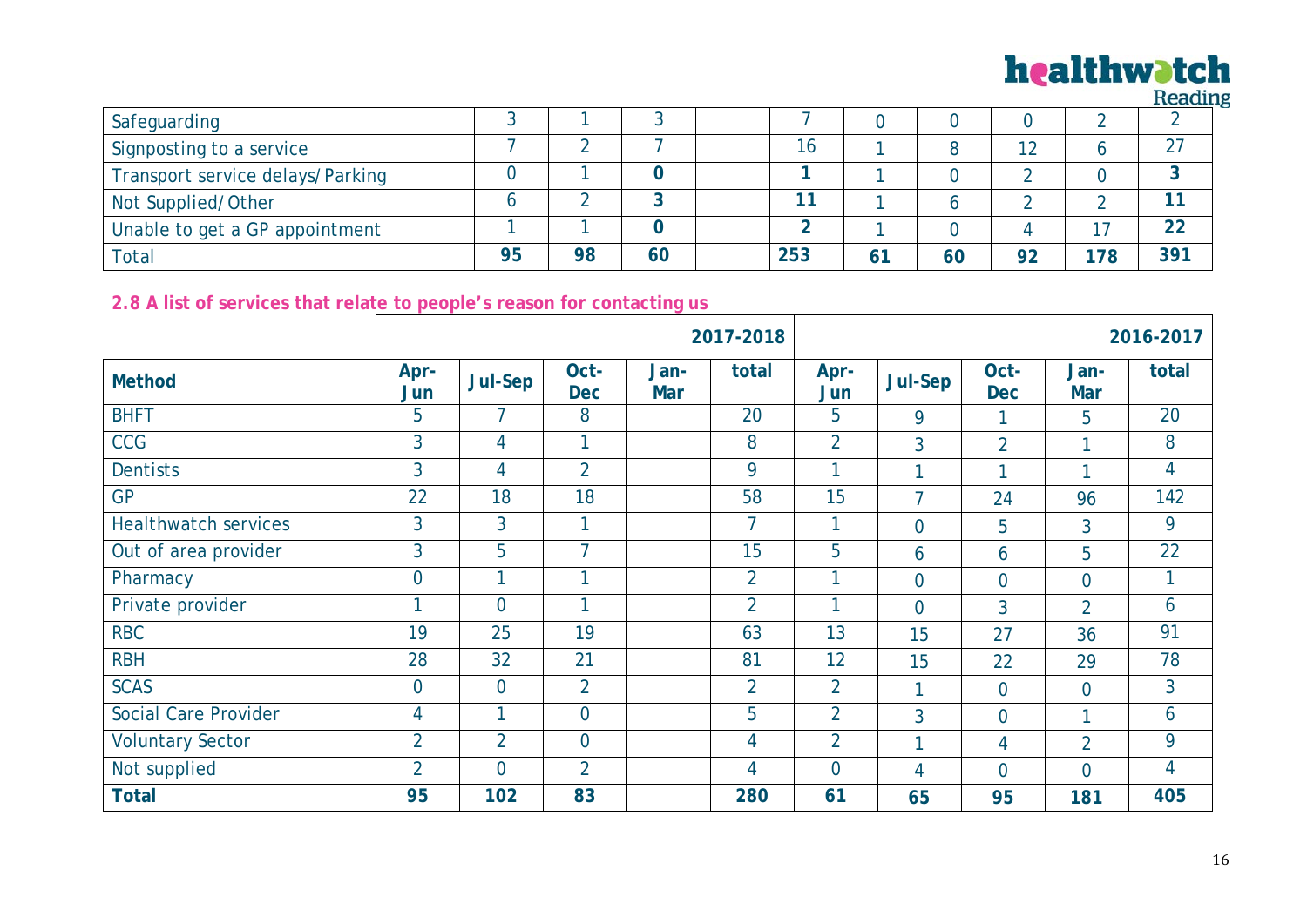

### **Quality Statement 3: Making a difference locally**

Local Healthwatch has a statutory role:

- To make reports and recommendations about how local care services could or ought to be improved. These should be directed to commissioners and providers of care services and shared with Healthwatch England.
- To formulate views on the standard of provision and whether and how the local care services could and ought to be improved. Share these views with Healthwatch England.

### **Key Performance Indicators for Quality Statement 3:**

**3.1** A workplan outlining projects and progress against these including recommendations made, responses received and outcomes as a result including work with seldom heard communities

- **3.2** Number of Enter and View activities undertaken
- **3.3** Number of participants involved in project and Enter and View activities
- **3.4** Demographic breakdown of participants involved in project and Enter and View activities

**3.1 A workplan outlining projects and progress against these including recommendations made, responses received and outcomes thus including work with seldom heard communities**

|                             | Apr-Jun 17/18 | <b>Jul-Sep 17/18</b> | <b>Oct-Dec 17/18</b> | <b>Jan-Mar 17/18</b> | <b>Total 17/18</b> |
|-----------------------------|---------------|----------------------|----------------------|----------------------|--------------------|
| Number of reports published |               |                      |                      |                      |                    |
| Number of surveys underway  |               |                      |                      |                      |                    |
| <b>Total</b>                |               |                      |                      |                      |                    |

| <b>Projects</b>        | Apr-Jun                  | Jul-Sep                                        | Oct-Dec                 | Jan-Mar |
|------------------------|--------------------------|------------------------------------------------|-------------------------|---------|
| <b>Primary Care in</b> | We attended a public     | We continue to monitor                         | We continue to          |         |
| Reading                | meeting for Circuit Lane | patient feedback from                          | participate in the      |         |
|                        | patients supporting      | Circuit Lane and Priory                        | Primary care            |         |
|                        | them to raise concerns.  | Avenue and published                           | Commissioning           |         |
|                        |                          | our reports of our recent   Committee and have |                         |         |
|                        | We conducted an enter    | Enter and View visits to                       | recently been working   |         |
|                        | and View at Priory       | both surgeries.                                | with South Reading CCG  |         |
|                        | Avenue and Circuit Lane  |                                                | to look at adequate PPG |         |
|                        | to capture the impact of |                                                | representation and      |         |
|                        | changes to patient       |                                                | development.            |         |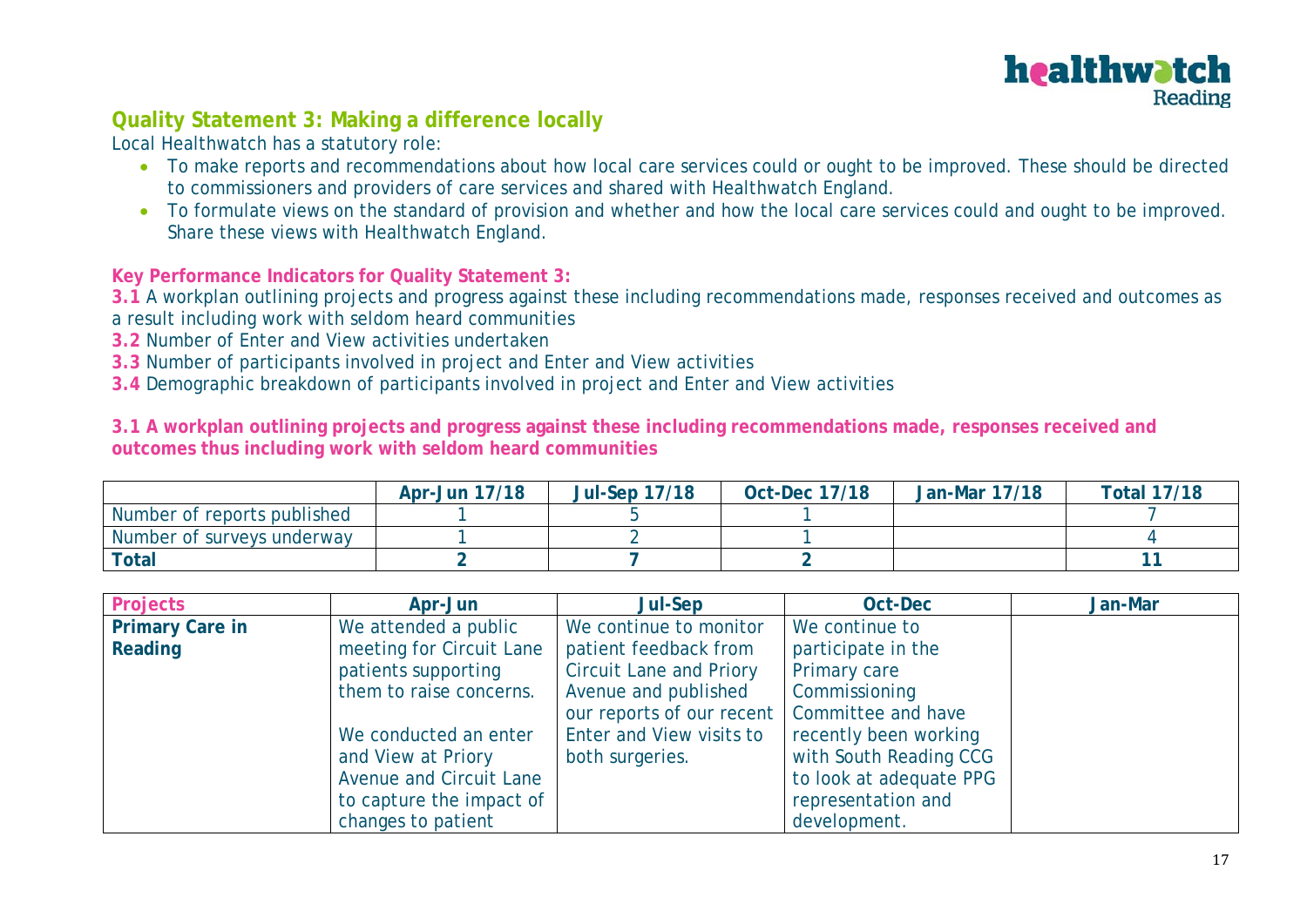|                                                      |                                                                                                                                                                                                                                                                                                                                                                                                           |                                                                                                                                                                                                                                                 |                                                                                                                                                  | neaulig |
|------------------------------------------------------|-----------------------------------------------------------------------------------------------------------------------------------------------------------------------------------------------------------------------------------------------------------------------------------------------------------------------------------------------------------------------------------------------------------|-------------------------------------------------------------------------------------------------------------------------------------------------------------------------------------------------------------------------------------------------|--------------------------------------------------------------------------------------------------------------------------------------------------|---------|
|                                                      | experience since the<br>extra resource from the<br>CCGs was put it.                                                                                                                                                                                                                                                                                                                                       |                                                                                                                                                                                                                                                 |                                                                                                                                                  |         |
| <b>End of life</b>                                   | Our report Dying<br>Matters: A reading<br>perspective is published,<br>capturing our work<br>undertaken with the end<br>of Life steering group<br>and various Reading<br>based initiatives.                                                                                                                                                                                                               | No new updates.                                                                                                                                                                                                                                 | No new updates.                                                                                                                                  |         |
| <b>Electronic prescribing</b>                        | No new updates this<br>quarter                                                                                                                                                                                                                                                                                                                                                                            | We promoted the survey<br>being conducted by MHS<br>England on prescription<br>changes and have<br>encouraged feedback to<br>the CCGs.                                                                                                          | No new updates.                                                                                                                                  |         |
| Homeless peoples'<br>health and social care<br>needs | We have continued to<br>support RBC with the<br><b>Health Needs Audit.</b><br>We have also conducted<br>a series of focus groups<br>with the homeless<br>community to look more<br>in-depth at their<br>experiences of health<br>and social care needs.<br>This report will be<br>published in line with<br>the health needs audit<br>and will be presented at<br>the next Health and<br>Wellbeing Board. | We published our report<br>of the focus groups we<br>conducted. We also<br>presented the findings<br>to the Health and<br><b>Wellbeing Board and</b><br>agreed further<br>discussions be taken up<br>when RBC present<br>findings of the audit. | We have been working<br>with Healthwatch West<br>Berkshire to share some<br>our work, to shape the<br>project they are running<br>in their area. |         |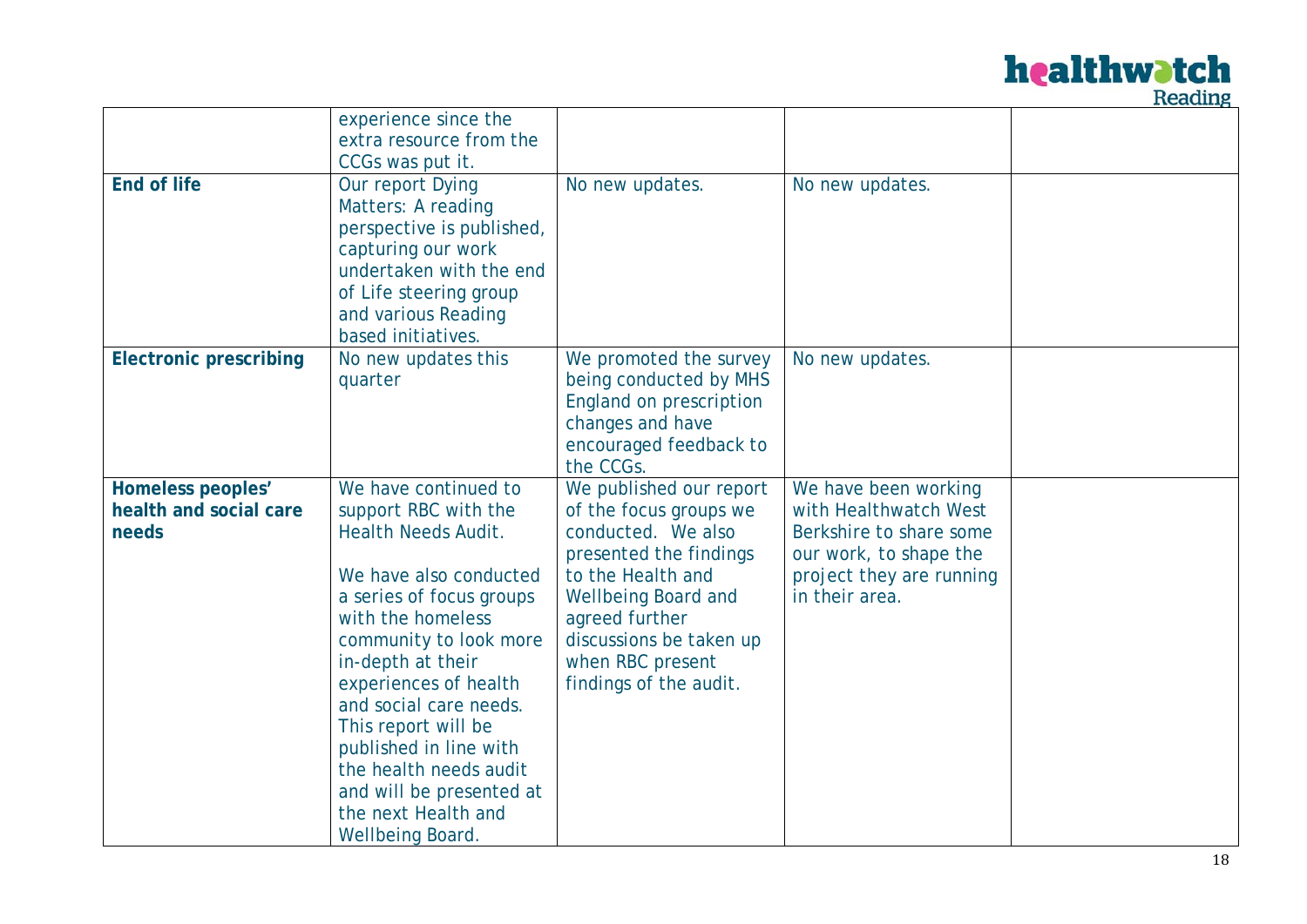

|                               |                                                                                                   |                                                                                                                                                                                                                                                                                                                 |                                                                                                                                                | neaulig |
|-------------------------------|---------------------------------------------------------------------------------------------------|-----------------------------------------------------------------------------------------------------------------------------------------------------------------------------------------------------------------------------------------------------------------------------------------------------------------|------------------------------------------------------------------------------------------------------------------------------------------------|---------|
| <b>SCAS Q Volunteering</b>    |                                                                                                   | We have been working<br>with SCAS to support<br>with increasing the<br>diversity of their<br>volunteers, with<br>outreach recruitment<br>events.                                                                                                                                                                | We have completed this<br>price of work and<br>presented findings to<br>SCAS.                                                                  |         |
| <b>TB Survey</b>              |                                                                                                   | We have been<br>commissioned by Public<br><b>Health Berkshire to</b><br>measure the impact of<br>the TB campaign and<br>increase the uptake of<br>the TB vaccine. We are<br>conducting a survey that<br>will close at the end of<br>October and findings will<br>be presented at the<br>beginning of next year. | We have completed this<br>price of work and<br>presented findings at a<br>special TB workshop and<br>are awaiting a response<br>to the report. |         |
| <b>Enter and View</b>         | Apr-Jun                                                                                           | <b>Jul-Sep</b>                                                                                                                                                                                                                                                                                                  | Oct-Dec                                                                                                                                        | Jan-Mar |
| <b>Circuit Lane</b>           | Carried out in May<br>report to be published<br>next month and findings<br>to be reported to CCGs | No Enter and Views<br>undertaken.                                                                                                                                                                                                                                                                               | <b>Enter and View</b><br>undertaken on inpatient<br>wards at Prospect Park<br>Hospital.                                                        |         |
| <b>Priory Avenue</b>          | Carried out in May<br>report to be published<br>next month and findings<br>to be reported to CCGs |                                                                                                                                                                                                                                                                                                                 |                                                                                                                                                |         |
| <b>Programmes of work</b>     | Apr-Jun                                                                                           | <b>Jul-Sep</b>                                                                                                                                                                                                                                                                                                  | <b>Oct-Dec</b>                                                                                                                                 | Jan-Mar |
| <b>Health and Social Care</b> | We continue to raise the                                                                          | We have been giving                                                                                                                                                                                                                                                                                             | We took part in the                                                                                                                            |         |
| integration                   | importance of patient                                                                             | feedback on the BCF and                                                                                                                                                                                                                                                                                         | mental health deep dive                                                                                                                        |         |
|                               | experience to                                                                                     | have worked with the                                                                                                                                                                                                                                                                                            | and presented our                                                                                                                              |         |
|                               | understand how                                                                                    | RIB to secure a stronger                                                                                                                                                                                                                                                                                        | report on supporting                                                                                                                           |         |
|                               | integration can be                                                                                | commitment to                                                                                                                                                                                                                                                                                                   | people with mental                                                                                                                             |         |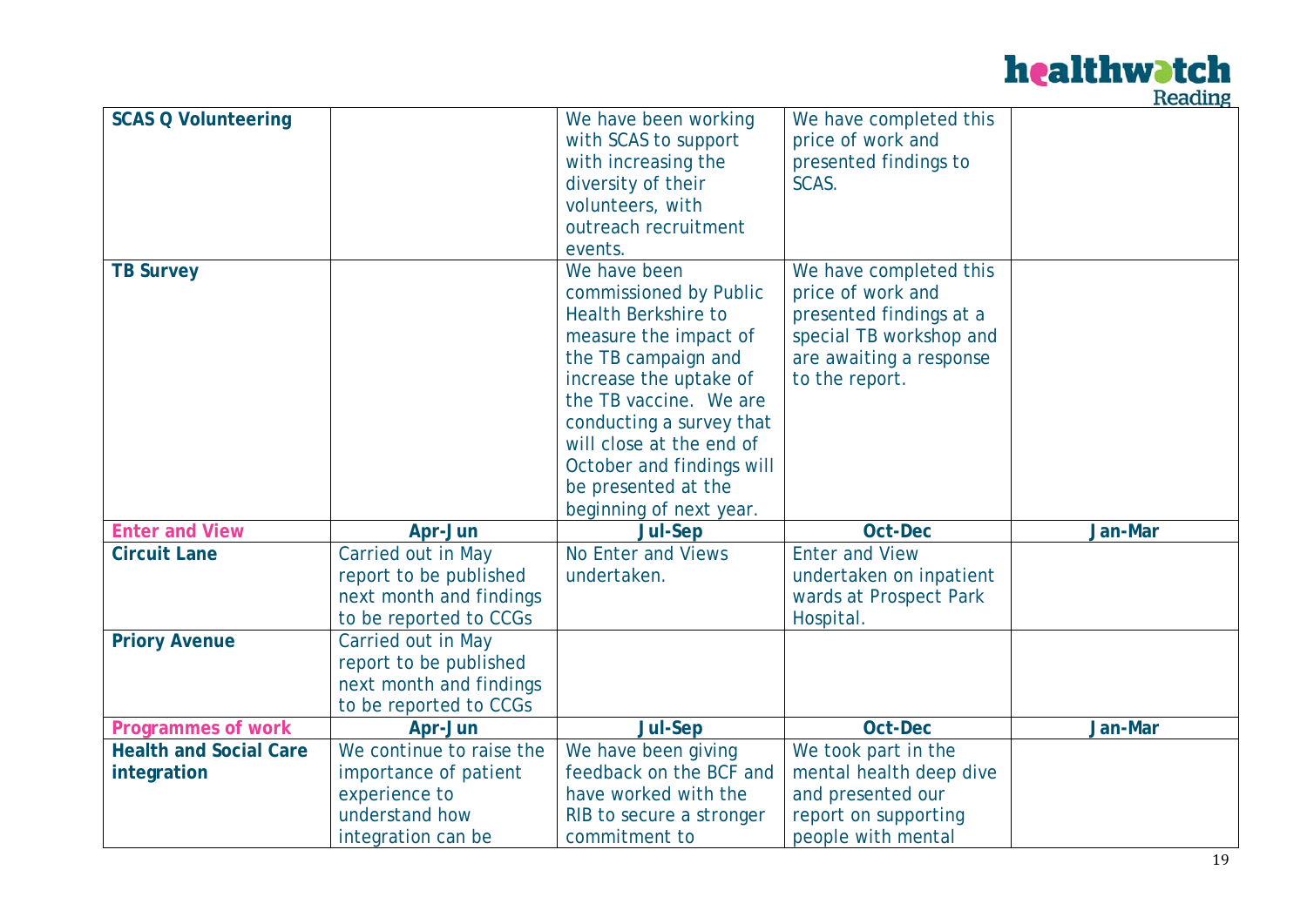|                                     |                                                                                                                                                                                 |                                                                                                                                                                                                                     |                                                                                                                                                                                                            | neaulig |
|-------------------------------------|---------------------------------------------------------------------------------------------------------------------------------------------------------------------------------|---------------------------------------------------------------------------------------------------------------------------------------------------------------------------------------------------------------------|------------------------------------------------------------------------------------------------------------------------------------------------------------------------------------------------------------|---------|
|                                     | effective through the<br><b>Integration Programme</b><br>Board.                                                                                                                 | gathering patient and<br>public feedback.                                                                                                                                                                           | health needs.                                                                                                                                                                                              |         |
| <b>STP and ACS</b>                  | We are now taking part<br>in the BOB STP<br>communications and<br>engagement group. We<br>will continue to monitor<br>effective patient and<br>public engagement in<br>the STP. | We received a briefing<br>from Cathy Winfield on<br>the progress of the ACS<br>and await further public<br>communication. We<br>have recently joined the<br><b>Healthwatch Advisory</b><br>Board for the ACS & STP. | We sent a proposal to<br>the CCG to fund a joint<br><b>Healthwatch ACS post</b><br>for Berkshire West.<br>They have accepted the<br>proposal and we will<br>discuss moving forward<br>with them next year. |         |
| <b>Urgent and Emergency</b><br>care | We took part in a<br>workshop to look at how<br>to effectively monitor<br>DTOC as part of the<br>development of the A&E<br>Delivery Board.                                      | We presented the<br>findings of our report on<br>A&E to the Healthwatch<br>Committee and have<br>been working to support<br>communications about<br>the new 111 service.                                            | We presented a paper on<br>gathering patient<br>experience of people<br>using the emergency<br>department and<br>admitted into the<br>hospital. They are now<br>considering the<br>proposals.              |         |

**3.2** Number of Enter and View activities undertaken

**3.3** Number of participants involved in project and Enter and View activities

|                                     |             | 2017-2018<br>2016-2017 |                    |                    |                |             |             |                    |                    |       |
|-------------------------------------|-------------|------------------------|--------------------|--------------------|----------------|-------------|-------------|--------------------|--------------------|-------|
| <b>Enter &amp; View activities</b>  | Apr-<br>Jun | Jul-<br>Sep            | Oct-<br><b>Dec</b> | Jan-<br><b>Mar</b> | total          | Apr-<br>Jun | Jul-<br>Sep | Oct-<br><b>Dec</b> | Jan-<br><b>Mar</b> | total |
| Number of Enter and View activities |             |                        |                    |                    |                | 10          |             |                    |                    | 10    |
| Number of participants              | 50          |                        | 41                 |                    | O <sub>1</sub> | 249         |             |                    |                    | 249   |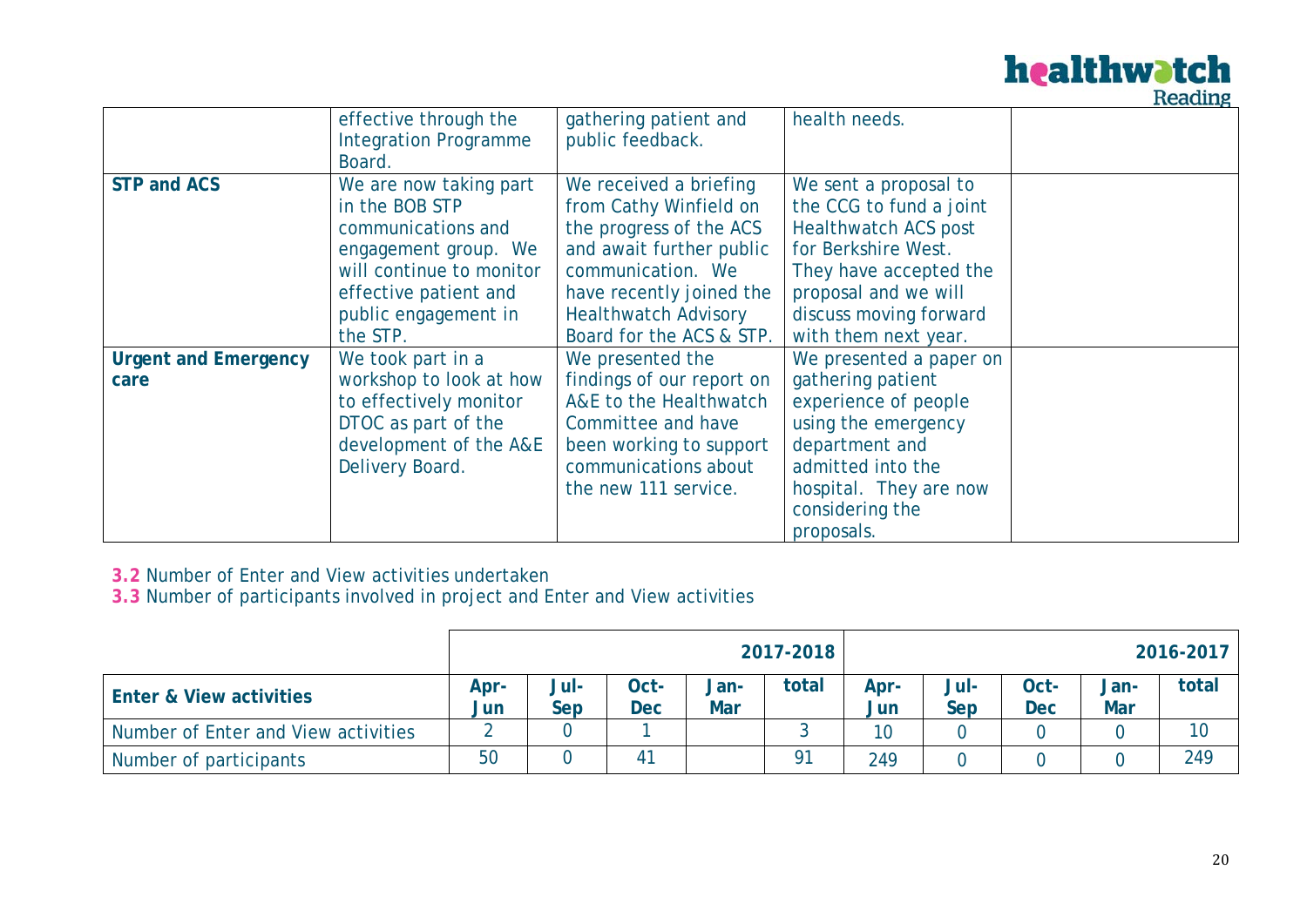

### **3.4 Demographic breakdown of participants involved in project and Enter and View activities**

| <b>Demographics</b>           | Apr-           | Jul-           | Oct-           | Jan-       | total          |                           | Apr-           | <b>Jul-Sep</b>   | Oct-           | Jan- | total          |
|-------------------------------|----------------|----------------|----------------|------------|----------------|---------------------------|----------------|------------------|----------------|------|----------------|
| Gender                        | Jun            | Sep            | <b>Dec</b>     | <b>Mar</b> |                | <b>Disability</b>         | Jun            |                  | <b>Dec</b>     | Mar  |                |
| Male                          | 15             | $\overline{0}$ | 25             |            | 40             | Yes                       |                | $\mathbf 0$      |                |      |                |
| Female                        | 32             | $\overline{0}$ | 18             |            | 50             | <b>No</b>                 |                | $\mathbf{0}$     |                |      |                |
| Transgender                   |                | $\overline{0}$ | $\overline{0}$ |            |                | Not stated                | 50             | $\mathbf 0$      |                |      | 50             |
| <b>Sexual Orientation</b>     |                |                |                |            |                |                           |                |                  |                |      |                |
|                               |                |                |                |            |                | Religion                  |                |                  |                |      |                |
| Heterosexual                  |                | $\overline{0}$ |                |            |                | Christian                 |                | $\boldsymbol{0}$ |                |      |                |
| Lesbian                       |                | $\overline{0}$ |                |            |                | <b>Hindu</b>              |                | $\overline{0}$   |                |      |                |
| Gay                           |                | $\mathbf 0$    |                |            |                | <b>Muslim</b>             |                | $\overline{0}$   |                |      |                |
| <b>Bi-sexual</b>              |                | $\mathbf 0$    |                |            |                | No faith                  |                | $\mathbf 0$      |                |      |                |
| Not supplied                  | 50             | $\mathbf 0$    |                |            | 50             | Not supplied              | 50             | $\mathbf 0$      |                |      | 50             |
| <b>Ethnicity</b>              |                |                |                |            |                | Age                       |                |                  |                |      |                |
| <b>White British</b>          | 35             | $\overline{0}$ | 26             |            | 61             | 5-10 years                | 3              | $\mathbf{0}$     | $\mathbf 0$    |      | $\overline{3}$ |
| White other                   | $\overline{2}$ | $\overline{0}$ | $\overline{2}$ |            | $\overline{4}$ | 11-17 years               | 1              | $\overline{0}$   | $\overline{0}$ |      | $\mathbf{1}$   |
| <b>Mixed</b>                  | 1              | $\overline{0}$ | 4              |            | $\overline{4}$ | 18-24 years               | $\mathbf{1}$   | $\overline{0}$   | 10             |      | 11             |
| Indian                        | $\overline{2}$ | $\overline{0}$ | $\overline{2}$ |            | $\overline{4}$ | $25-34$ years             | 5              | $\overline{0}$   | $\overline{7}$ |      | 12             |
| Pakistani                     | 3              | $\overline{0}$ | $\overline{4}$ |            | $\overline{7}$ | 35-44 years               | 10             | $\overline{0}$   | 5              |      | 15             |
| Bangladeshi                   | $\overline{0}$ | $\overline{0}$ | $\overline{0}$ |            | $\mathbf 0$    | 45-54 years               | 8              | $\overline{0}$   | 11             |      | 19             |
| <b>Black or Black British</b> | $\overline{2}$ | $\overline{0}$ | 1              |            | $\overline{3}$ | $\overline{5}$ 5-64 years | $\overline{7}$ | $\mathbf{0}$     | 6              |      | 13             |
| Chinese                       | 1              | $\overline{0}$ | $\overline{0}$ |            | $\mathbf{1}$   | $65-74$ years             | 6              | $\overline{0}$   | 3              |      | 9              |
| Any other                     | $\overline{2}$ | $\overline{0}$ | $\overline{2}$ |            | 4              | 75-84 years               | 4              | $\overline{0}$   | $\overline{0}$ |      | $\overline{4}$ |
| Prefer not to say             | $\mathbf 0$    | $\mathbf 0$    | $\mathbf 0$    |            | $\overline{0}$ | 85+ years                 | $\overline{2}$ | $\overline{0}$   | $\mathbf 0$    |      | $\overline{2}$ |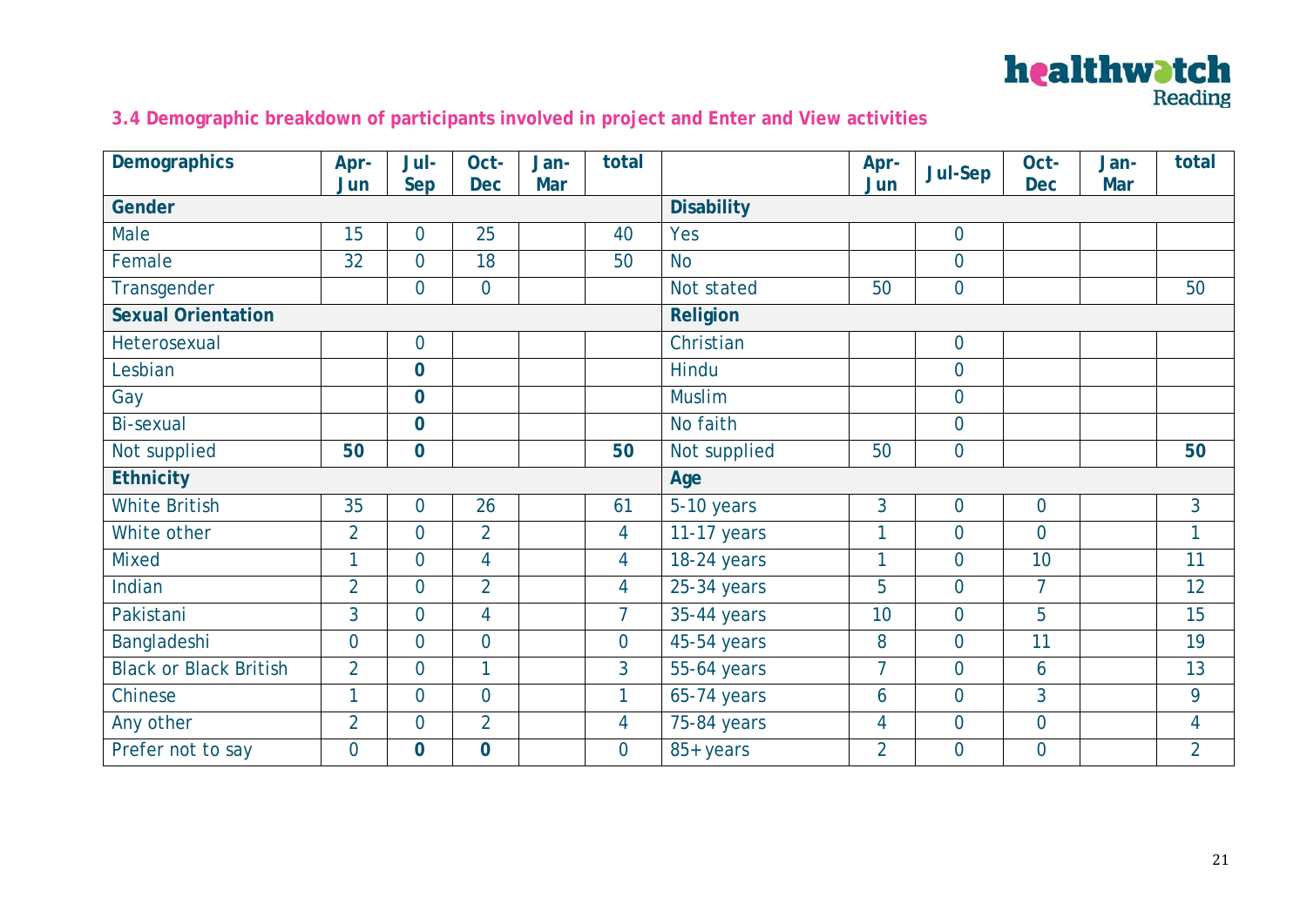

### **Quality Statement 4: Informing people**

Local Healthwatch has a statutory role to provide advice and information about access to local care services so choices can be made about local care services.

**Key Performance Indicators for Quality Statement 4:**

- **4.1** Number of people contacting Healthwatch Reading and their reason for contact
- **4.2** A breakdown of services related to contacts for information, advice and advocacy
- **4.3** A breakdown of the reason for contacts that is related to information and advice
- **4.4** Number if people being supported with an NHS complaint and the services they relate to
- **4.5** Number of hours spent on individual advocacy cases
- **4.6** Demographic breakdown of complaints clients

**4.1 Number of people contacting Healthwatch Reading and their reason for contact** 

|                          |                |                |                    |             | 2017-2018      |                |         |                    |                    | 2016-2017 |
|--------------------------|----------------|----------------|--------------------|-------------|----------------|----------------|---------|--------------------|--------------------|-----------|
| <b>Method</b>            | Apr-<br>Jun    | <b>Jul-Sep</b> | Oct-<br><b>Dec</b> | Jan-<br>Mar | total          | Apr-<br>Jun    | Jul-Sep | Oct-<br><b>Dec</b> | Jan-<br><b>Mar</b> | total     |
| Care Act advocacy        | 19             | 20             | 15                 |             | 54             | 11             | 12      | 20                 | 27                 | 70        |
| Information and advice   | 36             | 45             | 38                 |             | 119            | 15             | 24      | 40                 | 50                 | 124       |
| Informal advocacy        | 4              | 5              | 3                  |             | 12             | 8              |         | 5                  |                    | 24        |
| Negative feedback        |                | <sub>b</sub>   | 3                  |             | 16             | 6              |         | 13                 | 77                 | 100       |
| NHS complaint advocacy   | 22             | 20             | 18                 |             | 60             | 19             | 8       | 13                 | 14                 | 54        |
| Positive feedback        |                |                | $\overline{0}$     |             | $\overline{2}$ | $\overline{2}$ |         | $\bf{0}$           | 6                  | 9         |
| Not supplied             | $\mathfrak{p}$ |                | $\overline{2}$     |             | 4              | $\Omega$       |         | $\overline{0}$     | 0                  | 4         |
| Volunteering/Involvement | 4              |                | $\overline{0}$     |             | 5              |                |         |                    | 0                  |           |
| <b>Total</b>             | 95             | 98             | 79                 |             | 272            | 61             | 60      | 92                 | 178                | 391       |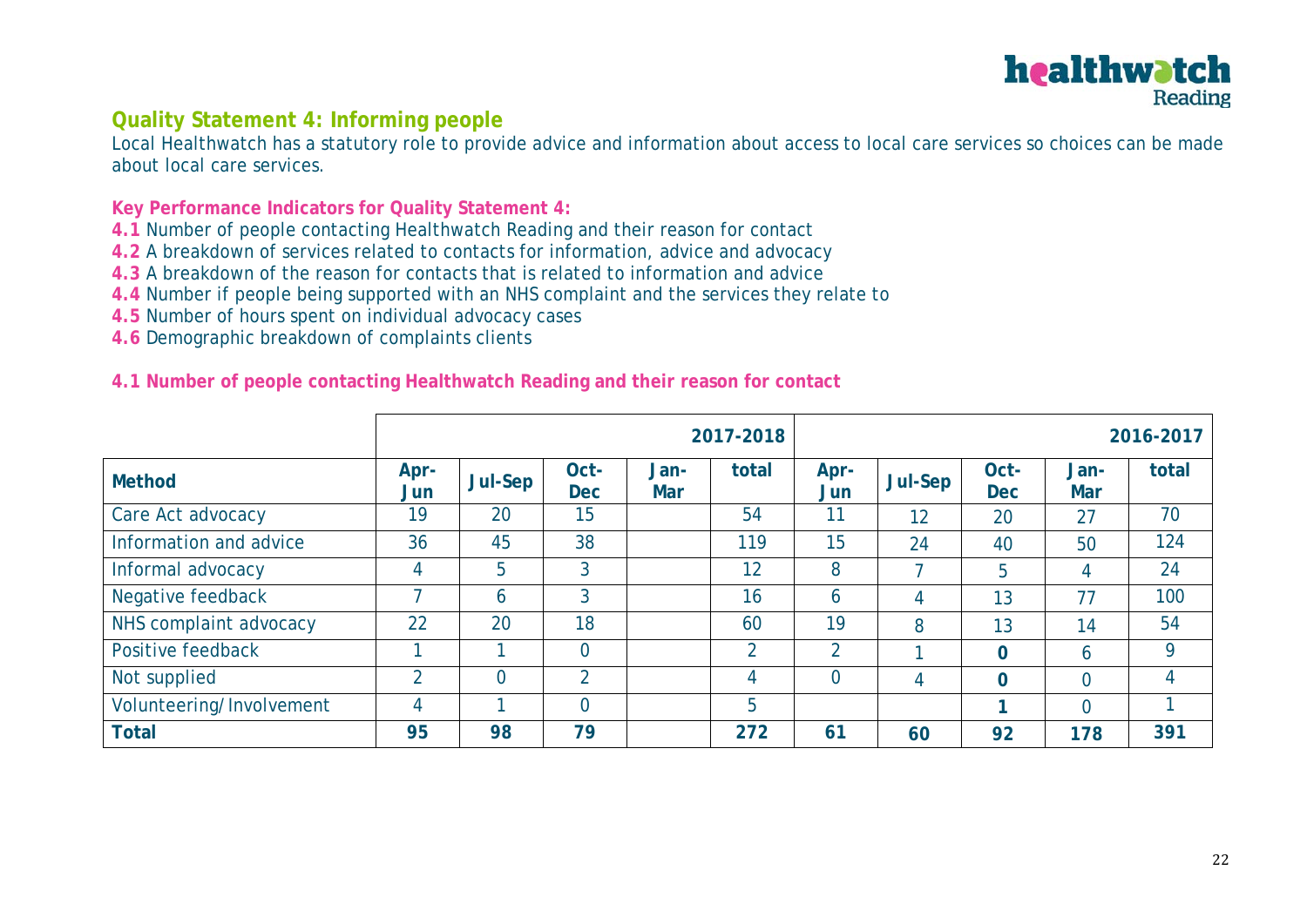

### **4.2 A breakdown of services related to contacts for information, advice and informal advocacy**

|                             |                |                |                      |             | 2017-2018      |                |                |                    |                    | 2016-2017      |
|-----------------------------|----------------|----------------|----------------------|-------------|----------------|----------------|----------------|--------------------|--------------------|----------------|
| Service provider            | Apr-<br>Jun    | Jul-Sep        | Oct-<br><b>Dec</b>   | Jan-<br>Mar | total          | Apr-<br>Jun    | Jul-Sep        | Oct-<br><b>Dec</b> | Jan-<br><b>Mar</b> | total          |
| <b>BHFT</b>                 | 4              | 4              | 4                    |             | 12             |                | 10             |                    | 3                  | 15             |
| <b>CCG</b>                  | $\overline{2}$ |                | $\mathbf{1}$         |             | 4              | $\overline{0}$ | 3              | $\overline{2}$     | $\overline{0}$     | 5              |
| <b>Dentists</b>             | ◀              | 3              | 1                    |             | 5              |                |                |                    | ◀                  | 1              |
| <b>GP</b>                   | 8              | $\overline{2}$ | 5                    |             | 15             | $\overline{2}$ | 6              | 13                 | 10                 | 31             |
| <b>Healthwatch services</b> | и              | $\overline{2}$ | $\mathbf 1$          |             | 4              | 4              | $\overline{0}$ | $\overline{3}$     | ◀                  | 5              |
| Out of area provider        | $\overline{2}$ | $\overline{2}$ | 3                    |             | $\overline{7}$ | $\overline{2}$ | 5              | 4                  | 4                  | 15             |
| Pharmacy                    | $\overline{0}$ |                | $\blacktriangleleft$ |             | $\overline{2}$ |                |                |                    |                    |                |
| Private provider            | и              | $\overline{0}$ | и                    |             | $\overline{2}$ |                |                | 3                  | $\overline{2}$     | 5              |
| <b>RBH</b>                  | 14             | 22             | 16                   |             | 52             | 4              | 15             | 12                 | 19                 | 50             |
| <b>RBC</b>                  | $\overline{3}$ | 7              | 6                    |             | 16             | 3              | 3              | 5                  | 9                  | 20             |
| <b>Social Care Provider</b> | $\overline{2}$ | $\overline{0}$ | $\overline{0}$       |             | $\overline{2}$ | $\overline{0}$ | $\overline{2}$ | $\overline{0}$     | $\overline{0}$     | $\overline{2}$ |
| Voluntary sector            | $\overline{2}$ |                | $\overline{0}$       |             | 3              | $\overline{2}$ |                | 4                  | $\overline{2}$     | 9              |
| <b>Total</b>                | 40             | 54             | 40                   |             | 134            | 15             | 45             | 47                 | 51                 | 158            |

### **4.3 A breakdown of the reporting theme that is related to information and advice and informal advocacy**

|                                                  |             |                |                    |                    |       |             | 2016-2017 |                    |             |              |
|--------------------------------------------------|-------------|----------------|--------------------|--------------------|-------|-------------|-----------|--------------------|-------------|--------------|
| <b>Method</b>                                    | Apr-<br>Jun | <b>Jul-Sep</b> | Oct-<br><b>Dec</b> | Jan-<br><b>Mar</b> | total | Apr-<br>Jun | Jul-Sep   | Oct-<br><b>Dec</b> | Jan-<br>Mar | total        |
| Administration/<br><b>Communication issues</b>   |             |                |                    |                    | 13    |             |           | b                  |             |              |
| Advice on service user<br>involvement/engagement |             |                |                    |                    |       |             |           |                    |             | <sub>0</sub> |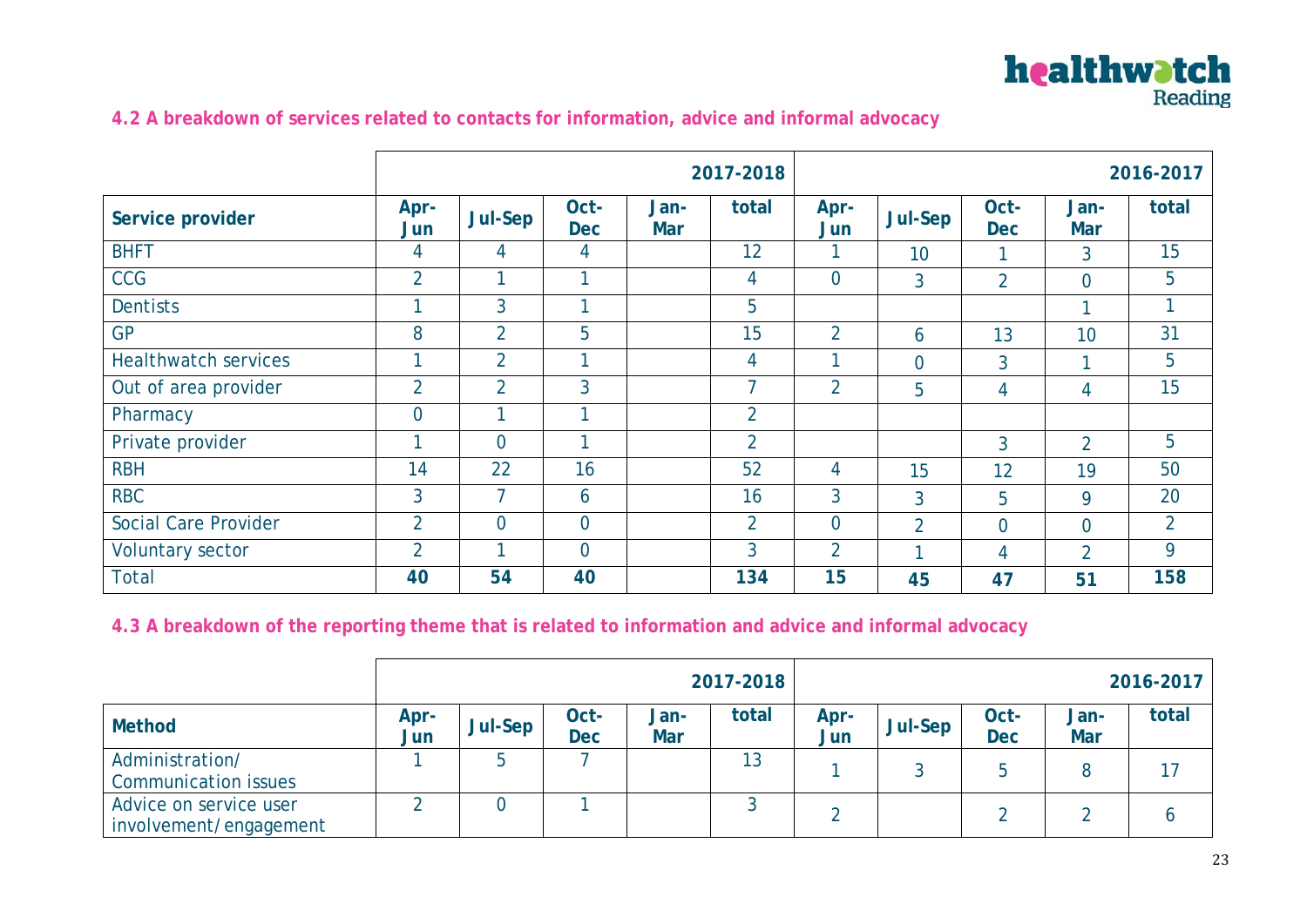# **healthwatch**

|                                                                           |                |                |                |                |                |                |                |                | reagu          |
|---------------------------------------------------------------------------|----------------|----------------|----------------|----------------|----------------|----------------|----------------|----------------|----------------|
| Attitude of staff                                                         | $\mathbf{1}$   | 1              | 4              | 6              | $\overline{0}$ | 3              | $\overline{2}$ | $\overline{0}$ | 5              |
| <b>Commissioning of services</b><br>query                                 | $\mathbf{1}$   | $\overline{0}$ | $\overline{0}$ | 1              | $\overline{3}$ | $\overline{2}$ | 1              | 1              | $\overline{7}$ |
| Data protection breach                                                    | $\overline{0}$ | 1              | $\overline{0}$ | 1              |                |                |                |                |                |
| Delay in treatment                                                        | $\overline{3}$ | $\overline{2}$ | $\overline{2}$ | $\overline{7}$ | 1              | $\mathbf{1}$   | $\overline{2}$ | $\overline{2}$ | 6              |
| Delay in referral to treatment                                            | 6              | $\overline{2}$ | $\overline{3}$ | 11             |                |                | 1              | $\overline{2}$ | $\overline{3}$ |
| Failed discharge from<br>hospital                                         | $\overline{0}$ | $\mathbf{1}$   | $\overline{0}$ | 1              | 1              |                | $\overline{0}$ | $\overline{0}$ | $\overline{2}$ |
| Healthcare costs                                                          | $\mathbf{1}$   | $\overline{3}$ | $\mathbf 0$    | 4              |                |                |                | $\mathbf{1}$   | 1              |
| Involvement/Volunteering                                                  | $\mathbf{1}$   | $\overline{0}$ | $\overline{0}$ | $\mathbf{1}$   | $\overline{0}$ | $\overline{0}$ | $\overline{0}$ | $\overline{0}$ | $\overline{0}$ |
| <b>Missed diagnosis</b>                                                   | $\mathbf{1}$   | $\mathbf{1}$   | $\overline{0}$ | $\overline{2}$ |                |                | 1              | $\mathbf{1}$   | $\overline{2}$ |
| <b>Negative Feedback</b>                                                  | $\overline{0}$ | $\overline{2}$ | 3              | 5              |                |                |                |                |                |
| <b>Patient Safety</b>                                                     | $\overline{0}$ | 1              | $\overline{0}$ | $\mathbf{1}$   |                |                |                | $\overline{2}$ | $\overline{2}$ |
| Problems accessing services                                               | $\overline{4}$ | 12             | 12             | 28             | $\overline{2}$ | $\overline{4}$ | 4              | 5              | 15             |
| Poor quality clinical care                                                | 9              | 8              | 13             | 30             | 1              | $\overline{3}$ | 9              | 8              | 21             |
| Poor integration of services                                              | $\overline{0}$ | $\mathbf{1}$   | $\mathbf 0$    | 1              |                |                |                | $\overline{2}$ | $\overline{2}$ |
| Problems with medication or<br>prescriptions                              | $\overline{2}$ | $\mathbf{1}$   | $\mathbf{1}$   | 4              | $\overline{2}$ |                | $\overline{0}$ | 1              | $\overline{3}$ |
| Request for advocacy out of<br>the scope of Care Act or NHS<br>complaints | $\overline{0}$ | $\overline{3}$ | $\mathbf{1}$   | 4              |                |                | $\overline{2}$ | 3              | 5              |
| Safeguarding                                                              | $\mathbf{1}$   | $\overline{0}$ | 3              | $\overline{4}$ |                |                |                | 1              | 1              |
| Signposting to a service                                                  | 6              | $\mathbf{1}$   | $\overline{7}$ | 14             | 1              | $\overline{7}$ | 12             | 5              | 25             |
| Transport service delays or<br>parking                                    | $\overline{0}$ | $\mathbf{1}$   | $\overline{0}$ | 1              |                |                | $\overline{2}$ |                | $\overline{2}$ |
| Unable to get a GP<br>Appointment                                         | $\overline{0}$ | $\overline{0}$ | $\overline{0}$ | $\overline{0}$ |                |                | 1              | $\overline{2}$ | $\overline{3}$ |
| Unspecified                                                               | $\mathbf{1}$   | $\overline{2}$ | $\overline{2}$ | 5              |                | $\overline{3}$ | 1              | $\overline{2}$ | 6              |
| <b>Total</b>                                                              | 40             | 54             | 76             | 170            | 15             | 27             | 45             | 50             | 137            |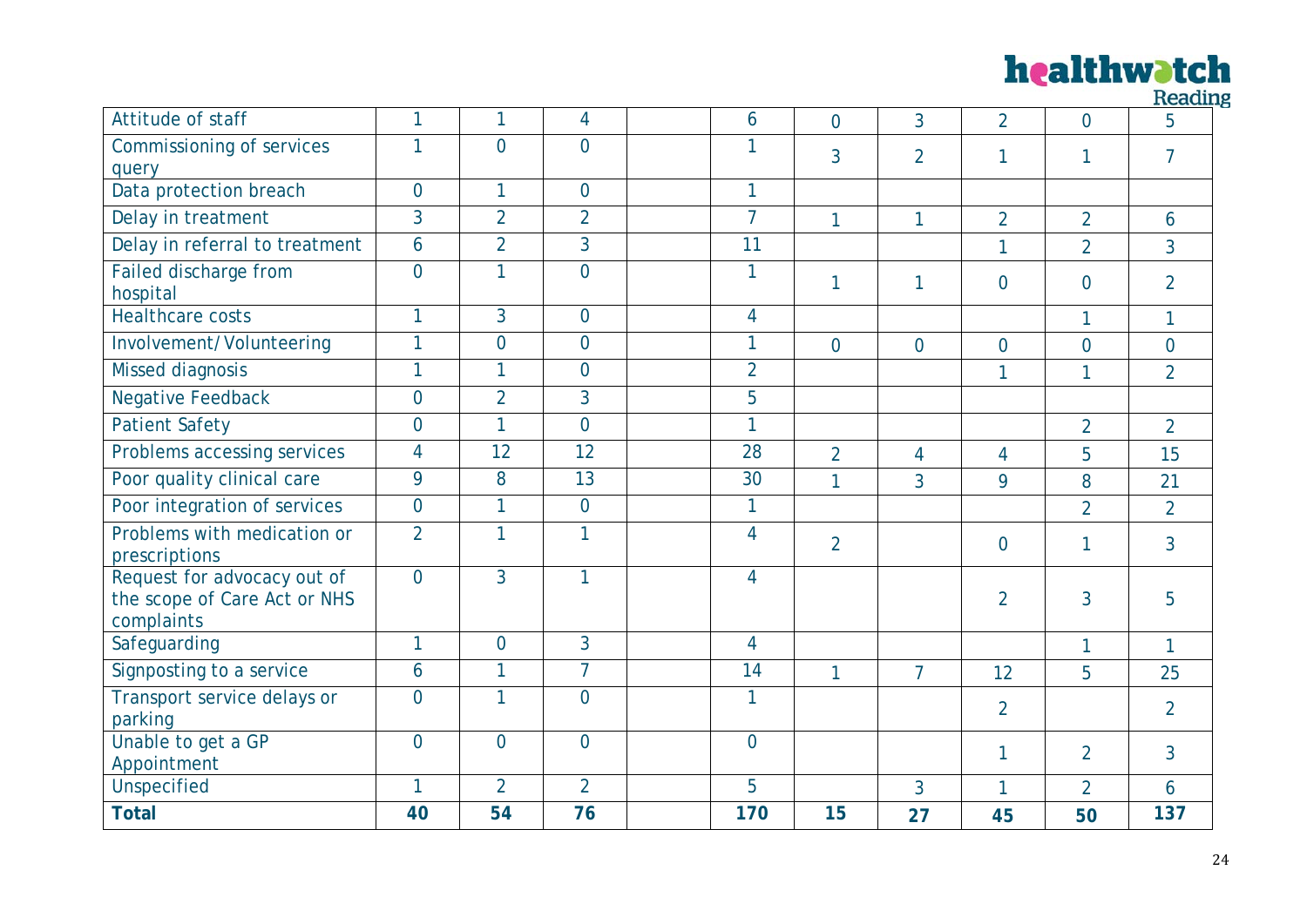

### **4.4 Number of people being supported with an NHS complaint and the services they relate to**

|                             |                |                |                    |                    | 2017-2018      |                |                |                    |                    | 2016-2017      |
|-----------------------------|----------------|----------------|--------------------|--------------------|----------------|----------------|----------------|--------------------|--------------------|----------------|
| Service provider            | Apr-<br>Jun    | Jul-Sep        | Oct-<br><b>Dec</b> | Jan-<br><b>Mar</b> | total          | Apr-<br>Jun    | Jul-Sep        | Oct-<br><b>Dec</b> | Jan-<br><b>Mar</b> | total          |
| <b>BHFT</b>                 |                | 3              | 3                  |                    | 5              | 3              |                | $\overline{0}$     |                    | 5              |
| <b>CCG</b>                  | 1              | $\overline{0}$ | $\overline{0}$     |                    | и              | 1              | $\overline{0}$ | $\overline{0}$     | и                  | $\overline{2}$ |
| <b>Dentists</b>             | $\overline{0}$ |                |                    |                    | $\overline{2}$ | ◀              | $\overline{0}$ |                    | $\bf{0}$           | $\overline{2}$ |
| <b>GP</b>                   | 7              | 5              | 11                 |                    | 23             | 6              |                | $\overline{2}$     | ┓                  | 16             |
| <b>Healthwatch services</b> | $\overline{0}$ | $\overline{0}$ | $\overline{0}$     |                    | $\overline{0}$ | $\overline{0}$ | $\overline{0}$ |                    | 0                  | 1              |
| Out of area provider        |                |                | $\overline{2}$     |                    | 4              | $\overline{0}$ | $\overline{2}$ | $\overline{2}$     | 1                  | 5              |
| Pharmacy                    | $\overline{0}$ | $\overline{0}$ | $\overline{0}$     |                    | $\overline{0}$ | ◀              | $\overline{0}$ | $\overline{0}$     | 0                  | 1              |
| <b>RBH</b>                  | 12             |                | 4                  |                    | 23             | 1              |                | $\overline{0}$     | $\mathbf 0$        | $\overline{2}$ |
| <b>RBC</b>                  | $\overline{0}$ | $\overline{0}$ |                    |                    |                | 5              | 5              |                    | 4                  | 21             |
| <b>SCAS</b>                 | $\overline{0}$ | $\overline{0}$ |                    |                    |                | 1              | $\overline{0}$ | $\overline{0}$     | $\mathbf 0$        | 1              |
| <b>Total</b>                | 22             | 17             | 23                 |                    | 62             | 19             | 10             | 13                 | 14                 | 56             |

### **4.5 Number of hours spent on individual advocacy cases**

|                    | Apr-Jun 17/18 | <b>Jul-Sep 17/18</b> | <b>Oct-Dec 17/18</b> | <b>Jan-Mar 17/18</b> | <b>Total 17/18</b> |
|--------------------|---------------|----------------------|----------------------|----------------------|--------------------|
| Current cases open |               |                      |                      |                      |                    |
| New cases          | ∠J            |                      |                      |                      |                    |
| Closed cases       | $\sim$        |                      |                      |                      |                    |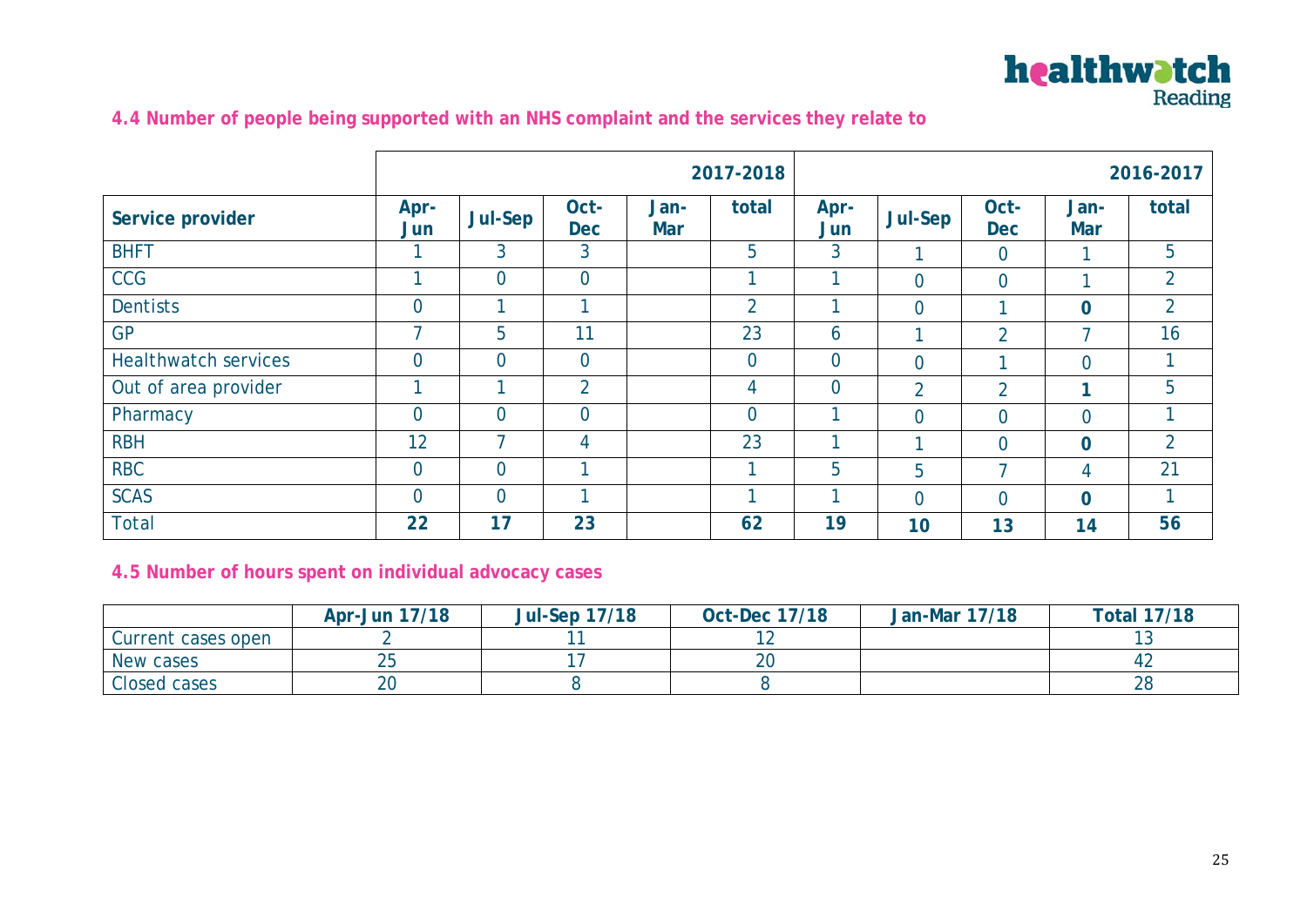|                     |                |                |                    |                    |                |                |         |                    |                | neaull.        |
|---------------------|----------------|----------------|--------------------|--------------------|----------------|----------------|---------|--------------------|----------------|----------------|
|                     |                |                |                    |                    | 2017-2018      |                |         |                    |                | 2016-2017      |
| Hours spent on case | Apr-<br>Jun    | Jul-Sep        | Oct-<br><b>Dec</b> | Jan-<br><b>Mar</b> | total          | Apr-<br>Jun    | Jul-Sep | Oct-<br><b>Dec</b> | Jan-<br>Mar    | total          |
| Up to 1 hour        | 22             | 10             | 13                 |                    | 22             | 14             | 10      | 12                 | 10             | 46             |
| 1-2 hours           | $\overline{2}$ | $\overline{2}$ | $\overline{2}$     |                    | $\overline{2}$ | $\overline{3}$ | 4       | $\overline{2}$     | $\overline{2}$ | 11             |
| 2-3 hours           | ◀              |                | $\overline{2}$     |                    | и              | 5              |         | $\overline{2}$     | 4              | 11             |
| 3-4 hours           | $\overline{2}$ | $\overline{2}$ | и                  |                    | $\overline{2}$ | 1              |         |                    | 4              | $\mathbf{3}$   |
| 4-5 hours           |                |                | $\overline{2}$     |                    |                | $\overline{2}$ |         |                    |                | $\overline{3}$ |
| 5-6 hours           |                | и              | 1                  |                    |                | $\overline{2}$ |         |                    | 4              | $\mathbf{3}$   |
| 6-7 hours           |                |                |                    |                    |                |                |         |                    |                | $\mathbf 0$    |
| 7-8 hours           |                |                |                    |                    |                |                |         |                    |                | $\mathbf{1}$   |
| 8-10 hours          |                |                |                    |                    |                | 1              |         |                    |                | $\mathbf{1}$   |
| 10-12 hours         |                |                |                    |                    |                |                |         |                    |                | $\mathbf 0$    |
| <b>Total</b>        | 27             | 17             | 20                 |                    | 27             | 28             | 15      | 18                 | 19             | 28             |

### **4.6 Demographic breakdown of Advocacy clients**

| <b>Demographics</b>       | Apr-<br>Jun | Jul-<br>Sep | Oct-<br>Dec | Jan-<br><b>Mar</b> | total |                   | Apr-<br>Jun | Jul-Sep | Oct-<br><b>Dec</b> | Jan-<br>Mar | total |
|---------------------------|-------------|-------------|-------------|--------------------|-------|-------------------|-------------|---------|--------------------|-------------|-------|
| Gender                    |             |             |             |                    |       | <b>Disability</b> |             |         |                    |             |       |
| Male                      |             | b           |             |                    | 11    | Yes               |             |         | C                  |             |       |
| Female                    | 16          | 12          | 12          |                    | 16    | <b>No</b>         |             |         |                    |             |       |
| Transgender               |             |             |             |                    |       | Not stated        | 23          | 16      | 19                 |             |       |
| <b>Sexual Orientation</b> |             |             |             |                    |       | Religion          |             |         |                    |             |       |
| Heterosexual              | 3           |             |             |                    | 3     | Christian         |             |         |                    |             |       |
| Lesbian                   |             |             |             |                    |       | Hindu             |             |         |                    |             |       |
| Gay                       |             |             |             |                    |       | <b>Muslim</b>     |             |         |                    |             |       |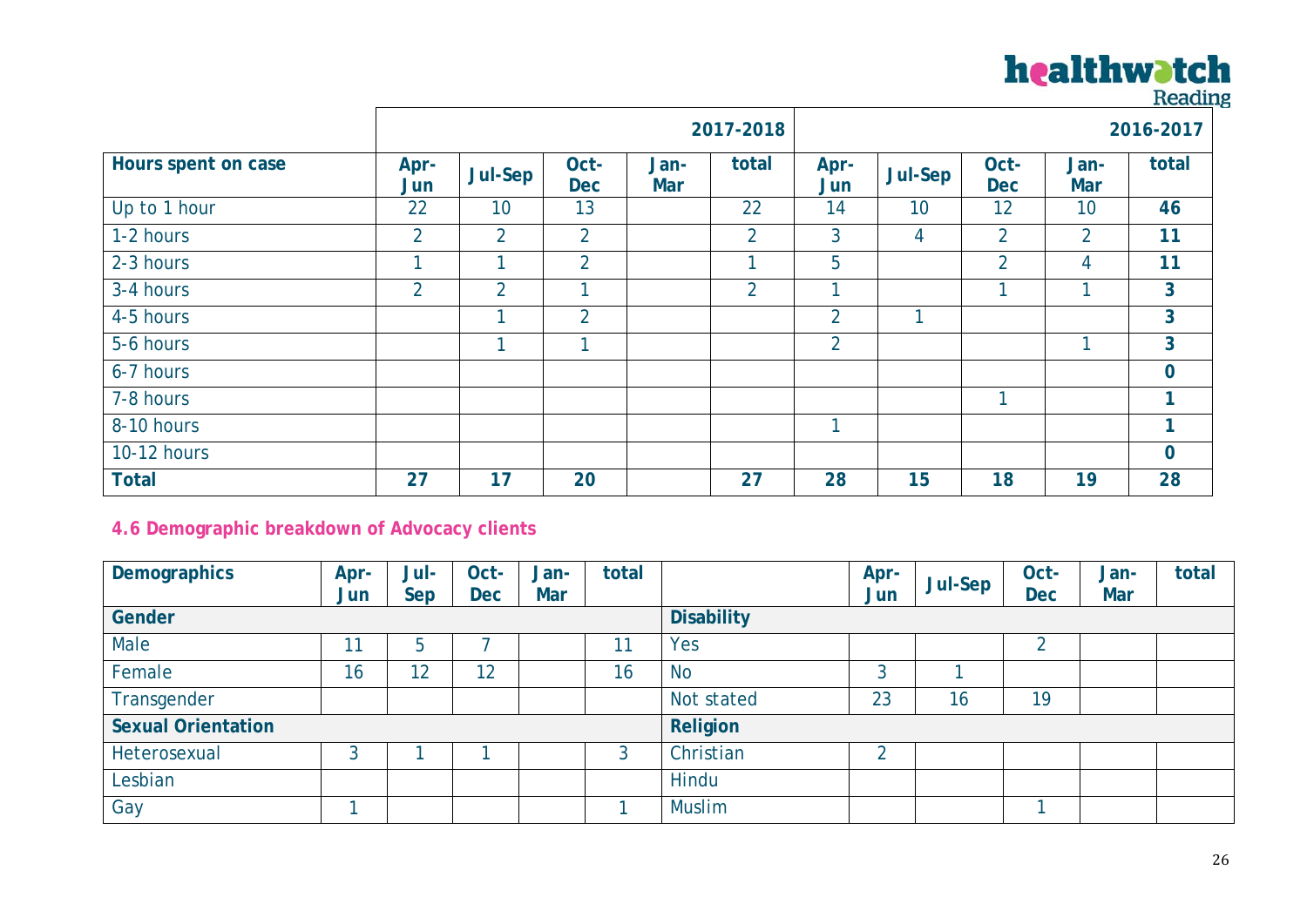### **healthwatch**

|                               |     |                |                |    |              |                |                |    |  | neaulig        |
|-------------------------------|-----|----------------|----------------|----|--------------|----------------|----------------|----|--|----------------|
| Bi-sexual                     |     |                |                |    | No faith     |                |                |    |  |                |
| Not supplied                  | 23  | 16             | 20             | 23 | Not supplied | 24             | 16             | 20 |  |                |
| <b>Ethnicity</b>              | Age |                |                |    |              |                |                |    |  |                |
| <b>White British</b>          | 4   |                | $\overline{2}$ | 4  | 5-10 years   |                |                |    |  |                |
| White other                   |     |                |                |    | 11-17 years  |                |                |    |  |                |
| <b>Mixed</b>                  |     |                |                |    | 18-24 years  |                |                |    |  |                |
| Indian                        |     |                |                |    | 25-34 years  |                | $\overline{2}$ |    |  |                |
| Pakistani                     |     | $\overline{2}$ |                |    | 35-44 years  | $\overline{2}$ |                |    |  | $\overline{2}$ |
| Bangladeshi                   |     |                |                |    | 45-54 years  | 3              |                | 4  |  | 3              |
| <b>Black or Black British</b> |     |                |                |    | 55-64 years  |                |                |    |  |                |
| Chinese                       |     |                |                |    | 65-74 years  |                | 3              |    |  |                |
| Any other                     |     |                |                |    | 75-84 years  |                | $\overline{2}$ |    |  |                |
| Prefer not to say             | 23  | 12             | 18             | 23 | 85+ years    |                |                |    |  |                |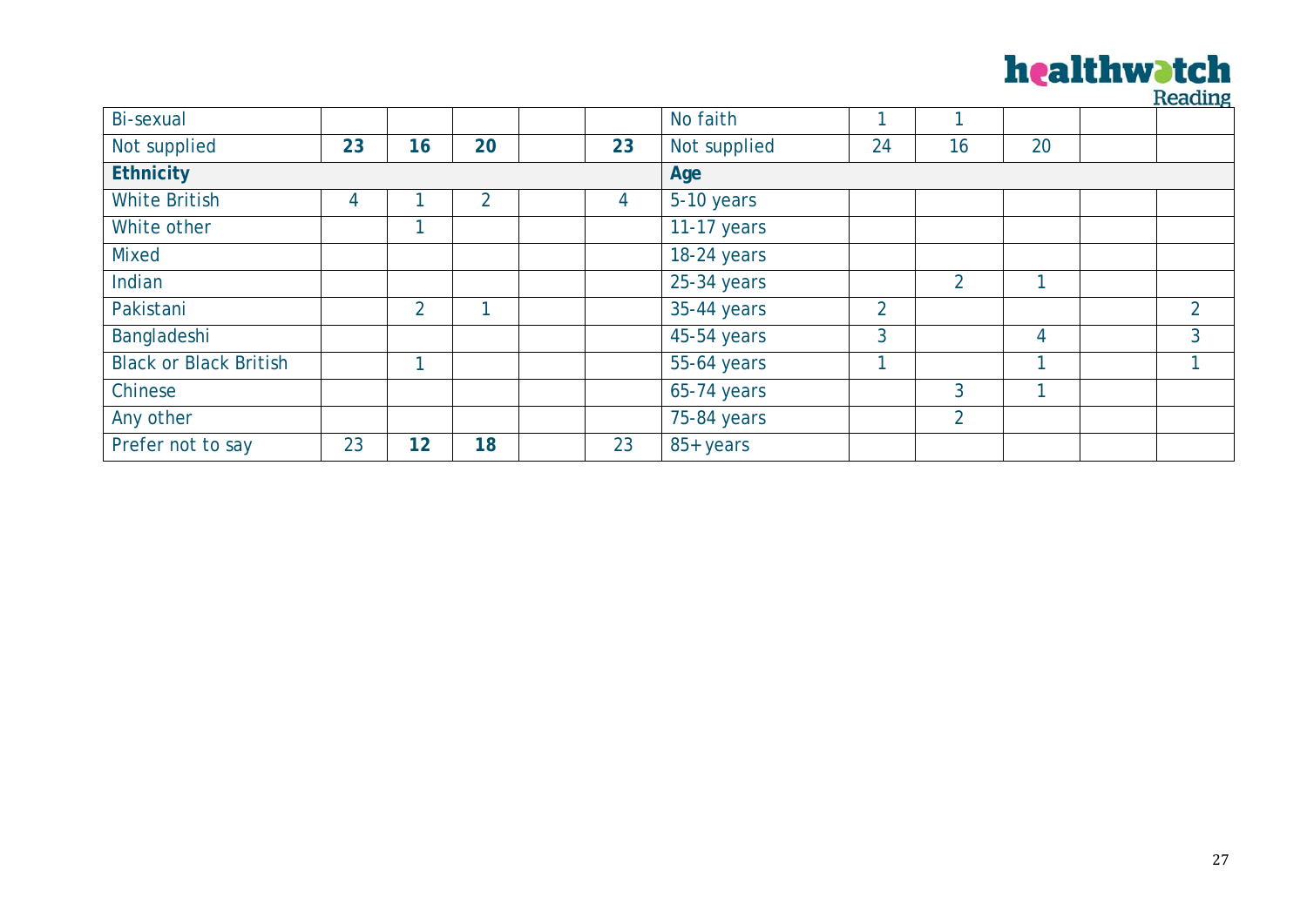

### **Quality Statement 5: Relationship with Healthwatch England**

### **Local Healthwatch has a statutory role:**

- To make recommendations to Healthwatch England to advise the Care Quality Commission, (CQC), to conduct special reviews or investigations direct to the CQC; and to make recommendations to Healthwatch England to publish reports about particular issues
- Providing Healthwatch England with the intelligence and insight it needs to enable it to perform effectively

#### **Key Performance Indicators for Quality Statement 5:**

- **5.1** Number of escalations made to Healthwatch England
- **5.2** Number of escalations to the CQC
- **5.3** Number of reports shared with Healthwatch England and the network
- **5.4** Number of project groups and/or committees participating in with Healthwatch England

### **5.1 & 5.2 Number of escalations made to Healthwatch England and the CQC**

| <b>Escalations to Healthwatch England</b> |               |                |               | Reports to the CQC                     |  |  |  |  |  |
|-------------------------------------------|---------------|----------------|---------------|----------------------------------------|--|--|--|--|--|
|                                           | <b>Number</b> | Subject matter | <b>Number</b> | <b>Service</b>                         |  |  |  |  |  |
| Apr-Jun 2017                              |               |                |               |                                        |  |  |  |  |  |
| <b>Jul-Sep 2017</b>                       |               |                |               |                                        |  |  |  |  |  |
| <b>Oct-Dec 2017</b>                       |               |                |               | Prospect Park Hospital Inpatient Wards |  |  |  |  |  |
| <b>Jan-Mar 2018</b>                       |               |                |               |                                        |  |  |  |  |  |
| <b>Total</b>                              |               |                |               |                                        |  |  |  |  |  |

#### **5.3 Number of reports shared with Healthwatch England and the network**

|                     | Number | Report |
|---------------------|--------|--------|
| Apr-Jun 2017        |        |        |
| <b>Jul-Sep 2017</b> |        |        |
| <b>Oct-Dec 2017</b> |        |        |
| <b>Jan-Mar 2018</b> |        |        |
| <b>Total</b>        |        |        |

#### **5.4 Number of project groups and/or committees participating in with Healthwatch England**  ACS and STP reference group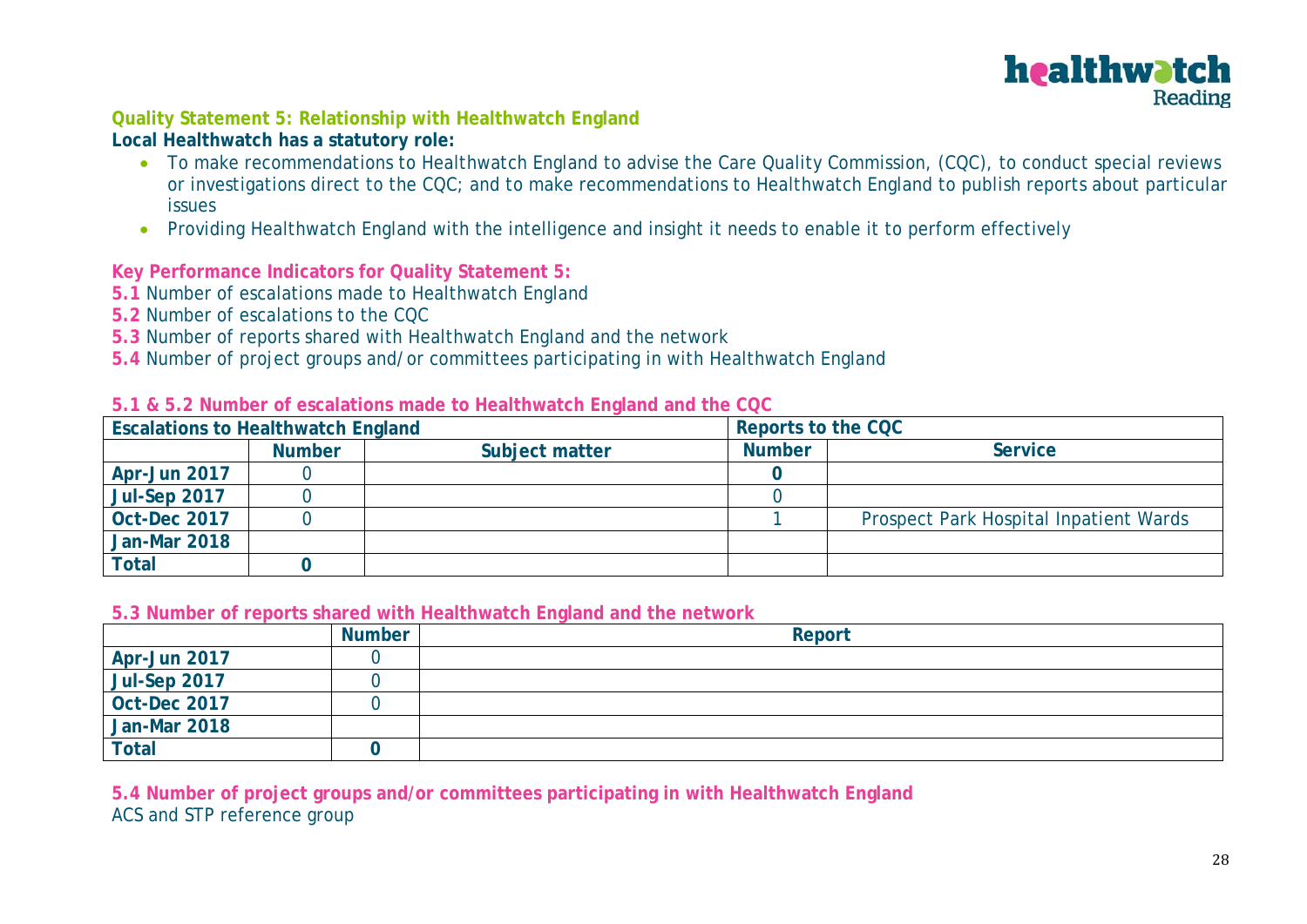

### **2. Project update Q4 17/18 & proposed projects Q1 8/19**

| Sector                               | Community<br>Project or<br>Research                       | Project                                                                                                                                                                                                                                                                                                                                                                                                         | Rationale                                                                                                                                                                                                                                                                                                                                                                                                                                                                                                                                                | Quarter/Time<br>estimate                                                                      | Progress/completion<br>estimate                                                                                                                                |
|--------------------------------------|-----------------------------------------------------------|-----------------------------------------------------------------------------------------------------------------------------------------------------------------------------------------------------------------------------------------------------------------------------------------------------------------------------------------------------------------------------------------------------------------|----------------------------------------------------------------------------------------------------------------------------------------------------------------------------------------------------------------------------------------------------------------------------------------------------------------------------------------------------------------------------------------------------------------------------------------------------------------------------------------------------------------------------------------------------------|-----------------------------------------------------------------------------------------------|----------------------------------------------------------------------------------------------------------------------------------------------------------------|
| Q4 2017/18<br>projects               |                                                           |                                                                                                                                                                                                                                                                                                                                                                                                                 |                                                                                                                                                                                                                                                                                                                                                                                                                                                                                                                                                          |                                                                                               |                                                                                                                                                                |
| 1. Care Homes                        | Older<br>people<br>People with<br>disabilities<br>Project | What is the experience of<br>care like for people in<br>Reading who live in a care<br>home?<br>Pilot: Enter & View visits<br>Visit 5 care homes to ask<br>views of residents - focus on<br>integration issues by asking<br>about Care Plans (and<br>follow on questions about<br>experiences if has been into<br>NHS and back again). Noting<br>in each case which GP<br>surgery provides care to<br>residents. | Statutory duty 3 - making a<br>difference locally (by forming a<br>view on local services & making<br>recommendations)<br><b>Engagement &amp; Insight</b><br>Seldom-heard groups that will<br>rarely be able to approach HWR.<br>These are vulnerable<br>communities.<br>Given the current focus on<br>integrated care in the health &<br>social care system - is it working?<br>An opportunity to demonstrate<br>usefulness of 'experience<br>measures' we advocate.<br>Draft interview questions (5-6)<br>will be brought to the HWR Board<br>Meeting. | Q <sub>4</sub><br>3-4 months<br>(Advocates<br>may be<br>trained to<br>conduct<br>interviews). | Visits to 3 homes<br>completed. Reports in<br>draft.<br>Visits to 2 homes in<br>progress.<br>Estimate complete<br>(subject to provider<br>responses) mid April |
| 2. Accountable<br>Care<br>System/STP | People in<br>Reading<br>Working age<br>people<br>Project  | <b>Engaging &amp; Involving</b><br>Reading people in NHS and<br>social care strategic plans<br>to work together<br>(a) Develop an opinion<br>question - one question, two<br>or three answers e.g.                                                                                                                                                                                                              | <b>Statutory Duty 4 Informing</b><br>people<br>(also, Statutory duty 1 strategic<br>context and relationships, and<br>duty 2 community voice and<br>influence)                                                                                                                                                                                                                                                                                                                                                                                           | Q <sub>4</sub>                                                                                | (a) Draft<br>survey/informat<br>ion page<br>prepared.<br>(b) Draft guide<br>prepared.                                                                          |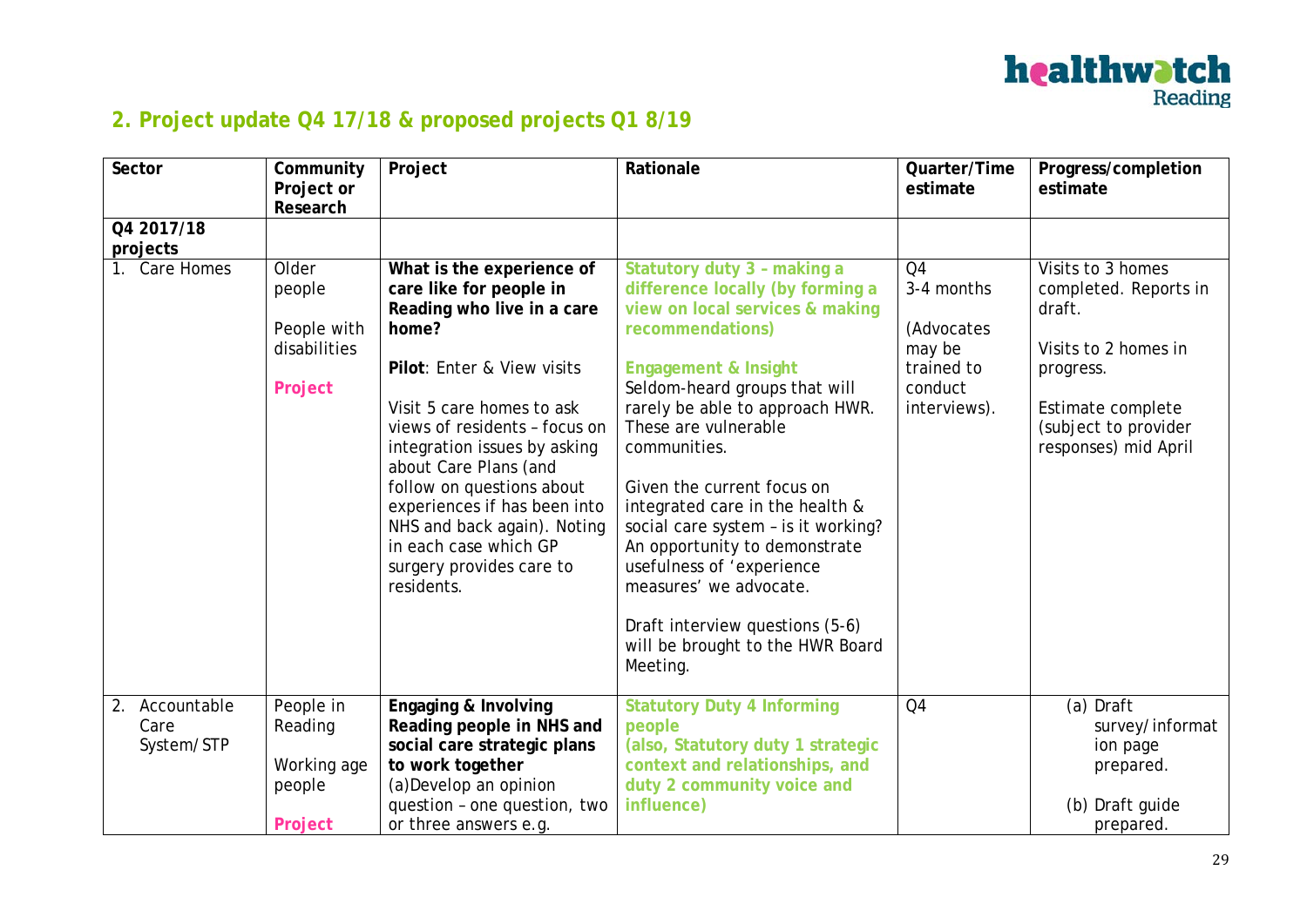|                                                                                                                                                                                                                                                                                                                                                                                                                                                                    | reading                                                                              |
|--------------------------------------------------------------------------------------------------------------------------------------------------------------------------------------------------------------------------------------------------------------------------------------------------------------------------------------------------------------------------------------------------------------------------------------------------------------------|--------------------------------------------------------------------------------------|
| Have you heard about the<br>The key local strategic issue the<br>implications of the ACS and STP<br>plans for a local<br>and their effect on pathways of<br><b>Accountable Care System</b><br>care - the business of integration.<br>Yes/No'<br>to share by Twitter and<br>Facebook with a link to an<br>accessible HWR webpage of<br>information<br>(b) developing a one page<br>'guide to involvement' for<br>local commissioners &<br>services e.g. to inform & | Timescale - Board's<br>advice requested after<br>discussion of local<br>developments |
| assist them in planning the<br>transformation of<br>outpatients care to become<br>largely a community<br>service.                                                                                                                                                                                                                                                                                                                                                  |                                                                                      |
| Frontline<br>Statutory duty 3 - Making a<br>Third<br>Q <sub>4</sub><br>3.<br>'Healthwatch Reading:<br>sector/Health<br>staff in local<br>Voice Forum'<br><b>Difference Locally</b><br>& Social Care<br>charities -<br>(Advocates                                                                                                                                                                                                                                   | All stakeholder<br>meetings have been<br>held and one focus                          |
| A one to one surgery to hear<br><b>Engagement and insight</b><br>may be<br>services<br>connecting                                                                                                                                                                                                                                                                                                                                                                  | group has taken place                                                                |
| HWR to<br>what local organisation<br>Identifying where there may be<br>trained to                                                                                                                                                                                                                                                                                                                                                                                  | for clients with                                                                     |
| vulnerable<br>believes are the top 3 issues<br>gaps in local services. Forging<br>assist HWR                                                                                                                                                                                                                                                                                                                                                                       | learning disabilities -                                                              |
| & seldom-<br>in health and social care<br>stronger links with other local<br>staff team<br>heard<br>with                                                                                                                                                                                                                                                                                                                                                           | draft report prepared.                                                               |
| that they hear from their<br>organisations.<br>work with their clients.<br>1. Refugee families = short<br>people<br>interviewing;                                                                                                                                                                                                                                                                                                                                  | Remaining focus groups                                                               |
| interpreting<br>report                                                                                                                                                                                                                                                                                                                                                                                                                                             | are scheduled                                                                        |
| Advice on signposting clients<br>2. Drop-in feedback session<br>Project<br>arrangements<br>(1 or 2) for clients on the<br>will need to be<br>with complaints about NHS<br>services.<br>homelessness pathway $=$<br>made for 1 &<br>short report<br>3)                                                                                                                                                                                                              | according to<br>stakeholder<br>advice/group<br>availability.                         |
| Piloting this approach via<br>3. Feedback session(s) for                                                                                                                                                                                                                                                                                                                                                                                                           |                                                                                      |
|                                                                                                                                                                                                                                                                                                                                                                                                                                                                    | Estimate complete end                                                                |
| Reading Advice Network has<br>disadvantaged BME women<br>resulted in mini-projects<br>$=$ short report                                                                                                                                                                                                                                                                                                                                                             | April                                                                                |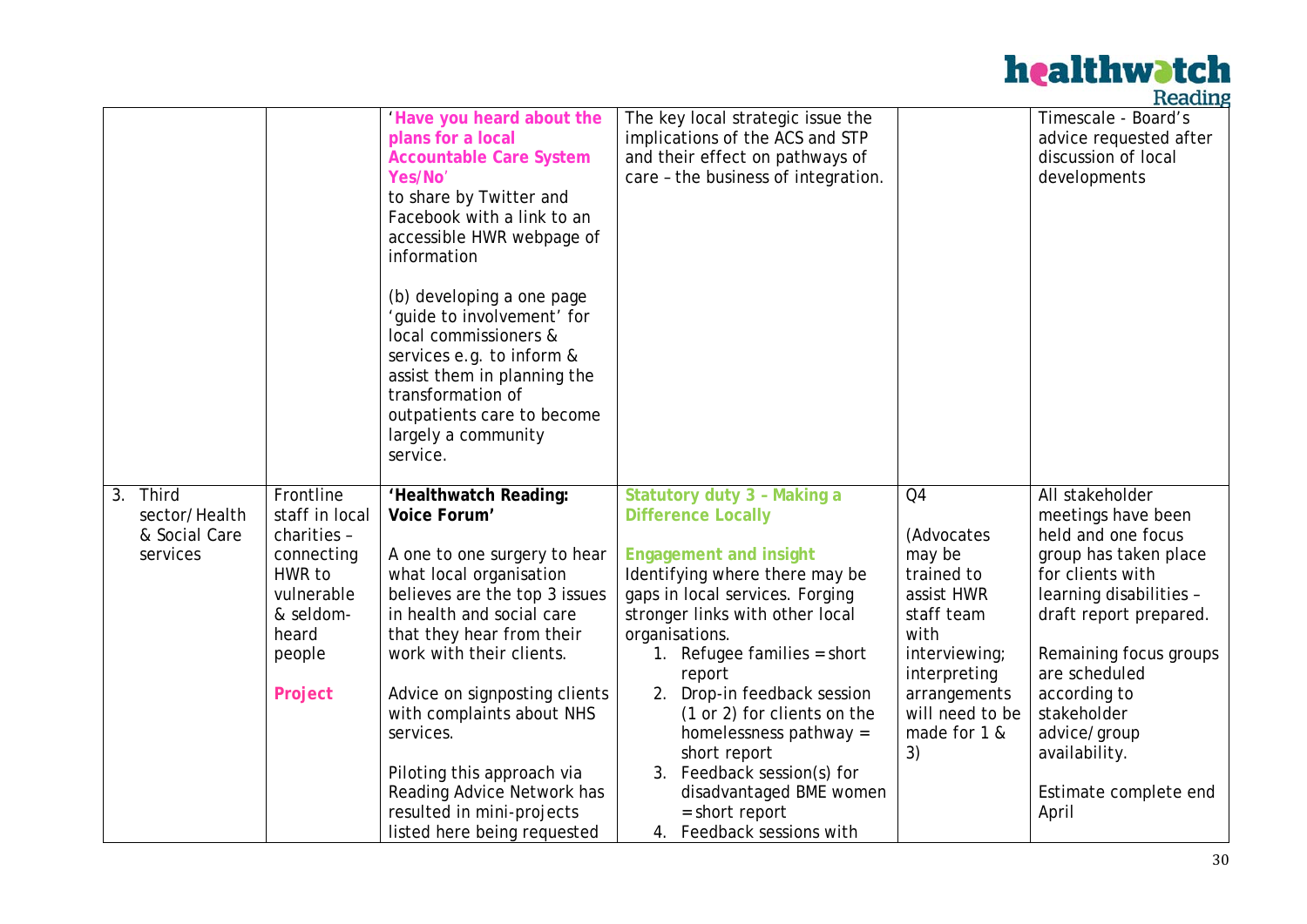

|                                             |                                        |                                                                                                                                                                                                                                                                                                                                                                                                                                                                                                                                                                                                                                                                                |                                                                                                                                                                                                                                                                                                                                                                                                                                                                                                   |    | reading                                                                                                                                                                                                          |
|---------------------------------------------|----------------------------------------|--------------------------------------------------------------------------------------------------------------------------------------------------------------------------------------------------------------------------------------------------------------------------------------------------------------------------------------------------------------------------------------------------------------------------------------------------------------------------------------------------------------------------------------------------------------------------------------------------------------------------------------------------------------------------------|---------------------------------------------------------------------------------------------------------------------------------------------------------------------------------------------------------------------------------------------------------------------------------------------------------------------------------------------------------------------------------------------------------------------------------------------------------------------------------------------------|----|------------------------------------------------------------------------------------------------------------------------------------------------------------------------------------------------------------------|
|                                             |                                        | by partner organisations.                                                                                                                                                                                                                                                                                                                                                                                                                                                                                                                                                                                                                                                      | clients with learning<br>$disabilities = short report$<br>5. Summary report &<br>recommendations                                                                                                                                                                                                                                                                                                                                                                                                  |    |                                                                                                                                                                                                                  |
| Health & social<br>4.<br>care in<br>Reading | <b>LGBT</b><br>communities<br>Project  | <b>LGBT</b> experience of health<br>and social care services in<br>Reading<br>Co-producing a short survey<br>with Third Sector<br>organisations that work with<br><b>LGBT</b> communities.<br>Promoting survey for a<br>defined period, leading to a<br>short report & possibly to<br>recommendations (set in<br>context of our Primary Care<br>project and other work - are<br>the needs identified<br>different from those of the<br>general population - are the<br>needs of these communities<br>being met?)<br>Depending on resources<br>availability, survey might be<br>supplemented with 1-2<br>focus groups facilitated<br>jointly with local LGBT<br>support groups. | <b>Statutory duty 2 community</b><br>voice and influence<br>Statutory duty 3 making a<br>difference locally<br>A project to coincided with<br>Reading LGBT History Month<br>February 2018. An opportunity to<br>make links with seldom heard<br>communities, and communities<br>who may be less-well served by<br>health & social care services,<br>including in relation to giving<br>feedback and complaints.<br>Developing and strengthening<br>links with relevant local<br>community groups. | Q4 | Survey launched after<br>partnership work with<br>stakeholders to adapt<br>and pilot<br>questionnaire.<br>Survey open until<br>Friday 16 <sup>th</sup> March -<br>estimate publish report<br>end April/early May |
| 5. Health services<br>in Reading            | Users of<br>alcohol &<br>illegal drugs | <b>Experiences of substance</b><br>abuse services in Reading -<br>research to inform a<br>possible Q1 project 2018-                                                                                                                                                                                                                                                                                                                                                                                                                                                                                                                                                            | Statutory duty 3 making a<br>difference locally<br>Research & Insight - a seldom                                                                                                                                                                                                                                                                                                                                                                                                                  |    | Contacts identified.<br>Due to other projects,<br>meetings not yet held.                                                                                                                                         |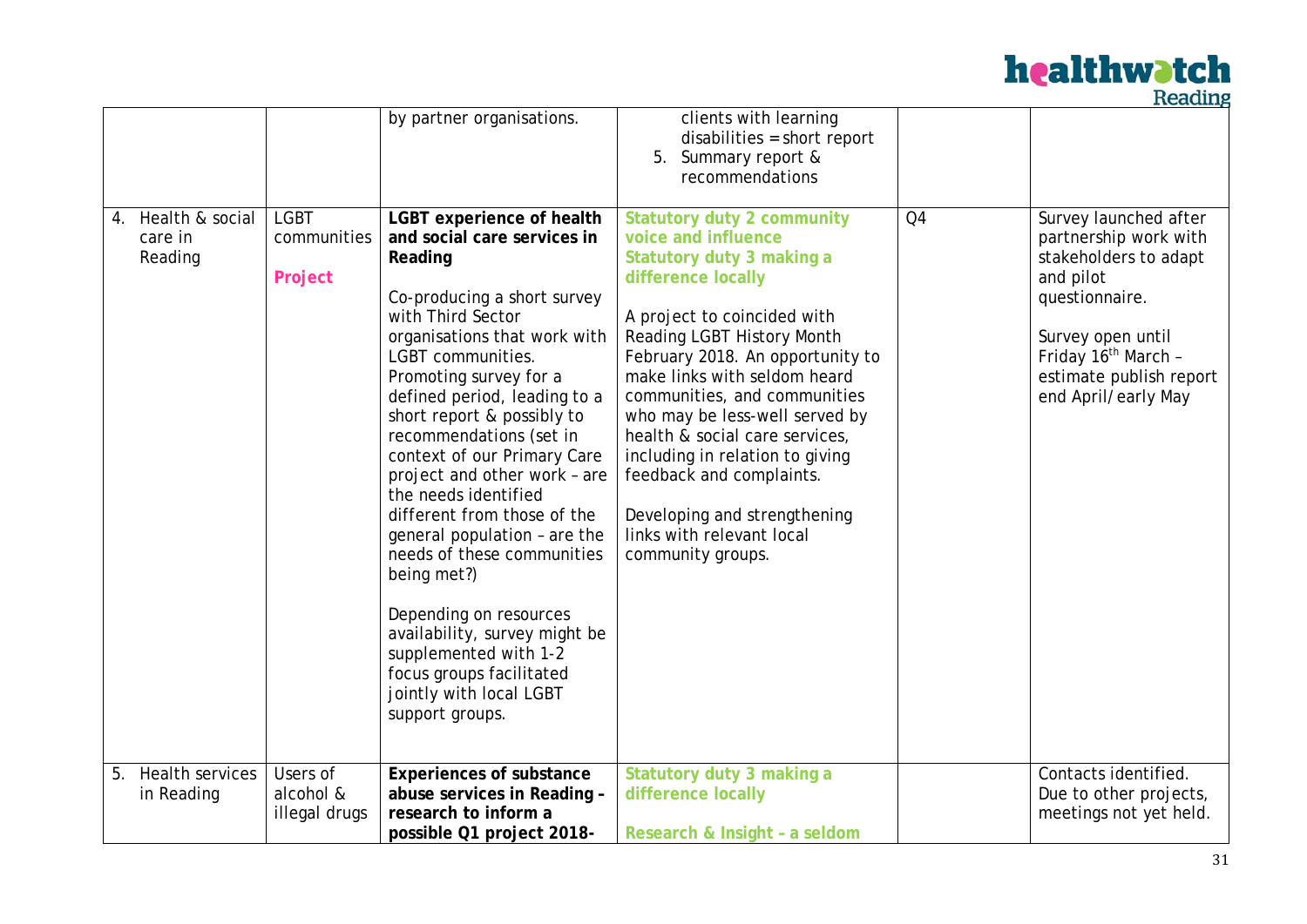|    |                                    |                                             |                                                                                     |                                                                                                                                        |                           | vegants                                                                                                                                                                                                                                                                                                                                                                                                                                                                                                                                                                                                         |
|----|------------------------------------|---------------------------------------------|-------------------------------------------------------------------------------------|----------------------------------------------------------------------------------------------------------------------------------------|---------------------------|-----------------------------------------------------------------------------------------------------------------------------------------------------------------------------------------------------------------------------------------------------------------------------------------------------------------------------------------------------------------------------------------------------------------------------------------------------------------------------------------------------------------------------------------------------------------------------------------------------------------|
|    | Q1 2018/19<br>possible<br>projects | Project<br>planning<br>research<br>for 2018 | 19<br>Items 6 to X for discussion<br>Proposed projects subject<br>to Board approval | heard community<br>Resource - Policy & Insight<br>Manager to identify and meet<br>local contacts and explore<br>possible project ideas |                           | Reading Borough<br>Council has launched a<br>consultation on its Drug<br>& Alcohol<br><b>Commissioning Strategy</b><br>for Young People &<br>Adults - closes 23 April<br>https://consult.reading<br>For discussion with<br>Board whether<br>appropriate to do work<br>on this topic at this<br>time.<br>Option: liaise with RBC<br>to find out what<br>engagement &<br>involvement work<br>accompanies their<br>consultation, with the<br>further possibility of<br>liaising with Iris &<br>Launchpad to offer to<br>run focus groups with<br>their clients to inform<br>a HWR response to the<br>consultation. |
|    |                                    |                                             |                                                                                     |                                                                                                                                        |                           |                                                                                                                                                                                                                                                                                                                                                                                                                                                                                                                                                                                                                 |
| 6. | Care Homes                         | Older<br>people                             | Continuing from pilot<br>project - see 1 above                                      | See 1 above                                                                                                                            | Q1 visit 3<br>more homes. |                                                                                                                                                                                                                                                                                                                                                                                                                                                                                                                                                                                                                 |
|    |                                    | People with                                 | Continue to visit care                                                              | The plan after the pilot is                                                                                                            |                           |                                                                                                                                                                                                                                                                                                                                                                                                                                                                                                                                                                                                                 |